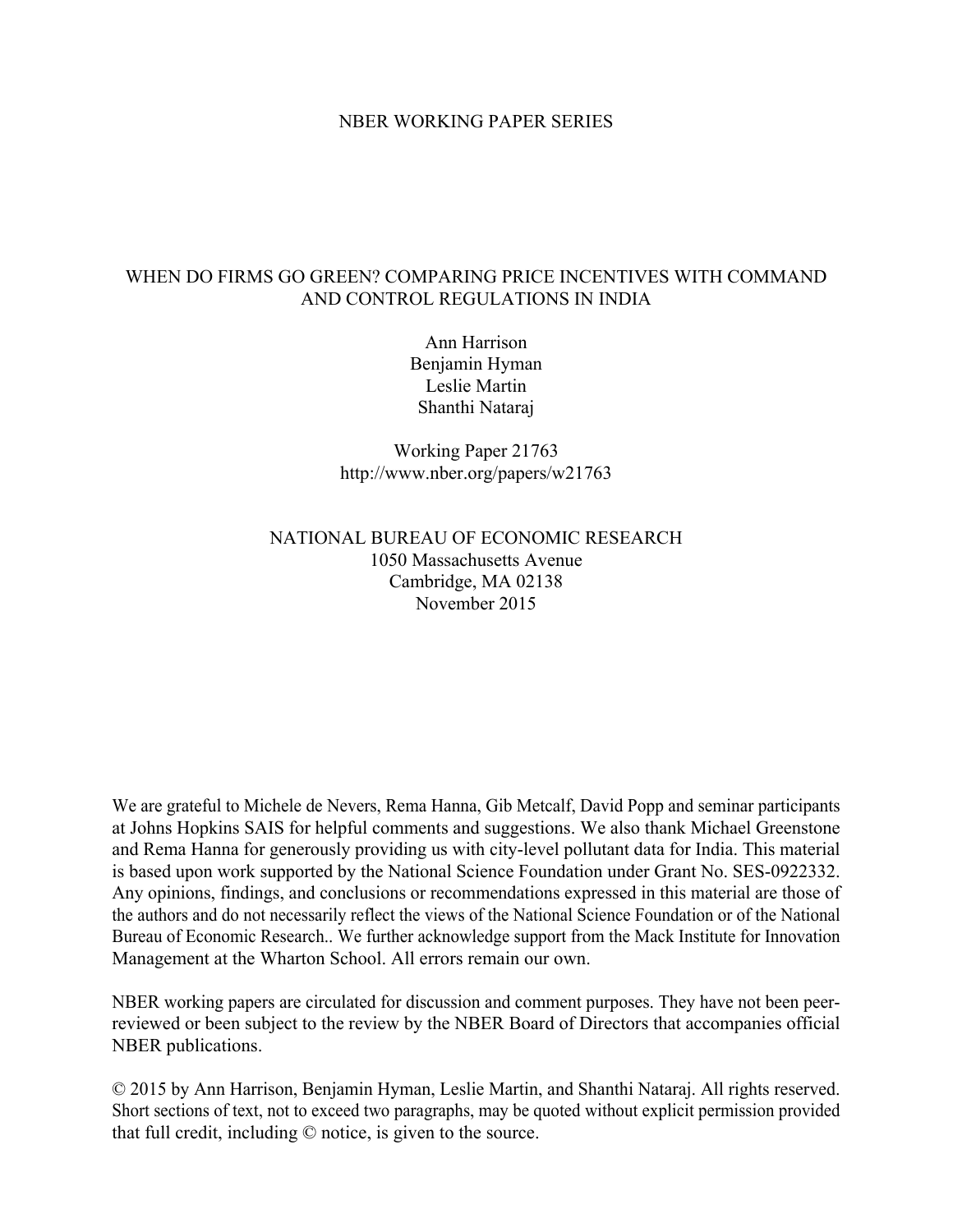When do Firms Go Green? Comparing Price Incentives with Command and Control Regulations in India Ann Harrison, Benjamin Hyman, Leslie Martin, and Shanthi Nataraj NBER Working Paper No. 21763 November 2015 JEL No. O14,O33,O44,Q4,Q52

#### **ABSTRACT**

India has a multitude of environmental regulations but a history of poor enforcement. Between 1996 and 2004, India's Supreme Court required 17 cities to enact Action Plans to reduce air pollution through a variety of command-and-control (CAC) environmental regulations. We compare the impacts of these regulations with the impact of changes in coal prices on establishment-level pollution abatement, coal consumption, and productivity growth. We find that higher coal prices reduced coal use within establishments, with price elasticities similar to those found in the US. In addition, higher coal prices are associated with lower pollution emissions at the district level. CAC regulations did not affect within-establishment pollution control investment or coal use, but did impact the extensive margin, increasing the share of large establishments investing in pollution control and reducing the entry of new establishments. For reducing SO2 emissions, our results suggest that higher coal prices were more effective in improving environmental outcomes than command and control measures.

Ann Harrison Management Department The Wharton School University of Pennsylvania 2016 Steinberg Hall-Dietrich Hall 3620 Locust Walk Philadelphia, PA 19104-6370 and NBER annh@wharton.upenn.edu

Benjamin Hyman Department of Business Economics and Public Policy The Wharton School University of Pennsylvania 3000 Steinberg Hall-Dietrich Hall 3620 Locust Walk Philadelphia, PA 19104 bhyman@wharton.upenn.edu

Leslie Martin Department of Economics University of Melbourne 3010 Victoria, Australia leslie.martin@unimelb.edu.au

Shanthi Nataraj RAND Corporation 1776 Main Street Santa Monica, CA 90407 snataraj@rand.org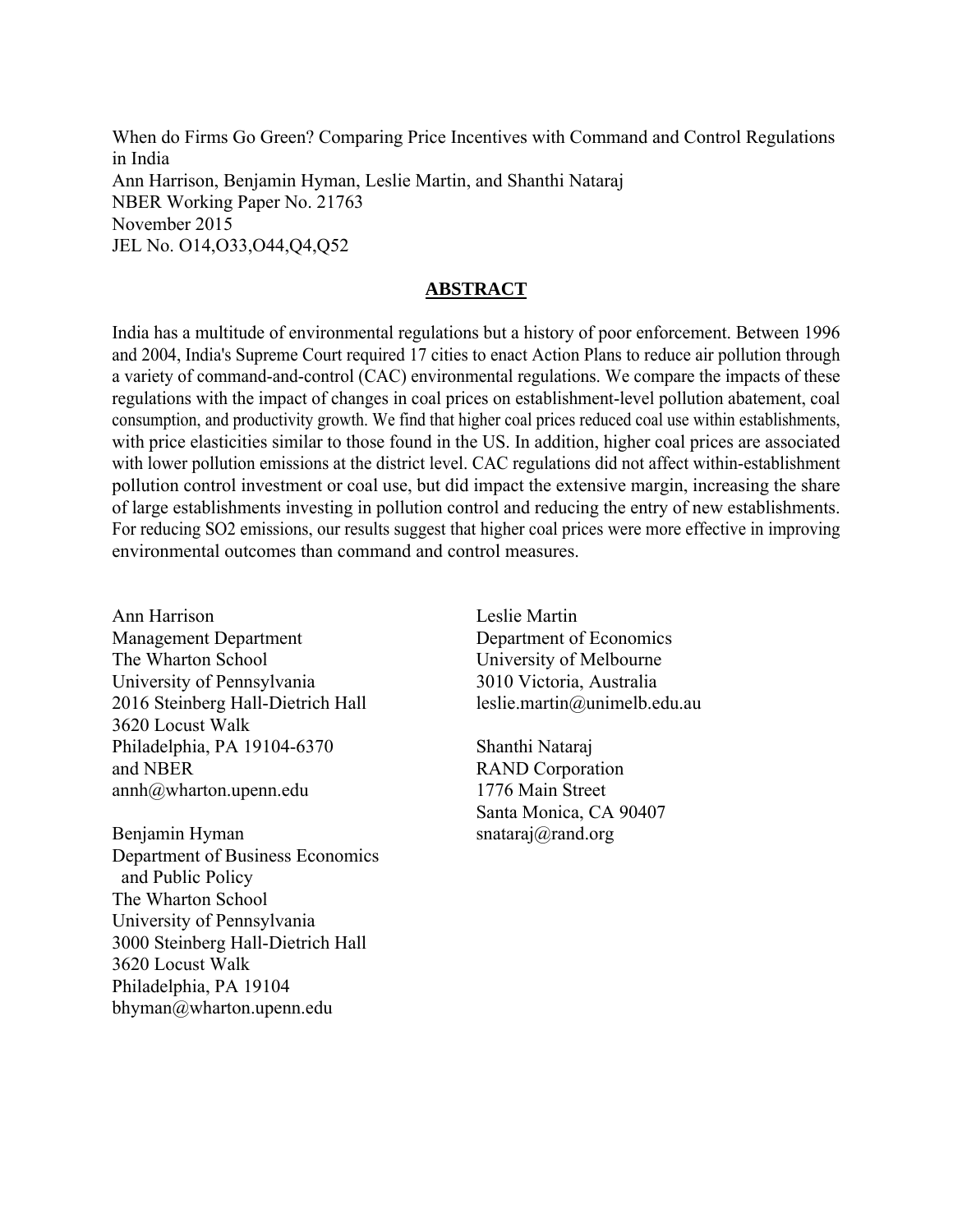## 1 Introduction

New Delhi is the most polluted city on earth, with levels of harmful particulate matter that are far higher than those found in Beijing. In 2014, the WHO estimated that 13 of the 20 cities in the world with the highest levels of air pollution were in India.[2](#page-2-0) These high levels of air pollution are due to a number of factors, including vehicular emissions, burning of fossil fuels, and economic expansion. The 2014 World Energy Outlook projects that India will overtake the US as the world's second largest coal consumer before 2020, and will also surpass China as the world's biggest coal importer [\(IEA,](#page-41-0) [2014\)](#page-41-0).

Indian lawmakers have passed hundreds of pieces of environmental legislation at the state, national, and municipal level to address rising pollution. Most of this environmental legislation has taken the form of command-and-control (CAC) directives which impose specific requirements on automobiles, factories, or power plants. A long-standing view among economists suggests that market-based instruments may be more effective at addressing pollution than these CAC regulations. Higher prices for coal or carbon taxes could lower the cost per unit of emissions reduction, which provides incentives to innovate. When institutions are weak or enforcement is a problem, higher prices for fossil fuels or higher carbon taxes could in theory have an even greater impact on firm behavior than CAC initiatives. This is because price mechanisms are typically easier to implement and depend less than CAC on institutional ability to enforce regulations.

India has introduced a wide range of environmental regulations but has relatively weak institutions [\(Bertrand et al.](#page-40-0) [\(2007\)](#page-40-0), [Duflo et al.](#page-40-1) [\(2013\)](#page-40-1), [Duflo et al.](#page-40-2) [\(2014\)](#page-40-2), [Greenstone](#page-41-1) [and Hanna](#page-41-1) [\(2014\)](#page-41-1)). In 1991 the Ministry of Environment and Forests (MoEF) identified 17 "Category H" or highly-polluting industries (HPI) as particularly worthy of regulation. Since then, the Central Pollution Control Board (CPCB) and the State Pollution Control Boards (SPCBs) have together targeted these HPI industries through a variety of CAC directives for air and water emissions and waste disposal. In 1996, India's Supreme Court embarked on an effort to reduce pollution which over the following 8 years required 17 cities to enact Action Plans aimed at reducing air pollution through a variety of CAC regulations.

<span id="page-2-0"></span><sup>2</sup>World Health Organization, Ambient (Outdoor) Air Pollution Database, v4, July 18, 2014.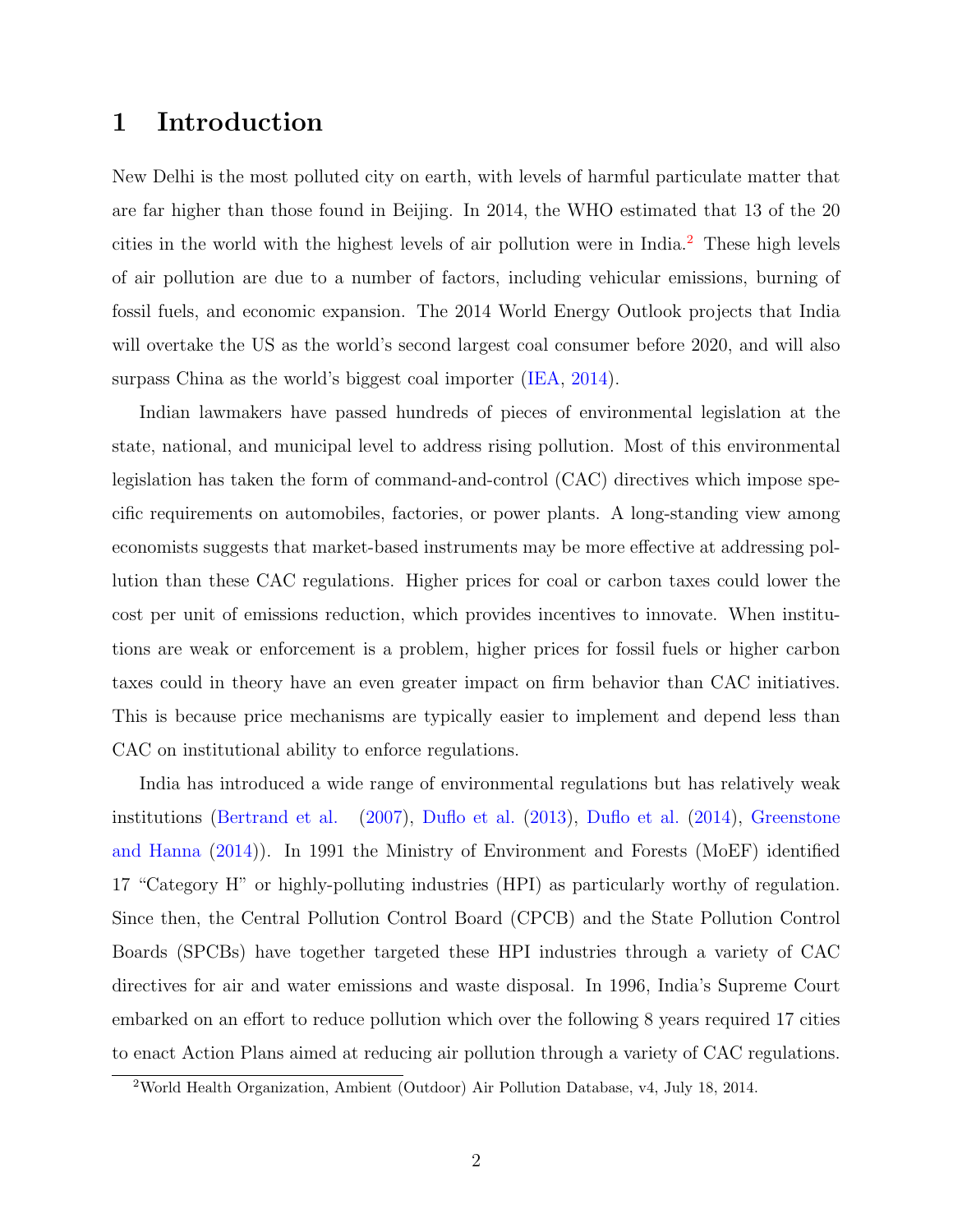HPI industries featured prominently as regulatory targets in these Action Plans.

In this paper, we compare the impact of these command-and-control policies with coal price changes on the behavior of Indian manufacturing firms. To our knowledge this is the first attempt to analyze the effectiveness of environmental legislation on a comprehensive dataset of Indian establishments.<sup>[3](#page-3-0)</sup> We are able to identify the role of price mechanisms in reducing coal consumption because of geographic variation in coal prices. That variation is driven by establishment distances from coal deposits within India as well as state level differences in supply policies for coal. We use a nationally representative establishment-level panel dataset from India's Annual Survey of Industries (ASI) over the period between 2000 and 2009 to estimate the impacts of the Action Plans versus price signals on establishmentlevel pollution abatement investments and coal consumption. One approach we do not evaluate – as it was not used, to our knowledge, by the Indian government during our sample period – is the explicit use of price mechanisms like a carbon tax on dirty fuels.<sup>[4](#page-3-1)</sup>

Our study builds on recent work by [Greenstone and Hanna](#page-41-1) [\(2014\)](#page-41-1), who collected detailed information on the timing and location of the Action Plans and merged them with district level emissions data. They also compared the impact of Action Plans with other measures to address water pollution and explicit policies which encouraged the use of catalytic converters for vehicles. [Greenstone and Hanna](#page-41-1) [\(2014\)](#page-41-1) find that the most effective of these CAC plans was the legislation for reducing air pollution through the mandated adoption of catalytic converters by vehicles.

[Greenstone and Hanna](#page-41-1) [\(2014\)](#page-41-1) do not evaluate establishment level responses to the Action Plans. While the focus of their study is on vehicular emissions, much of the legislation has sought to directly change the activities of polluting firms and industrial sectors. The indirect evidence in [Greenstone and Hanna](#page-41-1) [\(2014\)](#page-41-1) points to a limited impact on firm behavior. In this paper, we are able to directly evaluate the effectiveness of the Action Plans on firm behavior. One potential explanation for the limited impact of the Action Plans as documented by

<span id="page-3-0"></span><sup>3</sup>The Action Plans and HPI initiatives comprise two of India's largest efforts to curb emissions in the country's regulatory history. To our knowledge, this paper is also the first to use nationally representative micro-data to estimate the cost-side of CAC regulations in a large emerging market setting.

<span id="page-3-1"></span><sup>4</sup> In an effort to generate a National Clean Energy Fund, the Indian government did begin to tax coal in 2010 – at roughly \$0.83 (50 Rs.) per metric ton of coal, doubling the tax to \$1.67 (100 Rs.) per metric ton of coal in 2014.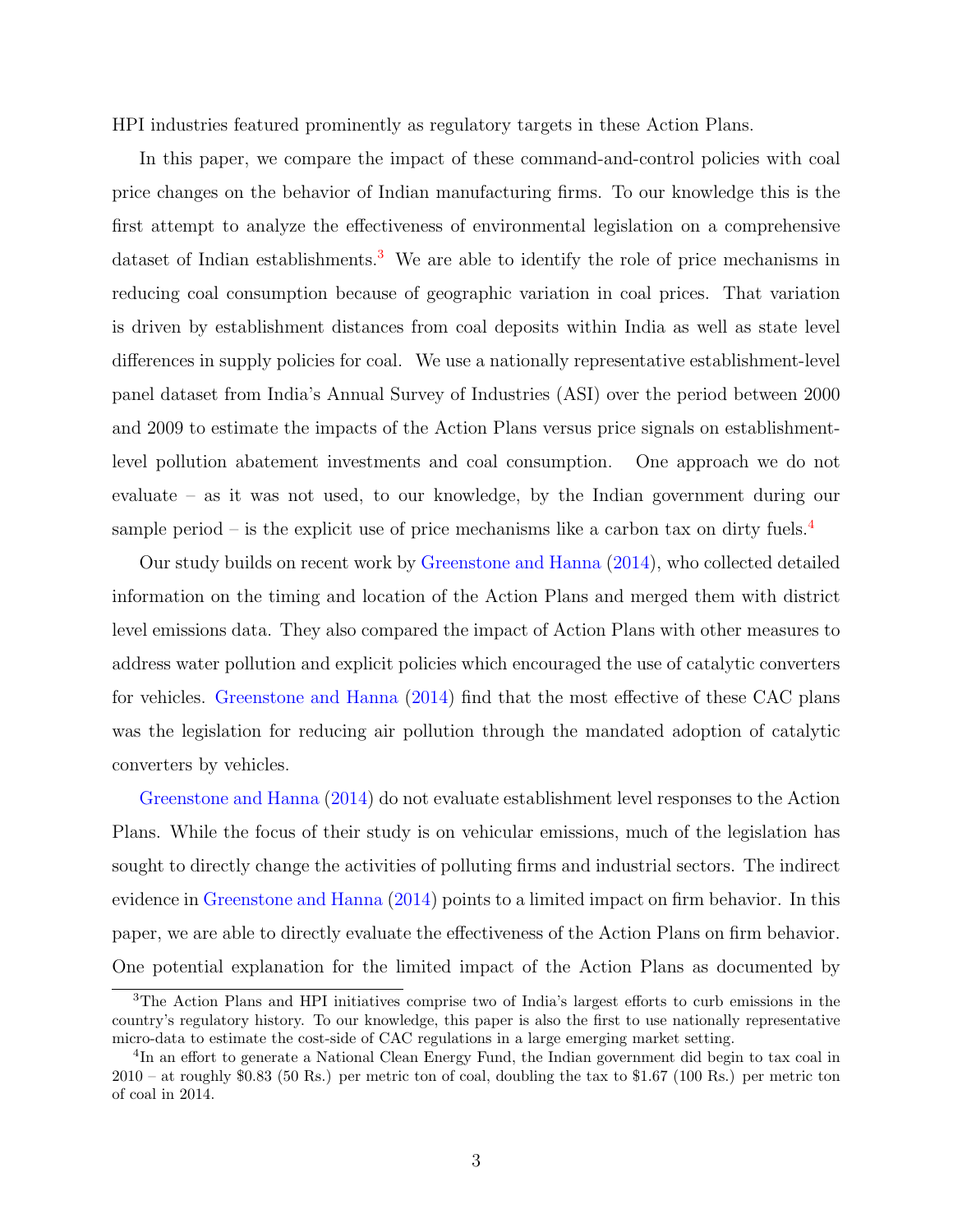[Greenstone and Hanna](#page-41-1)  $(2014)$  is that firms simply failed to respond – a hypothesis we explore in our research. Another possibility is that CAC policies are simply not effective tools in stimulating enterprise behavior in a large and complex emerging market.

While the ASI data permit us to directly test the impact of Action Plans on establishmentlevel behavior, we also complement the [Greenstone and Hanna](#page-41-1) [\(2014\)](#page-41-1) study with an in-depth examination of the interaction of the Action Plans with another set of regulatory instruments: legislation targeted at Highly Polluting Industries (HPI). Unlike the Action Plans, which were mandated by the Supreme Court at specific points in time, the regulation of HPI has taken place through a multitude of regulations covering emissions to water, air and land by one or more of these industries, developed over decades. Many of the Action Plans themselves targeted HPI specifically; even in those areas where the Action Plans did not explicitly target HPI, it is possible that the impacts on HPI were greater due to the nature of the industries or the fact that they had already been regulated. We thus explore whether the effect of the Action Plans differed for establishments operating in HPI versus non-HPI industries.

Our results add to a large public finance literature contrasting price instruments with quantity controls. The majority of these studies find evidence that using emissions fees, permits, or input taxes to equate the marginal costs of abatement with the marginal social cost of pollution damage are the most effective and least costly ways to abate pollution. (See [Bohm and Russell](#page-40-3) [\(1985\)](#page-40-3) for an overview and [Harrington and Morgenstern](#page-41-2) [\(2007\)](#page-41-2) for a discussion contrasting US and EU experiences.)[5](#page-4-0)

Theory suggests that economic instruments out-perform CAC policies in an environment with few, if any, market distortions. In developing countries, these distortions can be particularly large. [Laffont](#page-42-0) [\(2005\)](#page-42-0) and [Estache and Wren-Lewis](#page-41-3) [\(2009\)](#page-41-3) argue that optimal regulation is likely to look different in developing countries as a result of limited regulatory capacity, limited accountability, limited commitment, and limited fiscal efficiency. [Blackman](#page-40-4)

<span id="page-4-0"></span><sup>5</sup>[Cap-and-trade schemes have been shown to be especially effective market instruments toward this end.](#page-40-4) [Ellerman](#page-40-5) [\(2003\) evaluates the SO2 cap-and-trade system created by the 1990 Clean Air Act Amendments](#page-40-4) [\(i.e. the Acid Rain Program\), and shows that realized costs under cap-and-trade were one quarter of the](#page-40-4) estimated cost of CAC standards. [Fowlie et al.](#page-41-4) [\(2012\) further show that average emissions at NOx Reclaim](#page-40-4) [facilities fell 20% relative to similar facilities subject to CAC regulations, and](#page-40-4) [Jaffe and Stavens](#page-42-1) [\(1995\)](#page-42-1) [show that CAC regulations can fail to provide incentives for R&D in new abatement technologies, unlike](#page-40-4) [market-based instruments.](#page-40-4)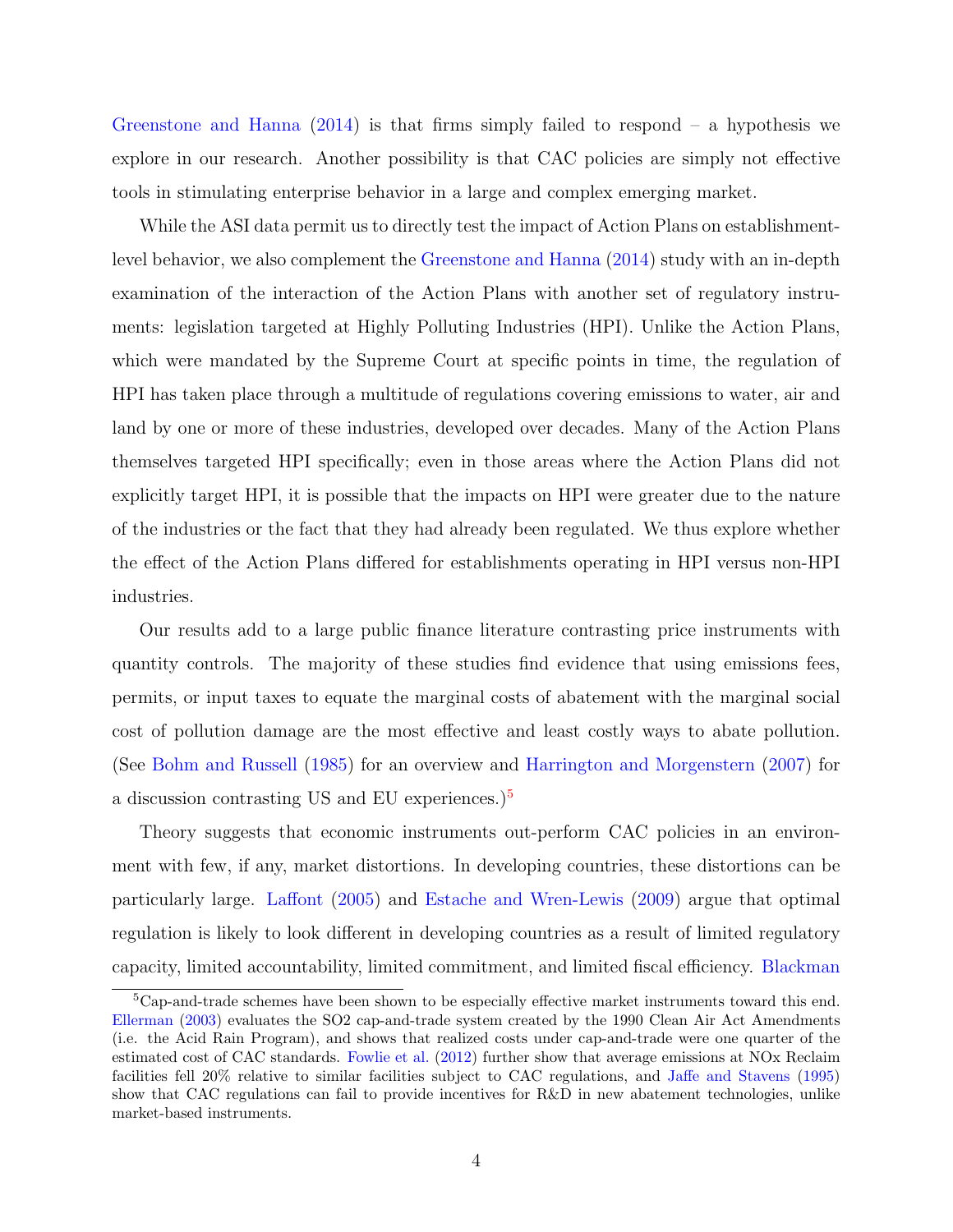[and Harrington](#page-40-4) [\(2000\)](#page-40-4) describe the difficulty enforcing environmental regulation in a developing country context, adding factors such as high monitoring costs due to the large number of very small firms, limited data collection, and low demand for strict policies or voluntary measures on the part of voters or consumers. India is not exempt: [Duflo et al.](#page-40-1) [\(2013\)](#page-40-1) reveal high levels of corruption in India's system of environmental audits.

One solution to high monitoring costs may be to concentrate efforts on policies that directly affect factor prices. For example, taxing pesticides production can be more effective than monitoring pesticide use by individual farmers, especially if the human cost of pesticide application does not vary widely across the region in question. [Khanna and Zilberman](#page-42-2) [\(2001\)](#page-42-2) show that eliminating domestic and trade policy distortions has the potential to reduce carbon emissions by inducing the adoption of energy efficient technologies by changing relative fuel prices. Specifically, they show that removing trade restrictions reduced the price of cleaner coal in India, leading manufacturing firms to switch fuels.

Our results suggest that the Action Plans had little impact on within-establishment pollution abatement or coal use. However, the Action Plans did increase the number of large, HPI establishments investing in pollution abatement, but decreased pollution abatement investments among small, non-HPI establishments. Given that large, HPI establishments are the most likely to be required to install pollution abatement equipment, it appears that the Action Plans may have caused regulators to focus even more strongly on this group of establishments, potentially allowing backsliding among other establishments.

The Action Plans, although in many cases specifically targeted at the use of dirty fuels, did not affect coal use. In contrast, higher coal prices had significant impacts on establishments. Higher prices are associated with significantly lower consumption in terms of tons of coal and intensity of coal use. The price elasticity is in line with US estimates: a 10 percent increase in the price of a ton of coal leads to an approximately 5.8 to 10 percent reduction of tons of coal consumed.

We then examine the impact of CAC versus price mechanisms on several non-environmental outcomes, namely total factor productivity (TFP), entry and exit. A number of developing country policy makers have expressed concerns that environmental mandates imposed by industrial countries could prove particularly costly in terms of foregone growth and com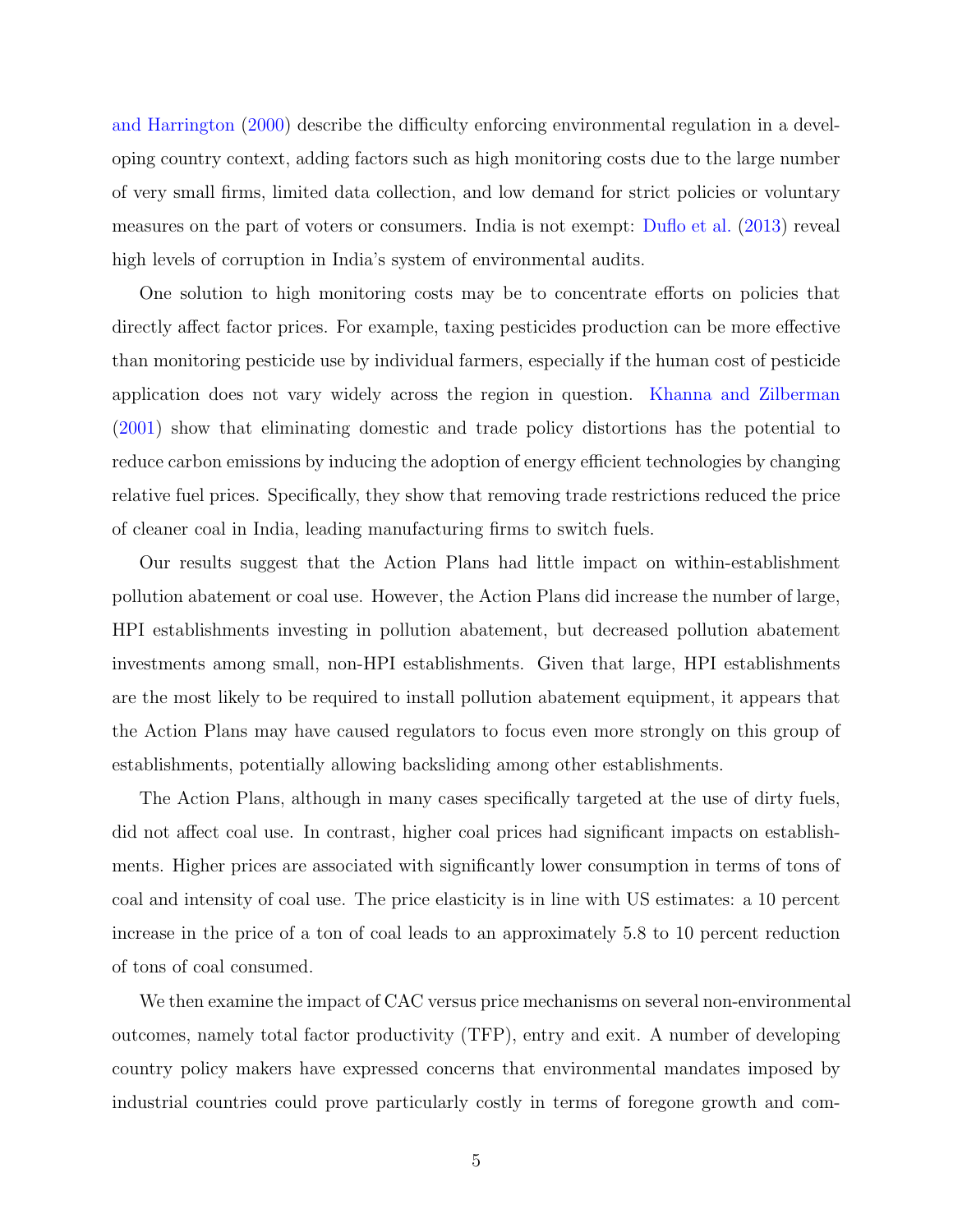petitiveness if applied in developing countries. In contrast, supporters of environmental legislation point to a "double dividend" from abatement investment, suggesting that legislation to improve environmental outcomes can also foster innovation and productivity growth. A related literature on price-induced technological change, first proposed by Hicks in 1932, suggests that high energy prices can lead to both adoption of cleaner technologies and positive R&D spillovers. This induced innovation has been shown to decrease energy demand of new entrants [\(Linn](#page-42-3) [\(2008\)](#page-42-3)), affect the mix of durables offered by the firm [\(Newell et al.](#page-42-4)  $(1999)$ , and to increase energy-related patents  $(Popp(2015))$  $(Popp(2015))$  $(Popp(2015))$ .

The Porter Hypothesis is an extension of this idea, arguing in its strictest interpretation that environmental regulation can benefit firms. Porter posits that regulations can increase productivity due, say, to positive spillovers from R&D or first-mover advantages relative to unregulated firms. There is limited empirical support for a *strong* Porter Hypothesis.<sup>[6](#page-6-0)</sup> Instead, evidence suggests that regulated firms experience foregone earnings [\(Walker](#page-43-1) [\(2012\)](#page-43-1)), TFP decreases [\(Greenstone et al.](#page-41-5) [\(2012\)](#page-41-5)), and less entry / higher exit in response to regulations [\(Becker and Henderson](#page-40-6) [\(2000\)](#page-40-6) and [List et al.](#page-42-5) [\(2003\)](#page-42-5)). In a developing country however, there may be evidence of a strong Porter Hypothesis. [Tanaka et al.](#page-43-2) [\(2014\)](#page-43-2) find evidence that SO2 and acid rain regulation *increased* industrial productivity in China due to both selection effects (entry of more efficient and exit of less efficient firms) and within-firm adoption of cleaner technologies. [Liu and Martin](#page-42-6) [\(2014\)](#page-42-6) evaluate a large industrial energy efficiency program in China and show that the difference in productivity growth rates between participating and counterfactual non-participating firms is very small (less than 1%), despite evidence of positive air quality impacts.

We find that between 2000 and 2009, Indian manufacturing establishments steadily increased TFP, as exhibited by a positive time-trend coefficient. However, the introduction of Action Plan legislation reversed that trend, partially offsetting the TFP increases in Action Plan districts. We find that small, non-HPI establishments experienced an increase in TFP after the Action Plans are implemented, which may be partially due to their observed divestment of pollution control equipment. Higher coal prices are correlated with slightly

<span id="page-6-0"></span><sup>&</sup>lt;sup>6</sup>There is ample evidence, on the other hand, of the weak Porter Hypothesis, namely, that environmental regulation stimulates environmental innovations. See the above studies and [Jaffe and Palmer](#page-42-7) [\(1997\)](#page-42-7).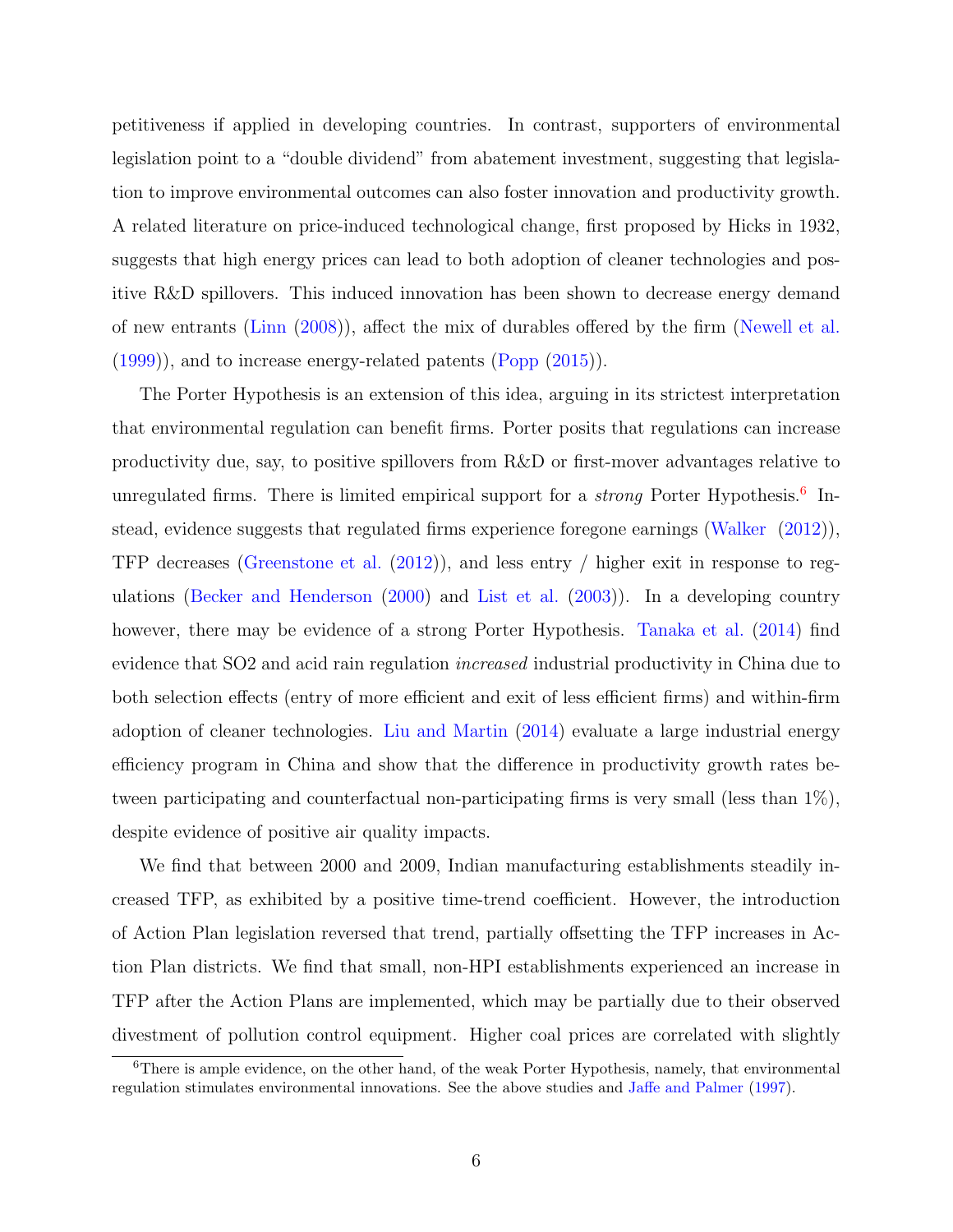lower productivity. Our results point to a robust, negative impact of CAC measures on establishment productivity, but a less robust negative impact of higher coal prices.

We conclude by examining the consequences for district-level air pollution emissions. Using comprehensive emissions data collected by [Greenstone and Hanna](#page-41-1) [\(2014\)](#page-41-1) and supplemented with additional reports from India's The Energy and Resources Institute (TERI), we find that higher coal prices have been more effective in reducing sulfur dioxide (SO2) emissions than command-and-control policies enacted through Supreme Court Action Plans. Like [Greenstone and Hanna](#page-41-1) [\(2014\)](#page-41-1), though, we find that the Action Plans do appear to have reversed the increasing trend in NO2 emissions.

This paper is organized as follows. Section 2 describes the different environmental policies we study. Section 3 describes the data, while Section 4 discusses identification issues. Section 5 presents the results and Section 6 concludes.

## 2 Policy Background

We focus on two sets of CAC policies: policies introduced in 1991 designating High Polluting Industries (HPI), and Supreme Court Action Plans (SCAP), introduced in 1996. The SCAP also interacted with the earlier HPI designations by explicitly focusing on HPI sectors in many cases.

In 1991 the MoEF identified 17 HPI which were further monitored at both the central government and state government levels. In certain cases, new standards were imposed on specific industries from the HPI list (for example, stricter PM standards for small cast iron foundries in Lucknow); in several instances, cities adopted the "Corporate Responsibility for Environmental Protection" (CREP) charter for HPI. This charter was established by MoEF and CPCB in 2003, and set specific new standards for the 17 HPI.

The Supreme Court of India, partly in response to perceptions of inadequate action by government ministries, ordered Action Plans to be developed, submitted, and implemented in seventeen cities, starting in 1996 with the national capital. Subsequently, a number of Action Plans also specifically targeted the 17 HPI industries as designated in 1991.

The Supreme Court Action Plans typically targeted vehicular pollution and also imposed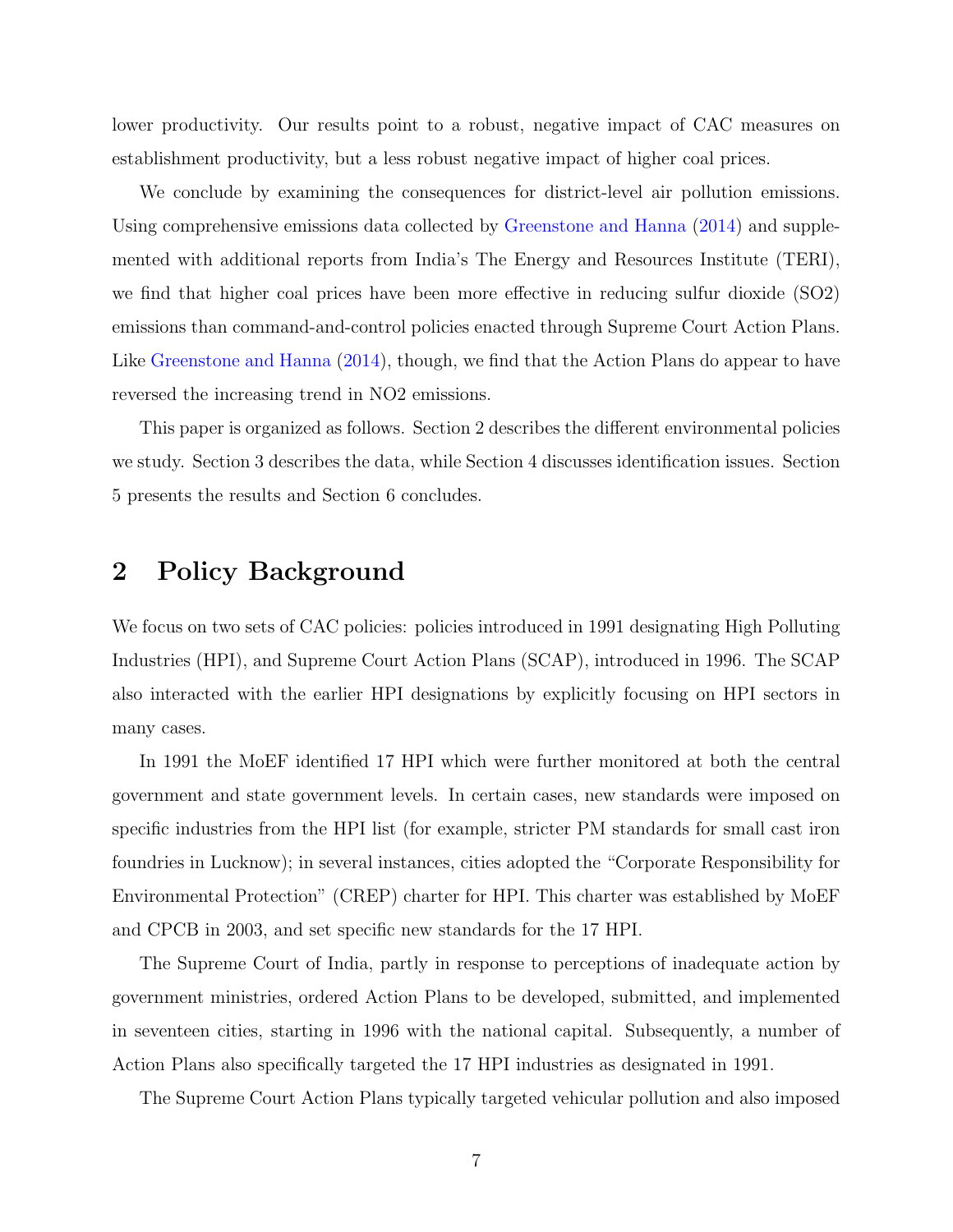a variety of restrictions on manufacturing firms, including requirements to use cleaner fuels, to close or relocate polluting factories, and to install pollution control equipment. Earlier work suggests that the Action Plans may have reduced nitrogen dioxide (NO2) pollution slightly, but had no impact on suspended particulate matter (SPM) or sulfur dioxide (SO2); in contrast, a policy requiring catalytic converters was linked with a reduction in PM and SO2 [\(Greenstone and Hanna,](#page-41-1) [2014\)](#page-41-1).

This short section cannot do justice to the extensive set of policies enacted at different central, state, and municipal levels to address growing pollution problems in India. We have omitted a discussion of some policies either because they are not easily quantified or because their enactment falls outside the scope of our time period. For example, one of the first attempts to address pollution were the Problem Area Action Plans (PAAPs). These were comprehensive plans targeting industrial pollution in 26 different cities, implemented by the CPCB and the state-level branches. However, these PAAPs were first identified in 1990, when 16 areas were designated as problem areas, then again in 1995 (an additional six) and in 1996 (4 more). While likely important, there is no evidence to date that these PAAPs were enforced by the Supreme Court or funded by the CPCB or the development banks. Since these designations were made before our sample begins, we have chosen to subsume their probable outcomes into fixed effects in our baseline specifications. However, we have also explored specifications in which we interact PAAP designation with SCAP designation, and we find broadly similar effects of the SCAP in areas that were previously designated as PAAP and those that were not.

Another key policy outside of the scope of our time frame and analysis was the introduction in 1994 of the National Ambient Air Quality Standards (NAAQS). These standards, formulated by the CPCB, introduced benchmarks for seven pollutants. The policy also provided guidelines for calculating exceedence factors regarding ambient air quality, which are regularly published. The NAAQS appear to primarily play the role of identifying, monitoring, and reporting on pollution levels. There are no rules for monitoring compliance or imposing penalties. Exceedence Factors continue to be published annually by the CPCB, and in 2009, a new Comprehensive Environmental Pollution Index (CEPI) was used for the first time to red-flag 43 non-attainment areas as Critically Polluted Industrial Clusters for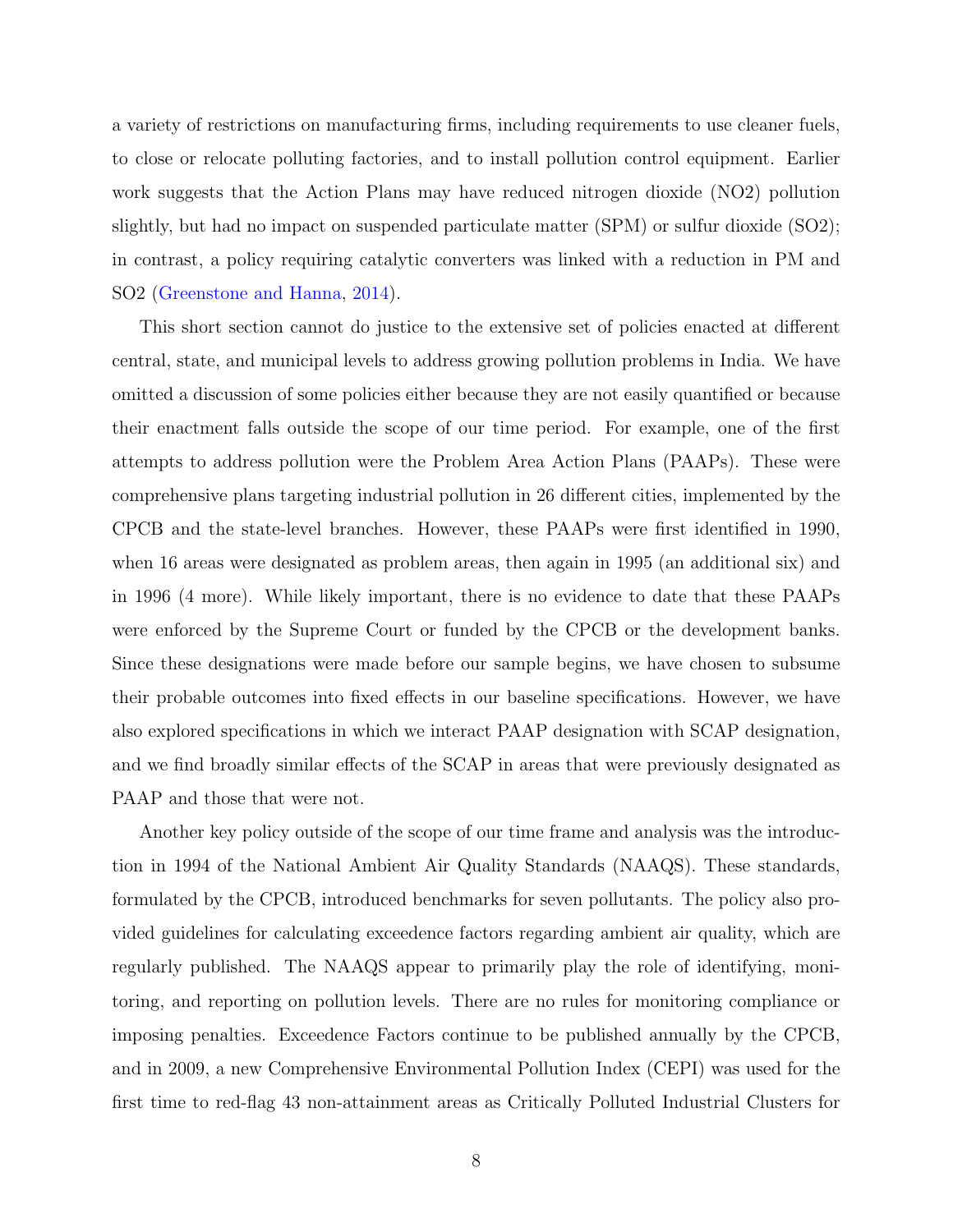subsequent intervention. However, we do not have ample post-data to analyze effects of the CEPI.

## 3 Data

#### 3.1 Establishment-Level Data

We use 10 years of establishment-level panel data (2000 through 2009) from the Annual Survey of Industries (ASI), comprising 89,946 unique factories after sample restrictions. The ASI data are, for the most part, at the level of the establishment or factory; owners of multiple factories in the same state and industry are allowed to furnish a joint return, but fewer than 5 percent of observations in our sample report multiple factories. Thus, all of our analyses should be interpreted as being at the establishment rather than the firm level.

The ASI panel includes 9 years of data on pollution control investment, pollution control capital stock, and expenditures on repair and maintenance of pollution control stock (2001 through 2009). Note that, as defined, pollution control represents undifferentiated investments to address air pollution, water pollution and/or hazardous waste. We use reported pollution control investment to calculate pollution control stock according to a perpetual inventory method.<sup>[7](#page-9-0)</sup>

For each establishment we also observe annual expenditures on fuels, including expenditures on coal, petrol / diesel, and electricity, as well as quantities of coal consumed, and quantities of electricity consumed, generated and sold. We use these data to construct several outcome measures that we expect to be closely linked to the environmental policies we study: the stock of pollution control assets, fraction of pollution control assets in total capital stock, coal use in tons, and intensity of coal use (tons of coal use per rupee of output). We also draw on the establishment-level data to calculate total factor productivity (TFP) via the following methods: Solow Residual, Index Method (following [Aw, Chen, and Roberts](#page-40-7) [\(2001\)](#page-40-7)), [Olley](#page-43-3)

<span id="page-9-0"></span><sup>7</sup>[We take the first year an opening pollution stock value is observed, and add within-year pollution](#page-43-3) [investments plus the year-to-year change in pollution stock taken from comparing the jump between closing](#page-43-3) [and opening pollution stock values across years to attain a new value for investment. We then add this](#page-43-3) [\(deflated\) investment to the previous year's opening stock, and depreciate the new closing value by 10%,](#page-43-3) [repeating for subsequent years.](#page-43-3)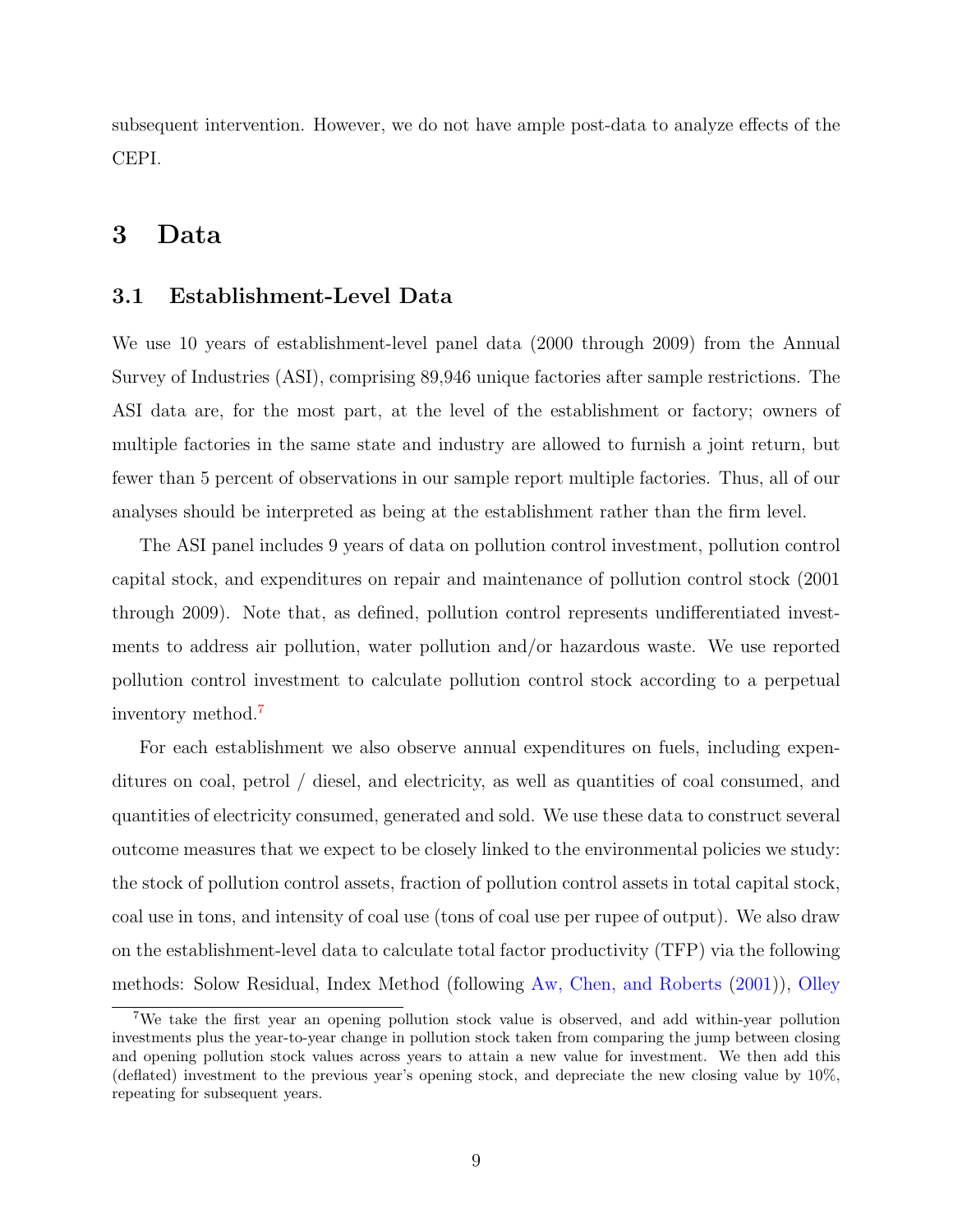[and Pakes](#page-43-3) [\(1996\)](#page-43-3), and [Levinsohn and Petrin](#page-42-8) [\(2003\)](#page-42-8).<sup>[8](#page-10-0)</sup> Output values are deflated using the appropriate industry-specific wholesale price index (WPI). We have detailed product-level price and quantity data for primary outputs and inputs, which allows us to calculate material input deflators by weighting commodity-specific WPI by commodity-specific input shares.<sup>[9](#page-10-1)</sup> Investment in machinery, transport equipment and computer systems are deflated separately by commodity-specific WPI, while fuel inputs are deflated by the fuel-specific WPI. Wages (used in estimating TFP) are deflated using the consumer price index (CPI).

Establishment location is identified at the district-area level, with 605 unique districts and two areas within each district (urban and rural). The ASI panel does not contain district-level identifiers, but the cross-sectional data do. We are the first researchers to have purchased and merged both cross-section and panel datasets to integrate district identifiers into the ASI panel.<sup>[10](#page-10-2)</sup> We also know the primary industry in which an establishment operates at the 5-digit level, representing 476 unique 5-digit industries. We use this industry information to construct a dummy variable indicating whether an establishment has ever operated in an  $HPI$  industry.<sup>[11](#page-10-3)</sup>

#### 3.2 Policy Data

#### Action Plans

The Supreme Court Action Plans were implemented at the city level, which we match to districts from our establishment-level dataset (Table [1\)](#page-30-0). Several Action Plans were implemented in cities spanning multiple districts; in these cases we assume the Action Plans affected all of the districts. We observe establishments before and after the implementation

<span id="page-10-0"></span><sup>8</sup>For a more detailed discussion of the methodology used to calculate TFP, see [Harrison, Martin, and](#page-41-6) [Nataraj](#page-41-6) [\(2013\)](#page-41-6).

<span id="page-10-1"></span><sup>9</sup>We use input shares from 2001 to avoid potentially endogenous changes in input mix due to the policies we study.

<span id="page-10-2"></span> $10$ District level identifiers were not available for 2009, and were instead imputed from previous panel data. Our results however, are robust to re-running the entire analysis omitting 2009.

<span id="page-10-3"></span><sup>&</sup>lt;sup>11</sup>A number of establishments do appear to move into and out of operation in HPI industries. However, this largely appears to be a function of small changes in product mix. For example, if an establishment reports a primary industry of "casting of iron and steel" in a particular year and "casting of non-ferrous metals" in the following year, it would be classified as an HPI in the first year but not the in second, even though the change in category likely reflects a change in product mix rather than a substantial shift in industry or applicable regulations.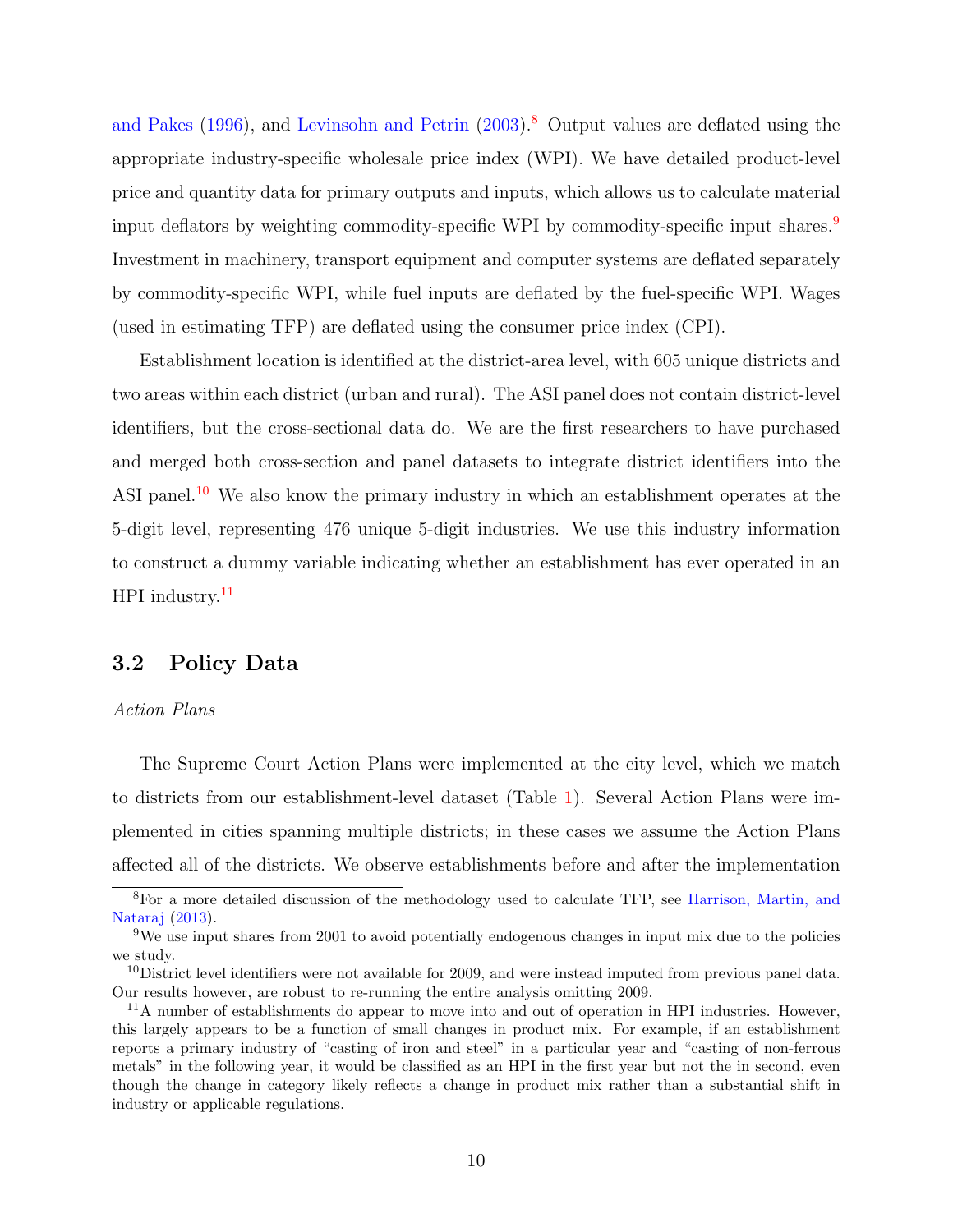of 16 of the 17 Action Plans. Delhi was mandated to develop an Action Plan in 1998, prior to the sample period. Therefore we exclude Delhi from our analysis.

Figure [1](#page-28-0) shows the geographic distribution of Action Plans overlaid on top of districts, which are coded according to the total number of pollution monitors (SPM, NO2, SO2) ever active in each district. The map shows significant coverage of Action Plan districts by pollution monitors. Furthermore, Figure [1](#page-28-0) reveals that the 11 Action Plans implemented in 2003 were concentrated in the northern region of the country, while the 5 Action Plans mandated in 2004 were concentrated in southern India. [12](#page-11-0)

Examining hard-copy Central Pollution Control Board (CPCB) reports, as well as a report on air quality trends and action plans in 17 cities by the MoEF and CPCB, suggests that the Action Plans likely targeted a variety of industries through different means. Examples of action items include closure of clandestine units (Faridabad), moving various industries and commercial activities outside of city limits (Jodhpur, Kanpur), installation of electrostatic precipitators in all boilers in power generation stations (Lucknow), surprise inspections (Patna), and promotion of alternative fuels in generators (Hyderabad).

Many of the directives issued through the Action Plans targeted the extensive margin of establishment activities. In other words, these directives encouraged establishments to either exit the industry, relocate, or to invest in activities (like scrubbers) when they had previously not addressed the need to abate pollution at all. Out of a total of 17 city-level action items we surveyed, 15 of these 17 had direct mention of pollution control equipment, while 14 out of 17 had direct mention of relocation, exit, or closure. A much smaller share of Action Plan activities appear to focus behavior at the intensive margin, such as encouraging more investment by establishments that already engaged in abatement activities. This is an important characteristic of Action Plan mandates as we turn to their effects on manufacturing establishments.

#### Highly Polluting Industries

<span id="page-11-0"></span>A number of Action Plans also specifically applied to the 17 industries identified by

<sup>12</sup>As noted above, Problem Area Action Plans (PAAPs) were also targeted geographically. However, since PAAPs were mandated in 1989, we do not identify policy variation within our sample period and have thus omitted them from the map.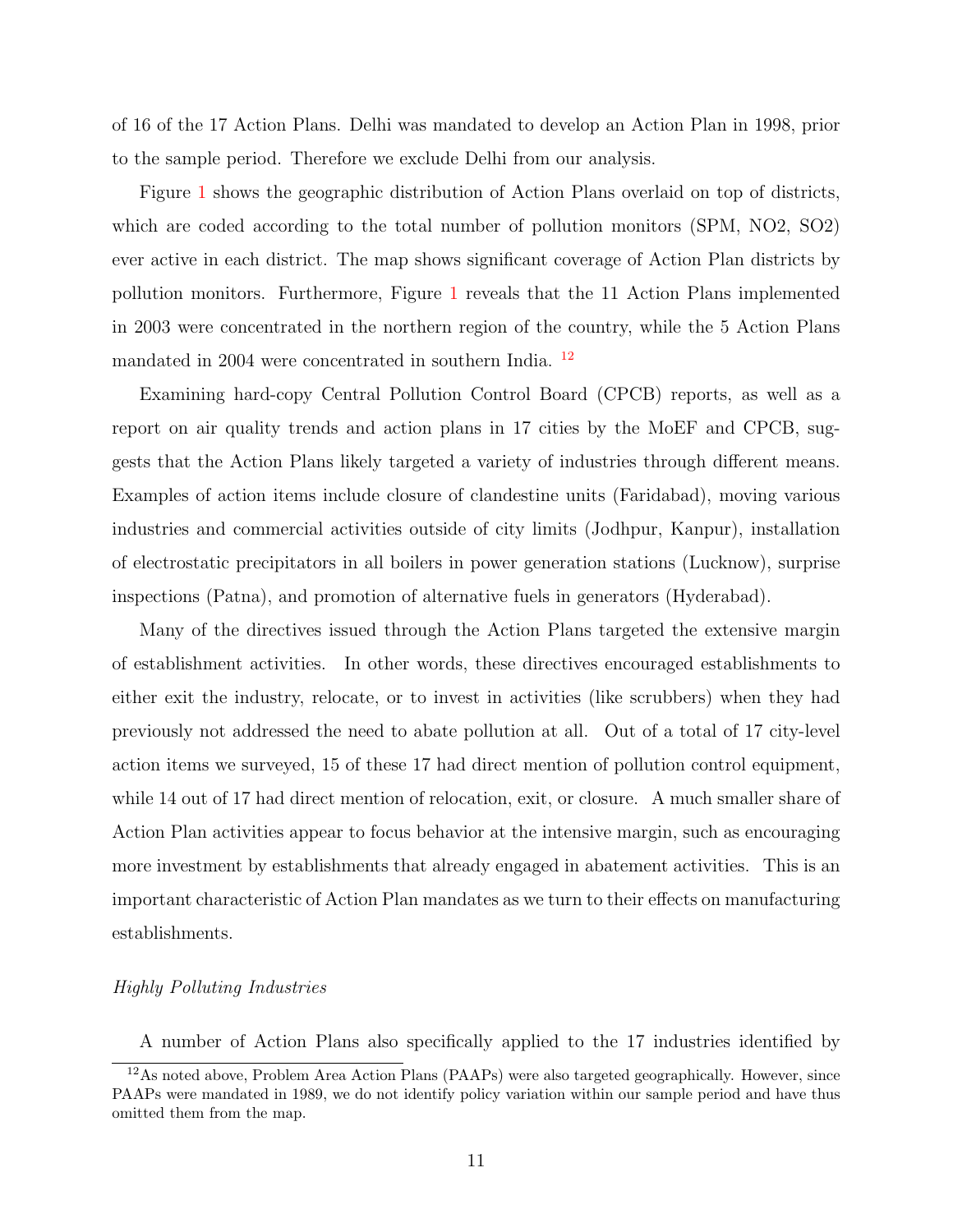the CPCB as "Highly Polluting" (HPI). These industries are: aluminum smelting; basic drugs and pharmaceuticals; caustic soda; cement; copper smelting; dyes and intermediates; fermentation (distillery); fertilizers; integrated iron and steel; leather processing; oil refining; pesticides; pulp and paper; petrochemicals; sugar; thermal power plants; and zinc smelting. We manually match all of these HPI, with the exception of "Thermal power plants",  $^{13}$  $^{13}$  $^{13}$  to 97 5-digit NIC industries. As discussed above, we then identify HPI establishments as those that ever reported a primary industry code that was matched to an HPI.

#### 3.3 Coal Prices

The Action Plans can be seen as examples of CAC regulation. Establishments may also respond to changing coal prices through measures that increase efficiency and reduce coal use. However, establishment-level coal prices are likely to be endogenous to establishmentspecific characteristics; for example, larger establishments may command more market power and thus face lower prices. We have two strategies for circumventing price endogeneity concerns. First, in base specifications we measure the coal price faced by an establishment as the mean coal price in the establishment's district, excluding the establishment's own price.[14](#page-12-1) This price measure is flexible in that in does not constrain estimation to the subset of establishments with non-missing coal prices. Second, in our preferred specification we use a variant of the [Hausman](#page-41-7) [\(1996\)](#page-41-7) instrumental variable as a plausibly exogenous cost-shifter of a firm's coal input price when estimating coal price elasticities. As is common in the industrial organization literature, we use the mean input prices faced by similar firms in other markets that do not directly affect own-firm demand. Following extensive exploration of the determinants of coal price variation in our data (described in the appendix), we define our IV as the log mean price faced by firms within the same 2-digit industry and state.<sup>[15](#page-12-2)</sup>

<span id="page-12-0"></span><sup>13</sup>As power plants are outside the scope of the ASI's coverage of manufacturing sectors, we could not analyze thermal plants in our main specifications. We were however, able to locate thermal power plant coal use data from India's Central Electric Authority's Thermal Performance Reviews – an important control variable for our emissions specifications. However, this dataset does not contain the dependent variables that would permit their inclusion in the main analysis.

<span id="page-12-1"></span><sup>&</sup>lt;sup>14</sup>If fewer than 10 establishments report coal use (and thus coal prices) in a particular district and year, we assign coal users the mean state-level coal price (excluding own price).

<span id="page-12-2"></span><sup>&</sup>lt;sup>15</sup>Defining the IV within industry-state-year cells also has the added advantage that coal quality differences across industries are controlled for.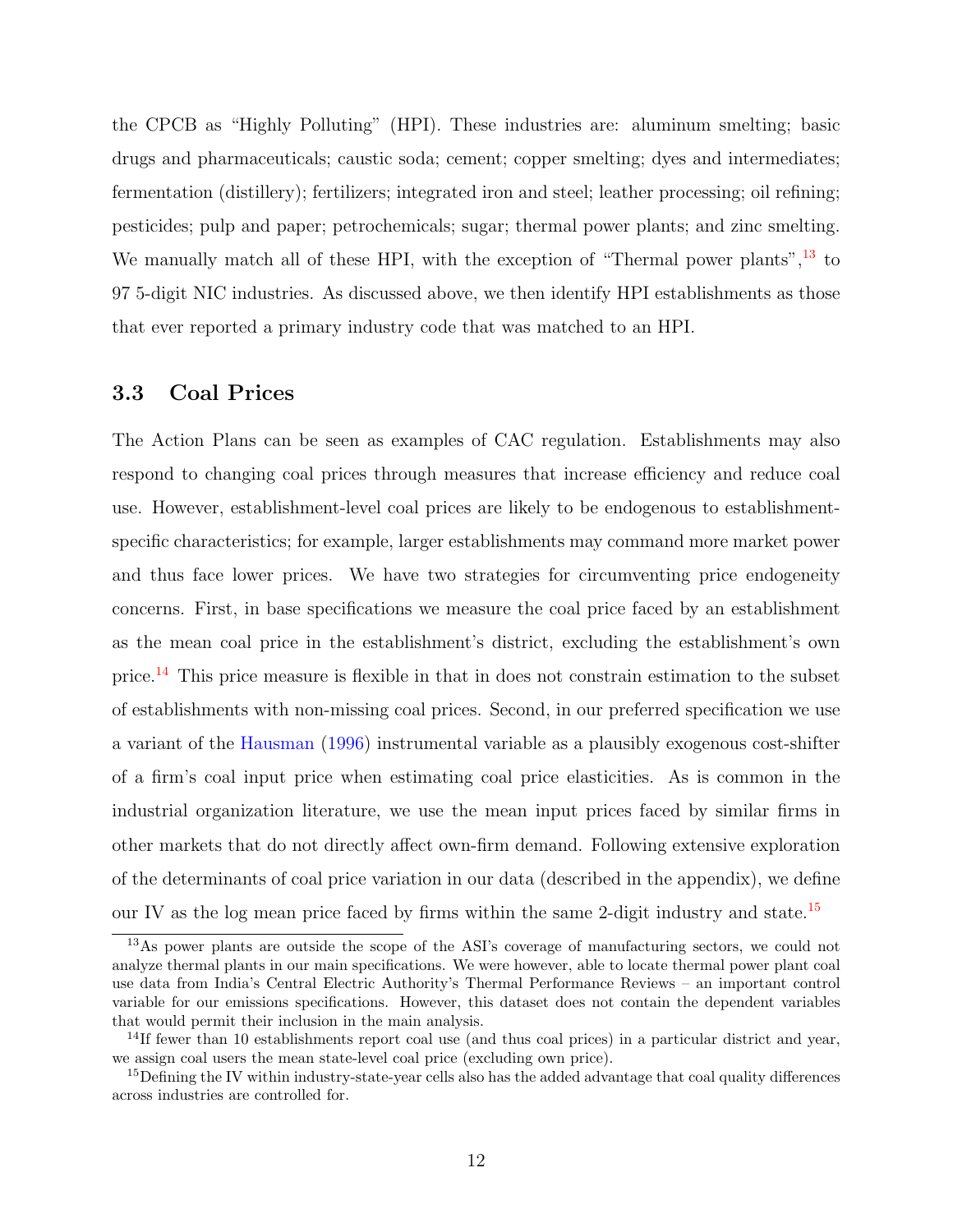#### 3.4 Air Pollution Data

In this paper, we focus on estimates of SO2, NO2, and SPM to compare the impact of Action Plans with the effects of coal prices on environmental outcomes. SPM, or suspended particulate matter, captures general pollution levels. The CPCB website indicates that "RSPM levels exceed prescribed NAAQS in residential areas of many cities....The reason for high particulate matter levels may be vehicles, engine gensets, small scale industries, biomass incineration, resuspension of traffic dust, commercial and domestic use of fuels, etc."<sup>[16](#page-13-0)</sup>

SO2 levels are primarily attributable to burning of fossil fuels. In recent years, the the CPCB indicates that in India's SO2 levels have been declining in major cities, in part because of efforts to introduce cleaner fuels and new norms for vehicles and fuel quality. There have also been efforts to shift domestic fuel use away from coal. In our paper, the comparison of Action Plan measures with coal price effects is most likely to be relevant for SO2 levels, as they are most closely linked to fossil fuel use. NO2 levels are generally attributable to vehicular exhaust and as such a reduction should be associated with efforts to reduce pollution associated with vehicle exhaust. The CPCB's website indicates that "NO2 levels are within the prescribed National Ambient Air Quality Standards in residential areas of most of the cities. The reasons for low levels of NO2 may be various measures taken such as banning of old vehicles, better traffic management etc."

Our air pollution data are based on city-level data provided by Greenstone and Hanna (2014) for 2000-2007. We supplement their data with additional observations from The Energy and Resources Institute (TERI) in its TERI Energy Data Directory Yearbook (TEDDY) for  $2008<sup>17</sup>$  $2008<sup>17</sup>$  $2008<sup>17</sup>$  Figure [1](#page-28-0) shows the locations of air quality monitors. Air quality data are only available for a subset of cities; we mapped each city for which the data are available to the corresponding district(s) in our dataset.

<span id="page-13-0"></span><sup>16</sup>Website accessed on June 1, 2015 at http://cpcb.nic.in/Findings.php.

<span id="page-13-1"></span> $17$ Results are robust to using the pollutant data from TERI / TEDDY for all years.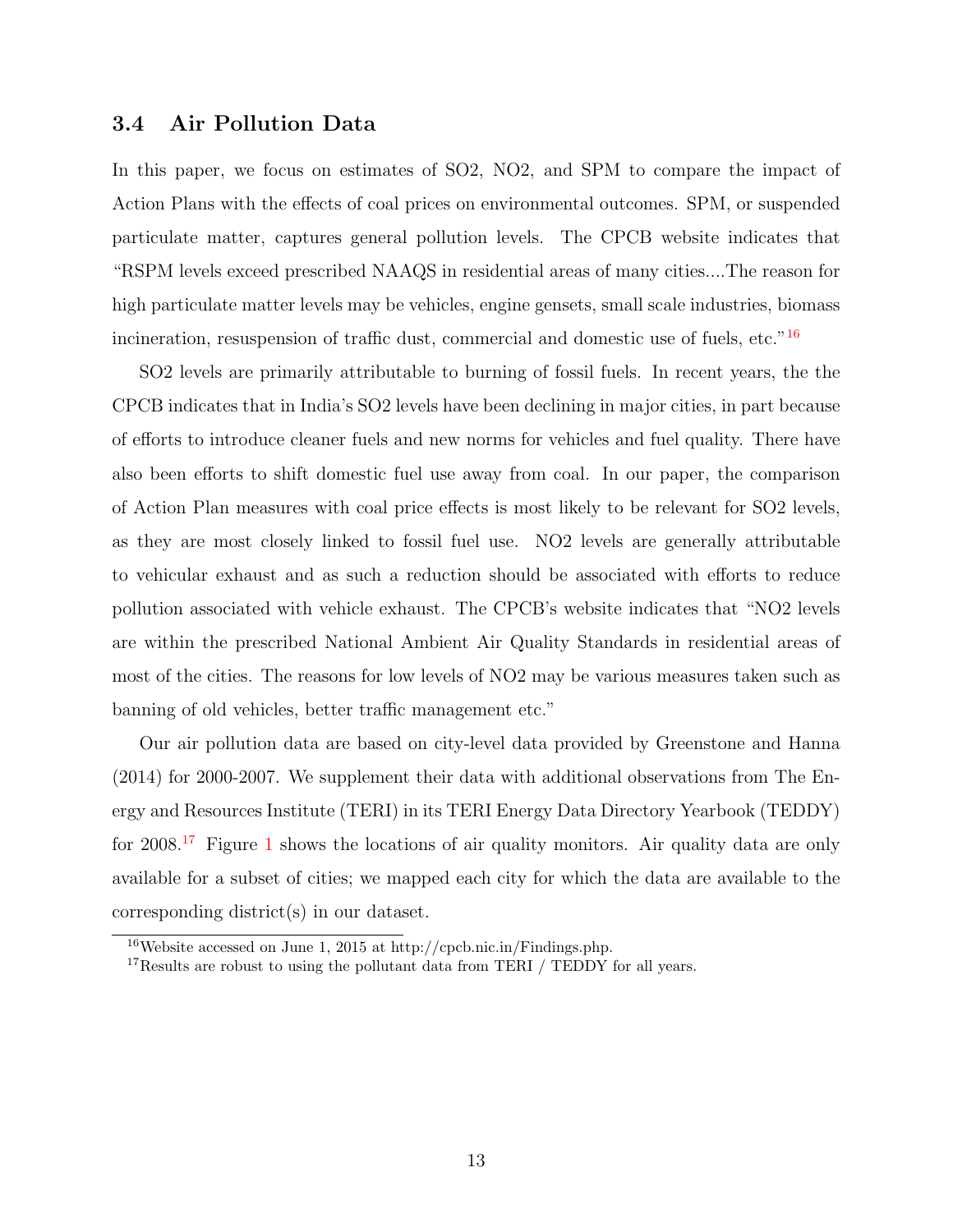#### 3.5 Summary Statistics and Trends

In Table [2,](#page-31-0) we present summary statistics for our main variables, after implementing our preferred sample restrictions.<sup>[18](#page-14-0)</sup> Variable means and standard deviations are broken out by six key analysis groups: whether or not an establishment was ever regulated by an Action Plan (SCAP, NotSCAP), whether or not an establishment ever listed an HPI as its primary industry, and establishment size (Large versus NotLarge, which indicates whether the establishment had above or below 100 laborers—the threshold most commonly used by Indian regulators targeting large establishments—in the initial year in which it was observed).

HPI establishments are on average larger in size (in terms of capital stock as well as employment), and have a higher average level of pollution control capital stock than their non-HPI counterparts. HPI establishments have a 14 percentage point higher probability of ever using pollution control equipment, over a base of 7.5% for non-HPI establishments. HPI establishments also have a higher probability of coal use: 16.2 % of HPI establishments report ever using coal, compared to 10.2% for others.

Establishments in all groups face similar coal prices, entry and exit rates, and productivity levels. Establishments in districts that are ultimately treated by Action Plans have lower observed values of pollution control stock and coal use variables, on both the intensive and extensive margin.

For example, establishments in Action Plan districts have a 4 percentage point lower coal use probability than establishments in non-SCAP districts, and have substantially lower average coal use in terms of tons and coal intensity rate as measured by the coal tons used per unit of output. Establishments in Action Plan districts also have a lower overall probability of using pollution control equipment. 11.5% of non-SCAP establishments report ever having used pollution control equipment, compared to 9.2% for SCAP-exposed establishments.

Columns (5) and (6) show some significant differences between large and small enterprises. Large enterprises are much more likely to report positive pollution abatement investment,

<span id="page-14-0"></span><sup>&</sup>lt;sup>18</sup>As discussed in the next section, while the event years of the analysis run from -4 to  $+6$ , we restrict our study to the window from -3 to +5 such that no single policy exerts leverage over the stacked results. This is analogous to imposing a balanced panel requirement for Action Plan-treated districts in event time. We also drop the Delhi Action plan as our panel currently does not accommodate any data prior to 1998, the year in which Delhi was mandated to adopt an Action Plan by the Indian Supreme Court.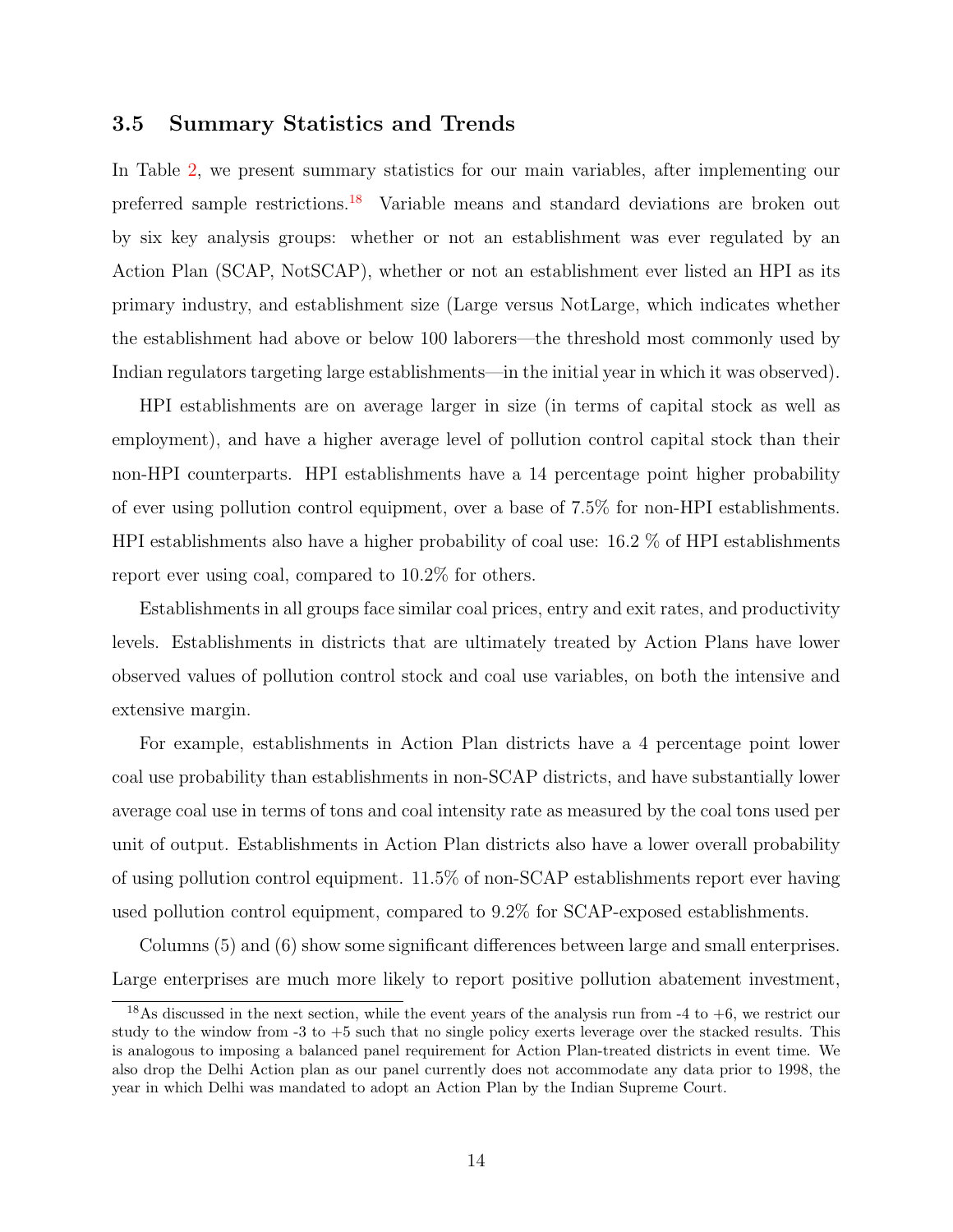with 21.8 % of large enterprises reporting positive investment at some point but only 5.7% of small establishments doing so. While these two groups report a similar probability of coal use and face similar coal prices, large establishments have somewhat higher entry rates and lower exit rates.

Figure [2](#page-29-0) shows trends in the fraction of establishments reporting positive pollution control stock and positive coal use. The top two panels of Figure [2](#page-29-0) show the fraction of establishments reporting any pollution control stock, and any coal use, respectively, for HPI versus non-HPI establishments. In line with the long history of regulation of HPI sectors, establishments in HPI industries are more likely to have pollution control assets than establishments in non-HPI industries. The top left panel also offers a preview of some of our results: prior to the implementation of the Action Plans, about 15 percent of HPI establishments had non-zero pollution control stocks, against 5 percent of non-HPI establishments. Following the enactment of the Action Plans, the fraction of non-HPI establishments with non-zero pollution control stock continues its steady climb, while the fraction of HPI establishments with pollution-control stock rises more quickly than before.

The top right panel also confirms expectations that HPI establishments are more likely to use coal than non-HPI establishments. Over time, the fraction of establishments using coal has generally fallen, in both HPI and non-HPI industries. However, both types of establishments - and in particular HPI establishments - exhibit an uptick in the probability of coal usage during the late 2000s.

The preliminary evidence in these figures suggests that there was more significant movement for sectors labelled as HPI sectors than for the rest of the economy. While the trends are consistent with some impact on HPI sectors following the passage of the Action Plans, visually the evidence is suggestive but clearly not conclusive. In the empirical section of this paper, we test for an interaction between Action Plan passage and designation as an HPI sector.

The bottom two panels compare trends for districts that implemented Action Plans and those that did not. The bottom left panel suggests that in 2001 and 2002, the fraction of establishments investing in pollution control stock was slightly lower in districts that would eventually implement Action Plans. The non-Action Plan districts show a slight upward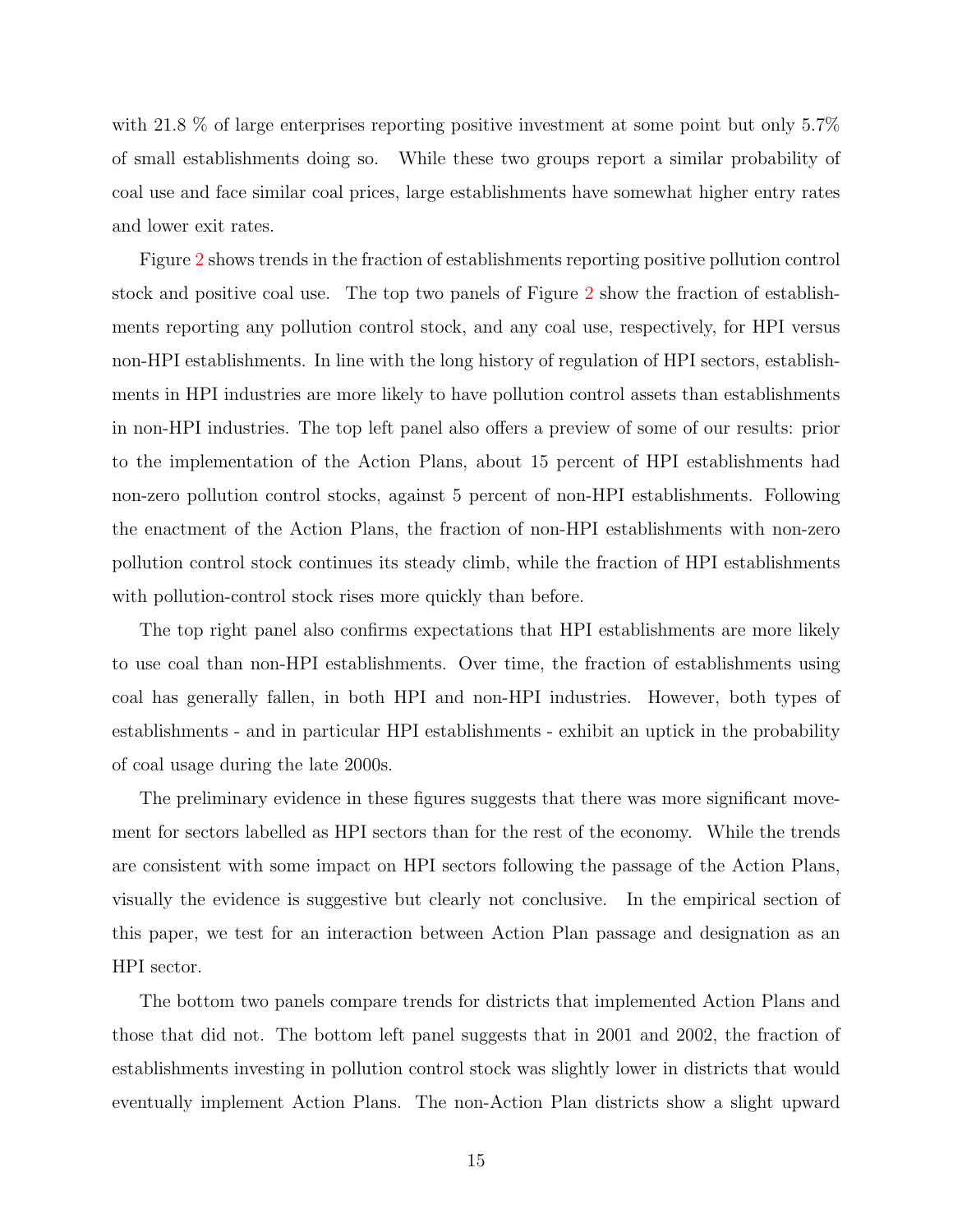trend starting in 2003, while the Action Plan districts show an upward trend beginning in 2004. The lower right panel suggests that Action Plan districts had a lower fraction of establishments reporting coal use, and that the fractions have fallen in all districts over time. Taken together, there is no clear visual evidence across all four panels that Action Plans had a strong impact on establishment performance, either by encouraging more pollution abatement investments or by reducing coal use. There is some evidence, however, that Action Plans combined with HPI status may have changed establishment behavior.

## 4 Identification Strategy

Our identification strategy exploits the differential incidence and timing of the Action Plans. The Action Plans were mandated for certain cities by the Supreme Court, and (with the exception of Delhi) implemented in 2003 and 2004. We compare districts that implemented an Action Plan against those that did not, and we separately examine effects on establishments in HPI versus non-HPI industries.

<span id="page-16-1"></span>We use a "stacked" difference-in-differences (DID) method following Greenstone and Hanna (2014) where we estimate the following for establishment i in district d in year  $t:$ <sup>[19](#page-16-0)</sup>

$$
y_{idt} = \beta_1 SCAP_{d\tau} + \lambda CoalPrice_{idt} + \alpha_i + \eta_t + \epsilon_{idt}
$$
\n
$$
\tag{1}
$$

The variable SCAP is equal to 1 in a district that receives an Action Plan, in any year after the Action Plan is in place, 0 otherwise;  $\tau$  denotes event time. The coal price is equal to the mean district price, excluding own price, and hence varies at the establishment level. Except when noted, our specifications include establishment fixed effects  $\alpha_i$  as well as accounting year fixed effects  $\eta_t$ .

We begin by examining the impacts of the Action Plans and coal prices on the probability that an establishment reports any pollution control stock, or that it uses coal. In these cases, we implement linear probability models, where the outcome of interest  $y_{idt}$  is a dummy equal

<span id="page-16-0"></span><sup>&</sup>lt;sup>19</sup>While event years run from -4 to +6, we restrict our analysis to the window from -3 to +5 such that no single policy exerts leverage over the stacked results. This is analogous to imposing a balanced panel requirement for Action Plan-treated districts in event time.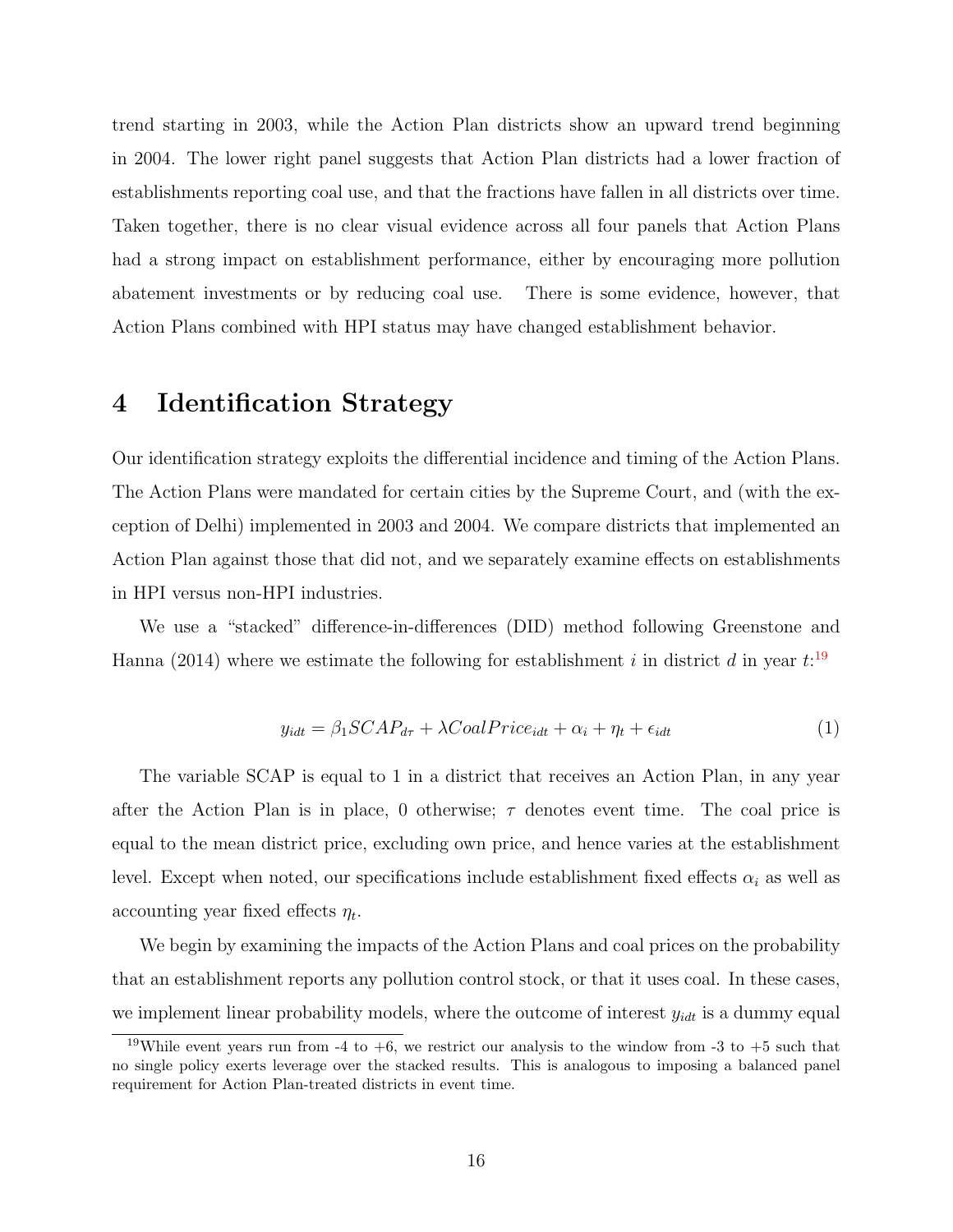to one if the establishment reports a positive value of pollution control stock (coal use), zero otherwise.

We then consider whether the policies and prices had any impact on within-establishment changes in coal use or pollution control stock. The specific outcomes we examine are: pollution control stock (estimated using a perpetual inventory method as described above), fraction of total capital stock invested in pollution control, coal use in tons, and coal intensity of output (tons of coal per unit of real output).

Our outcomes of interest also include three non-environmental aspects of establishment behavior: TFP, entry and exit. The entry variable takes on a value of 1 in the first year an establishment appears in the data within three years of the observed initial production date.<sup>[20](#page-17-0)</sup> The exit variable takes on a value of 1 in the year an establishment is officially declared "closed" in the ASI, so long as it remains closed thereafter.

We also estimate the effects of the Action Plans and coal prices on the probability of establishment entry and exit using linear probability models. In these cases, we use a similar specification as above, but exclude establishment fixed effects in order to identify the effect based on all establishments, not just entrants and exiters.

Since the Action Plans were mandated by the Supreme Court, we need not be concerned about the endogeneity of an individual city's decision to adopt a plan. The DID strategy also accounts for any time-invariant differences across Action Plan and non-Action Plan cities. However, as noted by Greenstone and Hanna (2014), we might be concerned about a correlation between the Supreme Court's mandate for an Action Plan, and pre-existing trends in the outcomes of interest. We thus present specifications that also control for a linear time trend  $(\tau)$  in event time. The time trend  $(\tau)$  is normalized to zero for any district which is never mandated to adopt an Action Plan over the sample period. In addition, we interact the time trend with the Action Plan dummy to examine whether the effect of the policy changes over time:

$$
y_{idt} = \beta_1 SCAP_{d\tau} + \beta_2 \tau + \beta_3 SCAP_{d\tau} \times \tau + \lambda coalPrice_{idt} + \alpha_i + \eta_t + \epsilon_{idt}
$$
 (2)

<span id="page-17-1"></span><span id="page-17-0"></span> $^{20}$ We do not ascribe an entry value of 1 if the factory was left-censored, and chose the threshold value 3 based on the mean difference between the reported date of initial production and the establishment's first appearance in the survey data.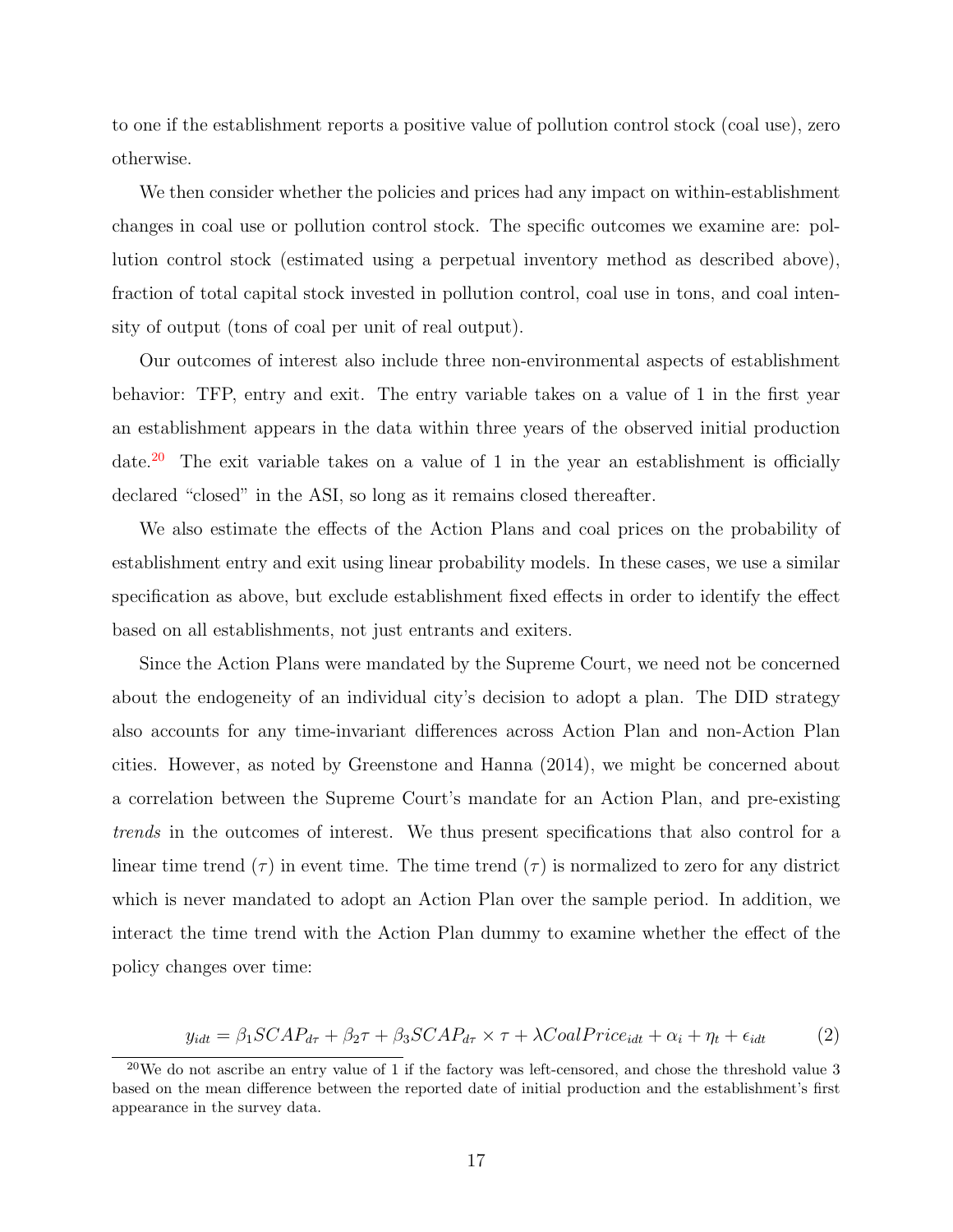As noted above, many of the Action Plans specifically targeted HPI. We might also expect effects to differ for HPI and non-HPI industries simply because the HPI industries have historically been major polluters, and have been regulated more heavily. In addition, like many other countries, India tends to focus its environmental regulations on larger establishments. Thus, we examine whether the Action Plans had differential impacts for establishments in HPI versus non-HPI industries, and for large and small establishments:

$$
y_{idt} = \beta_1 SCAP_{d\tau} + \beta_2 \tau + \beta_3 SCAP_{d\tau} \times \tau + \delta_1 SCAP_{d\tau} \times HPI_{idt} \times Large_{idt}
$$

$$
+ \delta_2 SCAP_{d\tau} \times HPI_{idt} \times NotLarge_{idt} + \delta_3 SCAP_{d\tau} \times NotHPI_{idt} \times Large_{idt} + \delta_4 SCAP_{d\tau} \times NotHPI_{idt} \times NotLarge_{idt} + \lambda coalPrice_{idt} + \alpha_i + \eta_t + \epsilon_{idt} \quad (3)
$$

HPI is a dummy equal to 1 if the establishment ever reported its primary industry as one that is flagged as highly polluting, 0 otherwise. To avoid the potential endogenous reaction of establishment size to the Action Plans, we define an establishment as "large" if its real capital stock is above the median in the first year in which we observed it. The establishment fixed effects absorb the direct effects of the HPI and establishment size variables.

Finally, we conduct similar regressions at the district level to examine the effects on district-level pollution measures:

$$
y_{dt} = \beta_1 SCAP_{d\tau} + \beta_2 \tau + \beta_3 SCAP_{d\tau} \times \tau + \lambda coalPrice_{dt} + \alpha_d + \eta_t + \epsilon_{dt}
$$
 (4)

In this set of specifications, we also control for coal use by thermal coal power plants, which account for approximately three-quarters of India's coal use.<sup>[21](#page-18-0)</sup>

For establishment-level results, we apply sampling multipliers in our analyses. For district-level results, we first aggregate the establishment-level data to the district level using sampling multipliers; we then present results in which each district has equal weight, and in which each district is weighted by the initial number of establishments in the district.

<span id="page-18-0"></span><sup>&</sup>lt;sup>21</sup>The ASI establishment-level data however, unfortunately do not cover electricity units. Consequently, we cannot include them in our main specifications as we do not observe any of the main variables of the analysis for thermal coal plants.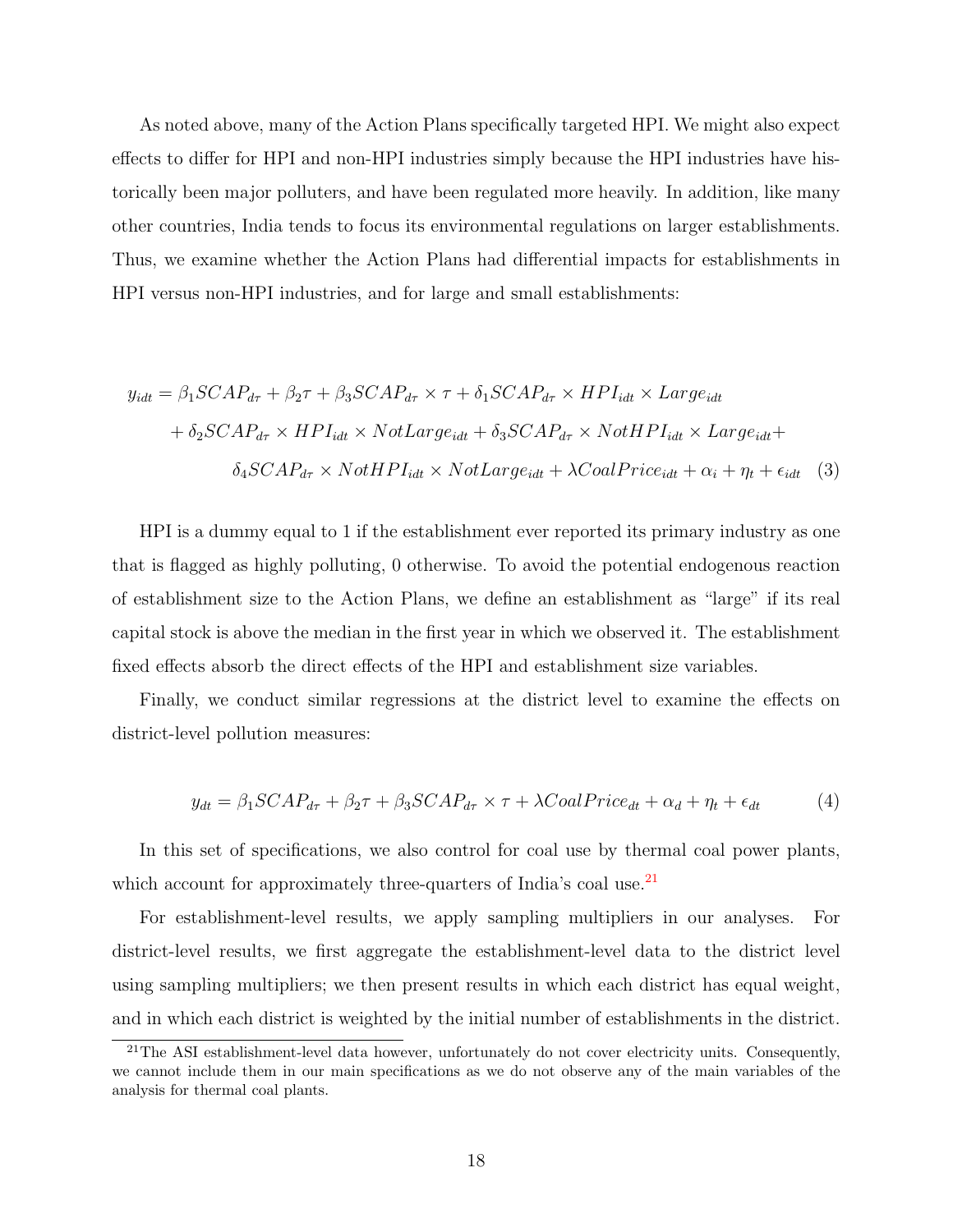In all cases, standard errors are clustered at the district level.

## 5 Results

We begin by exploring the overall impact of Action Plans and coal prices on the probability that an establishment reports a positive value for pollution control stock or coal use. This is what we refer to as the "extensive margin". Columns (1) and (3) of Table [3](#page-32-0) report the results from estimating Equation [1](#page-16-1) for pollution control stock and coal use, respectively, and show that overall, the Action Plans had no substantial impact on the probability that an establishment had pollution control equipment or used coal.<sup>[22](#page-19-0)</sup>

Columns (2) and (4) introduce a control for a linear time trend and an interaction between the time trend and the Action Plans as in Equation [2.](#page-17-1) The coefficient on the time trend confirms the visual evidence in Figure [2](#page-29-0) that coal use has been declining over time. Columns (3) and (4) also show little relationship between coal prices and the probability of any coal use. Overall, we see no clear relationship between Action Plan legislation and two primary measures of environmental responses at the establishment level: investment in pollution abatement and reduction in the use of dirty fuels. We now explore whether heterogeneity in responses for establishments of different sizes and sectors could obscure significant impacts of the Action Plans on establishments. As we saw, establishments in HPI sectors were targeted through the Action Plans and are likely to have received special treatment and additional scrutiny.

In Table [4](#page-33-0) we explore whether Action Plans affected the probability of coal use or pollution abatement investment for different size establishments and HPI designation. While the Action Plans were not associated with an overall change in whether or not establishments invested in pollution control (the extensive margin of establishment behavior), column (1) shows that Action Plans are associated with a significant increase in the probability that large establishments in HPI industries - those most likely to be targeted by the Action Plans

<span id="page-19-0"></span><sup>22</sup>One may be concerned that Action Plans mechanically increase coal prices if new pollution control equipment requires higher-quality and thus more expensive grades of coal (which is unobserved) to be operated. We directly test this simultaneity concern by omitting coal prices from our main specifications for both the extensive and intensive margins, and find that the coefficient on Stacked SCAP remains nearly identical.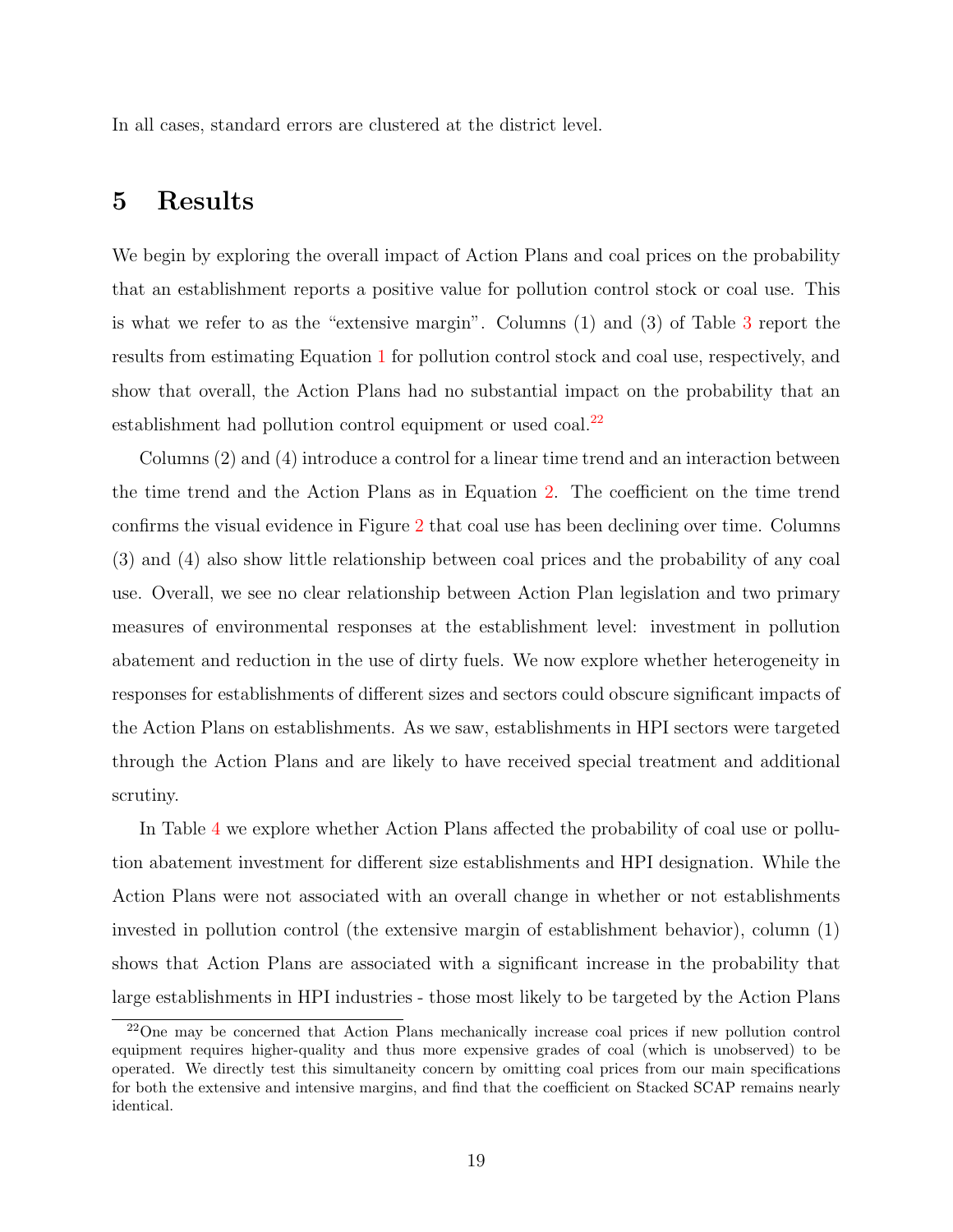- report some pollution control stock. Results are similar when we control for a linear time trend in column (2). The coefficient on the interaction term (SCAP X HPI X Large), 0.0946 in column (2), suggests that treatment increased the probability of non-zero abatement investment by about 9.5 percentage points. $^{23}$  $^{23}$  $^{23}$ 

In contrast, the Action Plans are associated with a reduction in the probability that small establishments - those least likely to be targeted by the Action Plans - reported any pollution control investment. In terms of coal use, we continue to find no relationship between the Action Plans and the extensive margin of coal use in Columns (3) and (4). There is no evidence that Action Plans moved establishments to give up the use of coal or begin to use coal even when we distinguish across establishment size and HPI status.

One potential explanation for the contrasting findings on investment in pollution abatement is that regulators may have focused their attention even more strongly on large, HPI establishments following the advent of the Action Plans, in order to maximize potential returns by targeting the largest polluters, thus allowing non-targeted establishments to reduce their pollution control efforts. It is interesting to use the data reported in Appendix B to try to estimate the net impact from the opposing effects exhibited in Table 4. Since more than fifty percent of the sample consists of smaller enterprises, while only 12 percent of the sample falls into the category of large HPI enterprises, overall the drop in the number of smaller non-HPI establishments investing in pollution abatement in column (2) is nearly equivalent to the number of large HPI enterprises moving from non-zero investment into positive investment. Yet because the large HPI enterprises accounted for nearly half of all industrial output in India in 2008, while the small non-HPI enterprises accounted for only 5 percent of total output, the additional gains from investment in pollution abatement for the large HPI establishments outweighed the reductions for the small establishments. As we see in Appendix B, the average investment in pollution abatement for establishments that previously had no such investments were 58 times higher than a typical initial investment by a small non-HPI establishments. The results also point to increased abatement investments for large

<span id="page-20-0"></span><sup>23</sup>We also run all specifications including HPI-by-year fixed effects. Doing so reduces the coefficient estimate on SCAP X HPI X Large from 9.5% to roughly 7.1%. This is expected however, as our identification strategy leverages differential targeting between HPI and non-HPI establishments over time. Our preferred specification thus omits these fixed effects.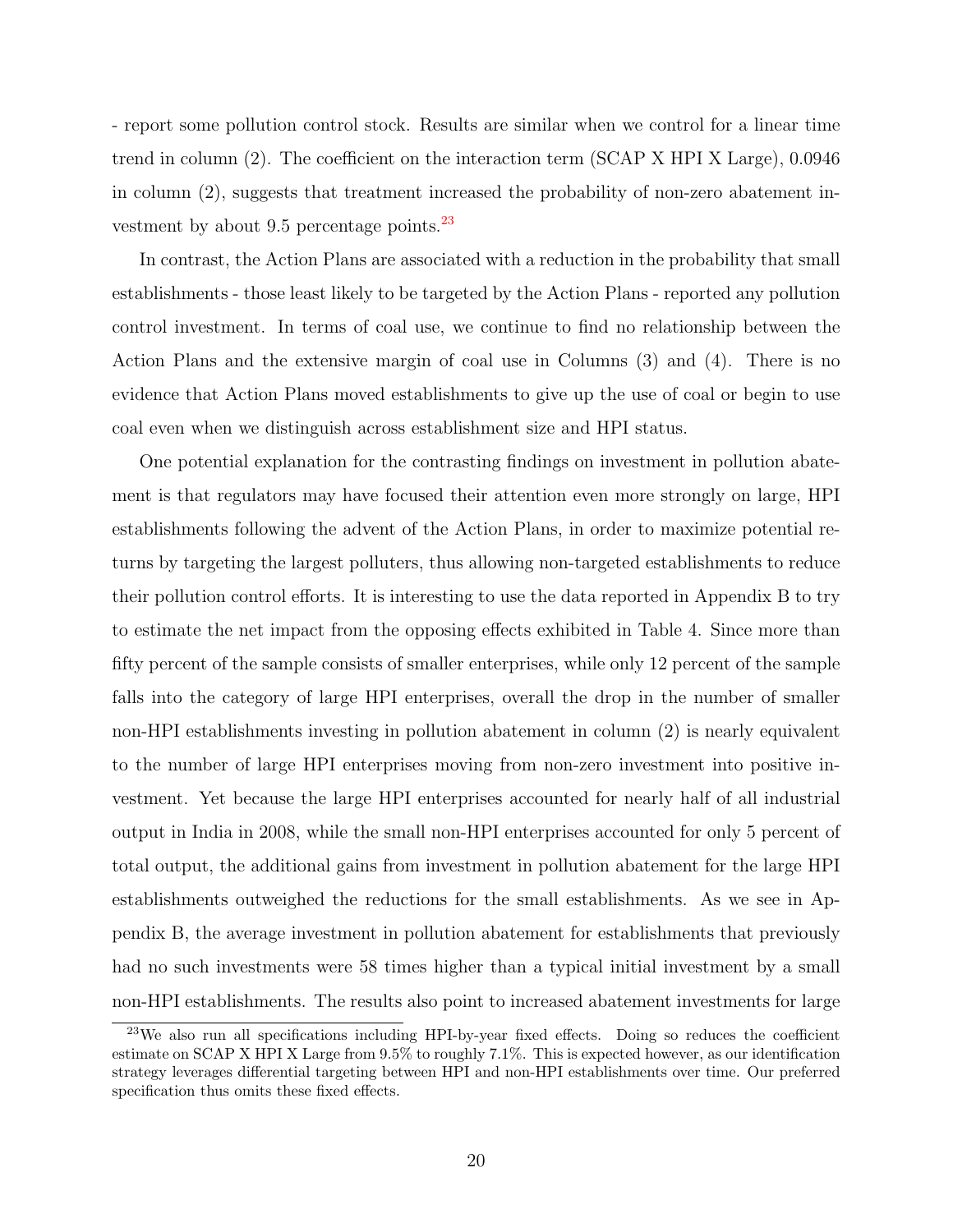non-HPI establishments. These results indicate that the establishments that changed their behavior to invest in pollution abatement were large enterprises in dirty sectors and made very large investments.

We now turn to the intensive margin results, measuring the determinants of changes in intensity of coal use or pollution abatement for establishments with non-zero observations. Table [5](#page-34-0) reports the impact of the Action Plans and mean district coal prices on changes in within-establishment pollution abatement investment and coal use. The results show that the net impact of Action Plans on the intensive margin of pollution abatement was negligible. Turning to the determinants of coal use, the coefficient on the time trend in Table [5](#page-34-0) implies that over time, manufacturing establishments have reduced their consumption of coal. However, the coefficient on the interaction between the time trend and the Action Plans suggests that this trend was nullified for the average establishment in an Action Plan district.

The last two rows of Table [5](#page-34-0) report the impact of log mean district coal prices (excluding the establishment's own price) on coal consumption. The results in columns (3) to (5) indicate that a 10 percent increase in coal price is associated with a 5-10 percent reduction in establishment level coal use, and a similar reduction in coal intensity of output. These results suggest that while the Action Plans had some impact on the extensive margin of pollution abatement, coal price changes were the major driver of coal use.

Table [6](#page-35-0) decomposes the intensive margin results by establishment size and HPI status. These results suggest that the Action Plans were not associated with an improvement in within-establishment outcomes. In fact, if anything, the Action Plans are associated with disinvestment in pollution control among small, non-HPI establishments. This finding is consistent with our results for the impact of Action Plans on behavior at the extensive margin, where we saw that small, non-HPI establishments were less likely to engage in abatement investments with Action Plans. As we hypothesized earlier, our results suggest that Action Plans may have encouraged further targeting of major emitters, thus increasing the fraction of large, HPI establishments required to install pollution control equipment, but allowing backsliding on the part of small, non-HPI establishments.

For coal use, the results in Table [6](#page-35-0) confirm previous findings that the Action Plans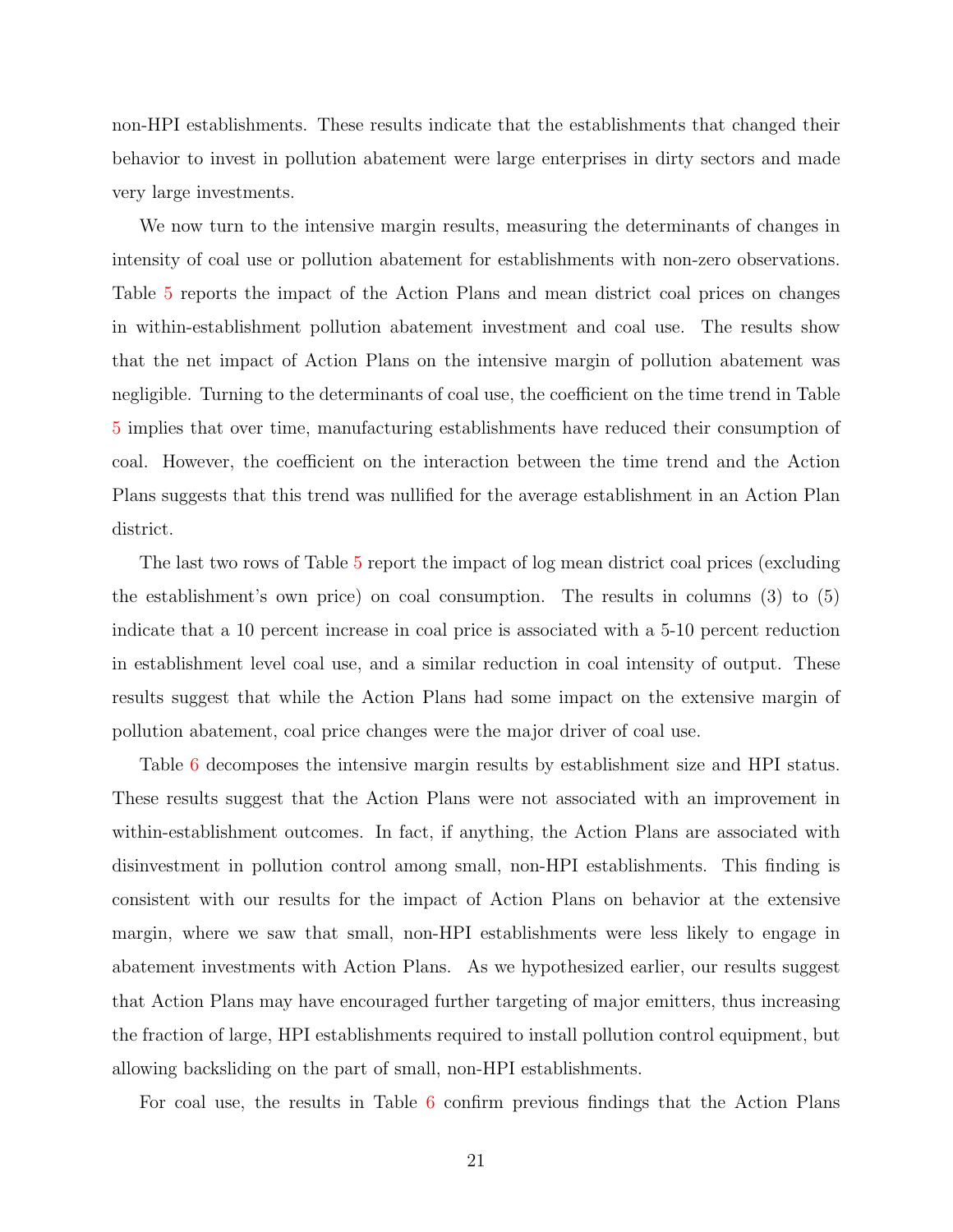appear, if anything, to have offset the secular reduction in coal use. As before, coal prices appear to be the main driver of within-establishment coal use.

Taken together, the extensive and intensive margin results indicate that the only impact of the Action Plans on establishment level investments in abatement and reductions in coal use was to encourage some large enterprises in the HPI sector to shift from zero to positive investments in pollution abatement. While a number of smaller enterprises were likely to divest themselves of pollution control equipment, given the relative sizes of observed investment, we estimate that the net effect of these two offsetting consequences associated with the Action Plans was likely to be positive.

#### 5.1 Productivity, Entry, and Exit

So far, we have considered the effects of the Action Plans and coal prices on directly related outcomes: investment in pollution control equipment and coal use. We saw that higher coal prices are associated with lower coal consumption and coal intensity of output. We also saw that the Action Plans appear to have increased the extensive margin of pollution abatement among large, HPI establishments, with some offsetting disinvestment in pollution abatement among small, non-HPI establishments.

We now consider how these two policies have affected TFP (Table [7\)](#page-36-0). Looking at overall trend changes in TFP over time, the coefficient on the time trend reveals that TFP has been steadily increasing over event time, with TFP growing on average between 0.6 and 1 percentage point per year in terms of gross output.<sup>[24](#page-22-0)</sup> The coefficient on the Action Plans interacted with the time trend is consistently negative and significant, suggesting that establishments affected by Action Plans exhibited lower productivity growth. The magnitude of the interaction term is equal and opposite in sign to trend TFP growth, suggesting that the Action Plans completely offset the overall trend growth rates.

The coefficients on the Action Plans, interacted with the HPI and size dummies, suggest that Action Plans were associated with a significant productivity decline for large, HPI establishments. However, TFP increased in small, non-HPI establishments located in Action Plan

<span id="page-22-0"></span> $24$ The LP specification is in terms of value added rather than output and thus is not directly comparable to the other estimates.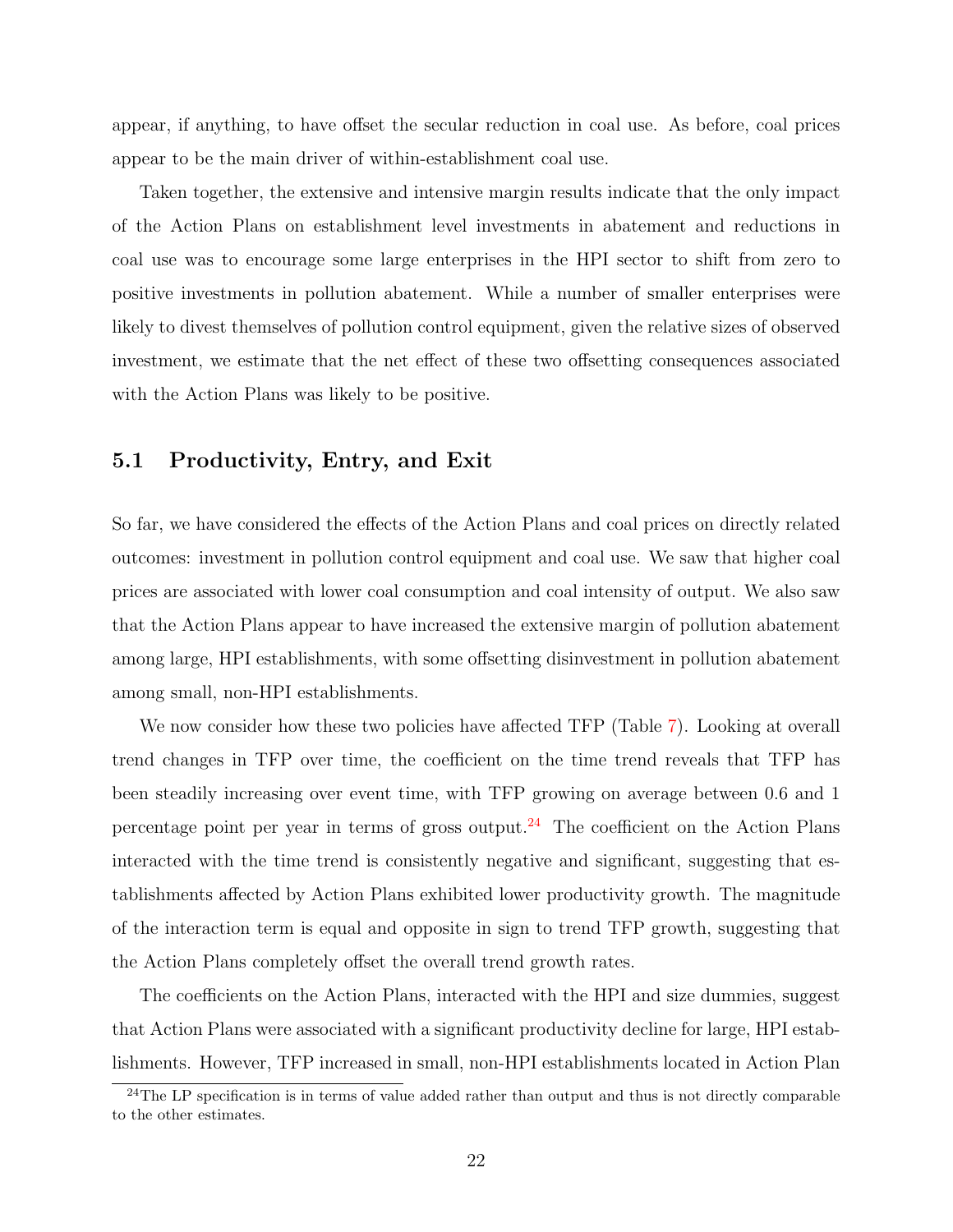districts. This result is consistent with our earlier finding that the Action Plans are associated with a disinvestment in pollution control equipment among small, HPI establishments, potentially due to a re-focusing of regulatory attention on larger, HPI establishments.

Table [7](#page-36-0) also shows that the coal price is typically (although not always significantly) associated with lower productivity, which is consistent with the revenue productivity definition that we use here. Overall, the results point to some productivity costs of both CAC programs as well as coal price changes. The evidence suggests that the reduction in coal use due to higher coal prices is not associated with sufficient induced innovation to offset the revenue TFP declines.

The effects discussed so far are, by construction, only defined for surviving establishments. However, a key issue in the debate about environmental regulations revolves around the potential effects on entry and exit. Tables [8](#page-37-0) and [9](#page-38-0) thus return to the extensive margin, and examine whether the Action Plans and coal prices affect probability of establishment exit or entry. As noted above, in these specifications we do not include establishment fixed effects, in order to estimate the relationship using all establishments, not just those that entered or exited during our sample period. Thus, we can also include a dummy variable indicating whether an establishment was HPI.

In Table [8,](#page-37-0) the negative and significant coefficient on the time trend suggests that exit probabilities had been declining over event time. The coefficients on the Action Plans are generally insignificant and close to zero in magnitude for all types of establishments, indicating no relationship between CAC mechanisms and exit probabilities. Although the coefficient on district coal prices is positive, indicating that higher coal prices are associated with higher exit probabilities, the effects are economically insignificant in magnitude and not significant at conventional levels.

Table [9](#page-38-0) explores the relationship between entry, environmental regulations, and coal prices. While Action Plans do not appear correlated with exit, they are correlated with a lower probability of entry. In contrast to the results from Table [8,](#page-37-0) the time trend here suggests a secular increase in entry probabilities over time. However, the interaction between SCAP and the time trend indicates that this increasing trend is being offset in Action Plan districts. Column (8) shows some evidence that the entry deterrence effect is particularly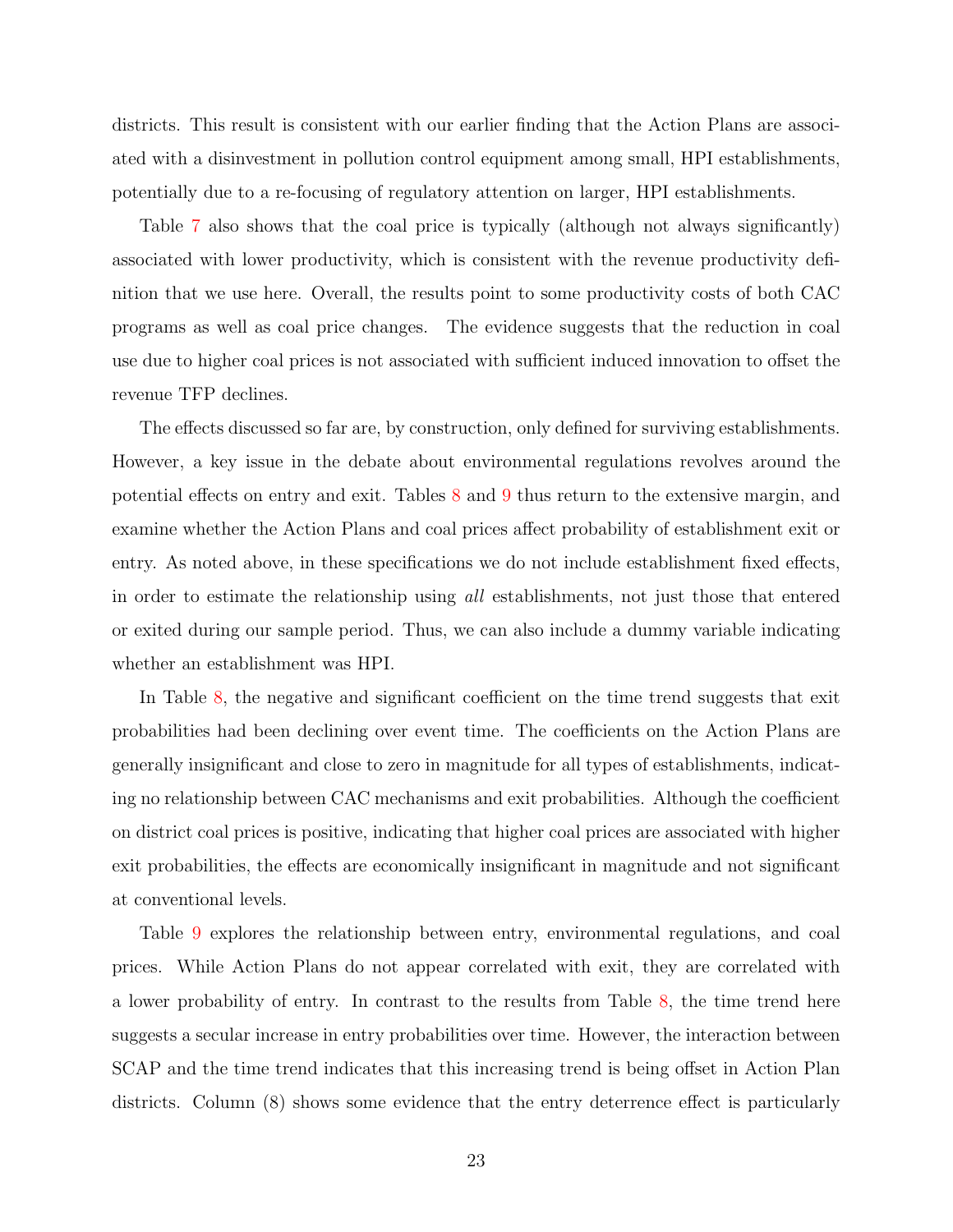strong in HPI industries, however this not robust to the IV specification in column (9). Designation as an HPI industry alone, however, does not predict entry or exit. There does however, appear to be evidence in support of a statistically significant relationship between higher coal prices and lower entry.

To summarize the impact of Action Plans on establishment outcomes so far, we see that they have affected behavior at the extensive margin but not at the intensive margin. In particular, Action Plan passage is associated with the initiation of investments in pollution abatement for large HPI enterprises, but the opposite for smaller, in particular non-HPI sectors. Consistent with the differential effects of Action Plans combined with HPI designations on abatement investment, we also find reduced TFP in large HPI establishments with Action Plans but higher TFP in smaller establishments bypassed by the regulation. In addition, Action Plan passage did not significantly affect exit but did discourage entry, particularly among HPI establishments.

#### 5.2 Air Quality

So far, we have shown that both the Action Plans and coal prices affected establishment outcomes, albeit in different ways. In this section we ask whether these policies had any impact on air quality.

Supreme Court Action Plans could have influenced emissions through a variety of measures mandated by the plans. The different plans had components targeted at vehicles, which could lead to a direct relationship between Action Plan passage and different measures of air pollution if measures were implemented effectively. However, other components of these plans focused on HPI sectors and as we saw, encouraged investment in pollution abatement among large establishments. For these plan components, we would expect Action Plan passage to affect emissions through changes in pollution abatement, if such abatement effectively reduced emissions. [25](#page-24-0)

Table [10](#page-39-0) shows the results from a district-level regression in which the outcome variables are SPM, SO2 and NO2 concentrations. Panel (a) shows results in which districts are equally

<span id="page-24-0"></span><sup>25</sup>Since Action Plan measures directly targeted emissions, we cannot use Action Plan passage as an instrument for district level investments in pollution abatement, which would be an ideal instrument otherwise.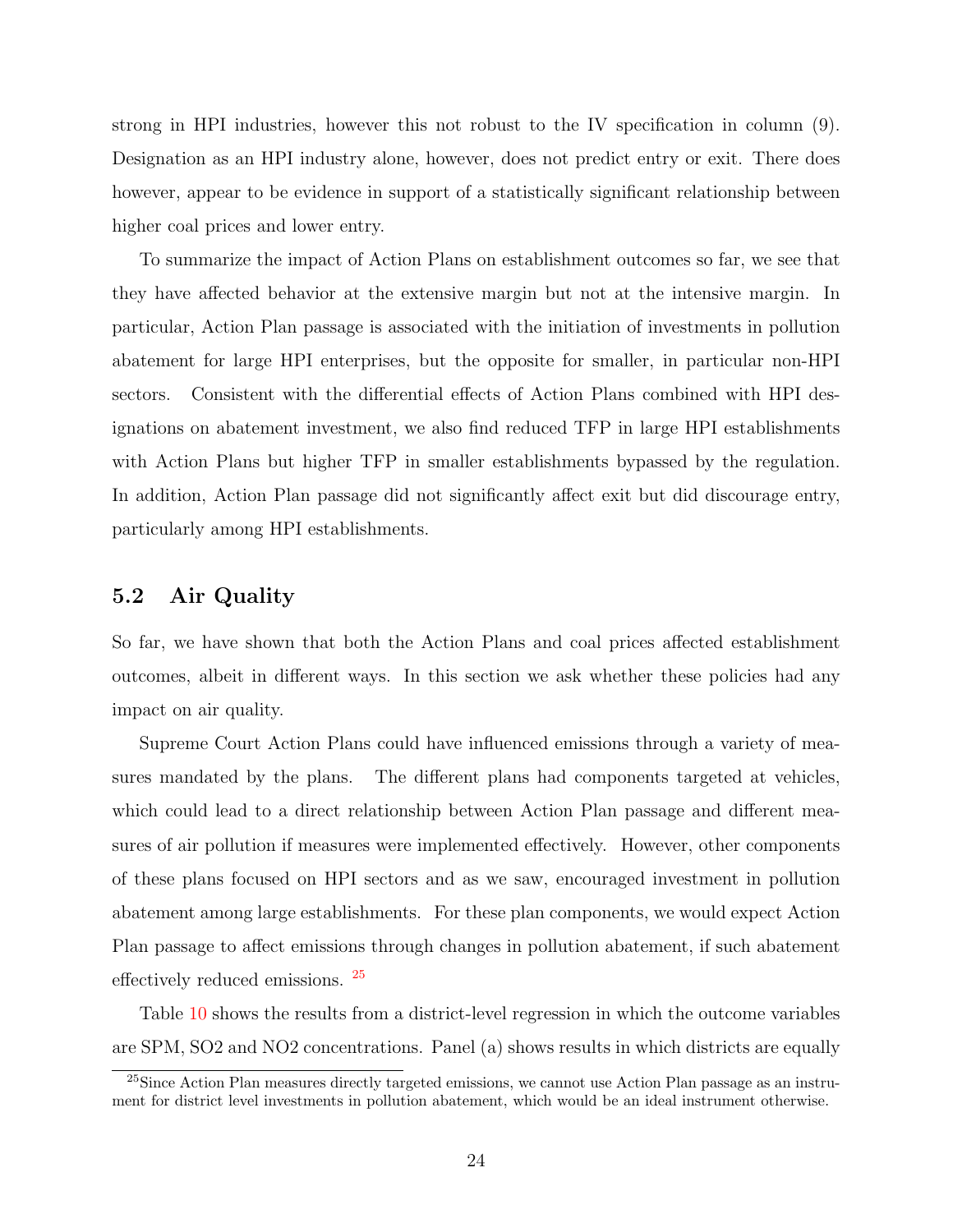weighted; panel (b) shows results in which districts are weighted based on the initial number of establishments. It is important to note that air quality monitoring data are only available from a subset of cities and years (see Figure [1\)](#page-28-0). Thus, the results may not be nationally representative, but based on Figure [1,](#page-28-0) monitors cover most Action Plan areas.

Consistent with [Greenstone and Hanna](#page-41-1) [\(2014\)](#page-41-1), we find that the Action Plans had little impact on overall SPM or SO2 concentrations but did reduce  $NO2<sup>26</sup>$  $NO2<sup>26</sup>$  $NO2<sup>26</sup>$  For NO2, our evidence suggests that while NO2 concentrations demonstrated a secular rise over time; the Action Plans appear to have reversed this trend.

In contrast, coal prices appear to be more effective in reducing SO2 pollution.<sup>[27](#page-25-1)</sup> Since SO2 levels are primarily associated with the burning of fossil fuels, the significant and negative impact of rising coal prices on SO2 emissions is plausible. The negative coefficient, which varies between -0.116 and -0.162, indicates that a 10 percent rise in coal prices at the district level was associated with a reduction in SO2 emissions of between 1 and 2%.

## 6 Conclusions

While India's rapid growth and spectacular rate of poverty reduction has brought many benefits, it has also contributed to a rapid increase in air pollution. India now holds the dubious distinction of being home to 13 of the 20 cities in the world with the worst air quality.

India's Ministry of the Environment and Forests, Central Pollution Control Board, Supreme Court, State Pollution Control Boards, and myriad other bodies have enacted many reforms to address this highly visible problem. Historically, India has relied primarily on commandand-control mechanisms to encourage its industrial establishments to tackle environmental problems. In 1991 the MoEF identified 17 highly polluting industries which were further monitored and regulated at both the central government and state government levels. India's Supreme Court also required that a number of cities mandate catalytic converters for

<span id="page-25-0"></span><sup>&</sup>lt;sup>26</sup>In Appendix A, we also replicate the exact analogs to the pollution regressions in [Greenstone and Hanna](#page-41-1) [\(2014\)](#page-41-1) and find similar results.

<span id="page-25-1"></span><sup>&</sup>lt;sup>27</sup>In air pollutant specifications we use the log mean district price of coal. While the Hausman IV discussed is well suited for estimating demand elasticities, without industry and firm-level variation the IV becomes weak.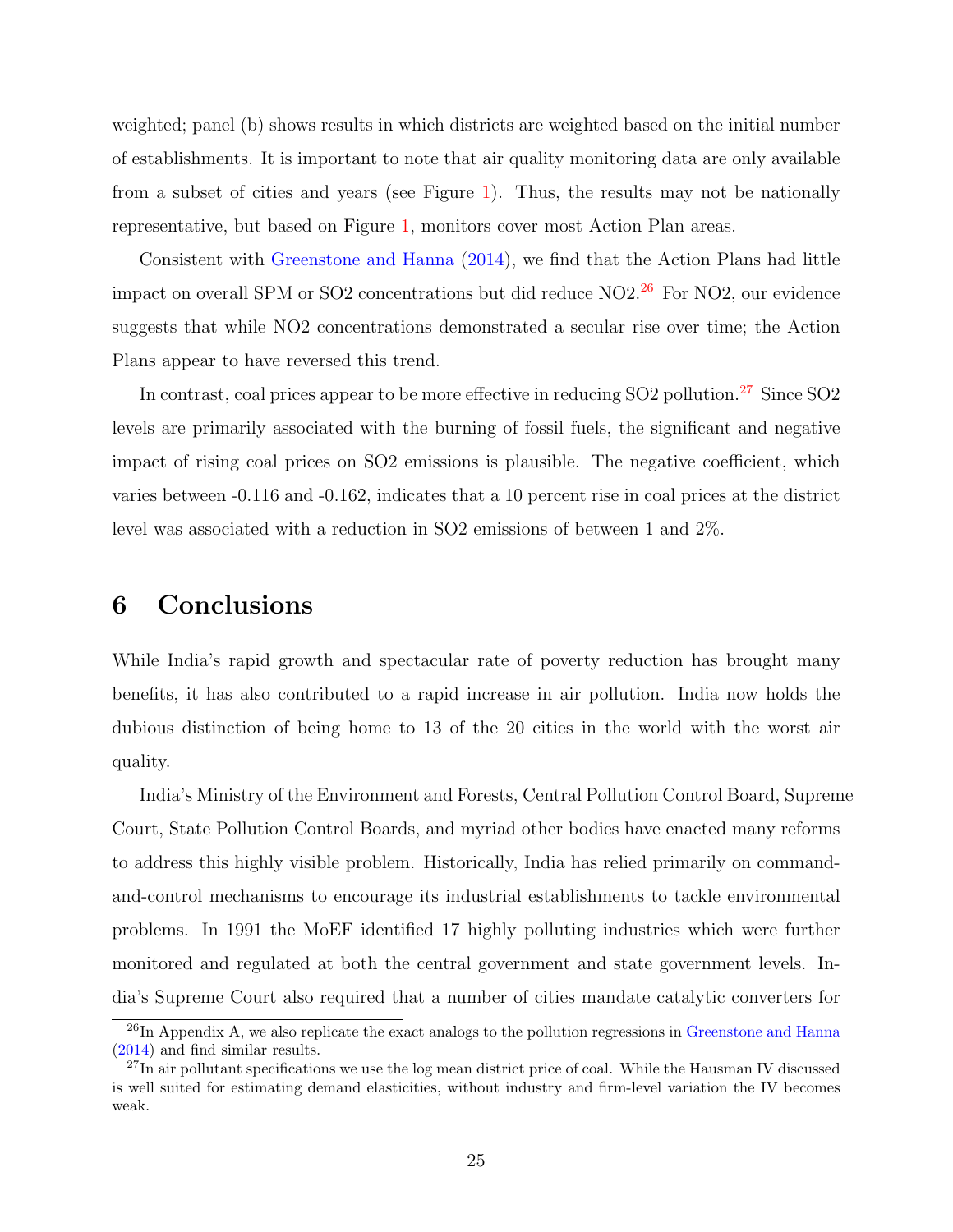new cars and enact Action Plans, which targeted a number of pollution sources, including establishments in highly polluting industries.

Beyond the usual arguments that economic incentives are more likely than commandand-control regulations to promote efficiency and innovation, in a complex and large country such as India, it is also possible that economic incentives may also help to overcome institutional barriers to implementation. In recognition of this fact, the Indian government in 2010 introduced a tax of Rs. 50 per metric ton of coal. The revenues from this Clean Energy Cess, as it is known, are intended to be used for environmental purposes. In 2014, the tax was doubled. The Indian government further demonstrated its commitment to consider price mechanisms in 2013 by spearheading a large-scale emissions trading scheme pilot for particulate matter [\(CPCB,](#page-40-8) [2013\)](#page-40-8).

In this paper we compare the effects of a command-and-control approach with price incentives on investment in pollution abatement and coal use across establishments. Commandand-control policies refer to the extensive use of Supreme Court Action Plans to address India's environmental challenges. Price incentives are captured in our analysis through district-level variations in coal prices. To our knowledge, this is the first study to use the comprehensive establishment-level Annual Survey of Industries (ASI) to assess the effectiveness of India's environmental regulations. We also measure the impact of these different mechanisms on other establishment-level outcomes, namely productivity growth, entry and exit. Examining these non-environmental outcomes is important because we are interested in whether it is possible to formulate an environmental policy that minimizes foregone growth, or as some authors have argued, even enhances such outcomes.

The main impact of the Action Plans appears to have been an increase in the external margin of pollution abatement among large establishments in highly polluting industries, which were already substantially more likely than other establishments to invest in pollution abatement. At the same time, the Action Plans are associated with a decrease in both the extensive and intensive margins of pollution abatement among small, non-HPI establishments, suggesting that regulators may have increased their focus on establishments where they would get the most "bang for the buck."

Our results on coal prices provide broad support for the Indian government's recent efforts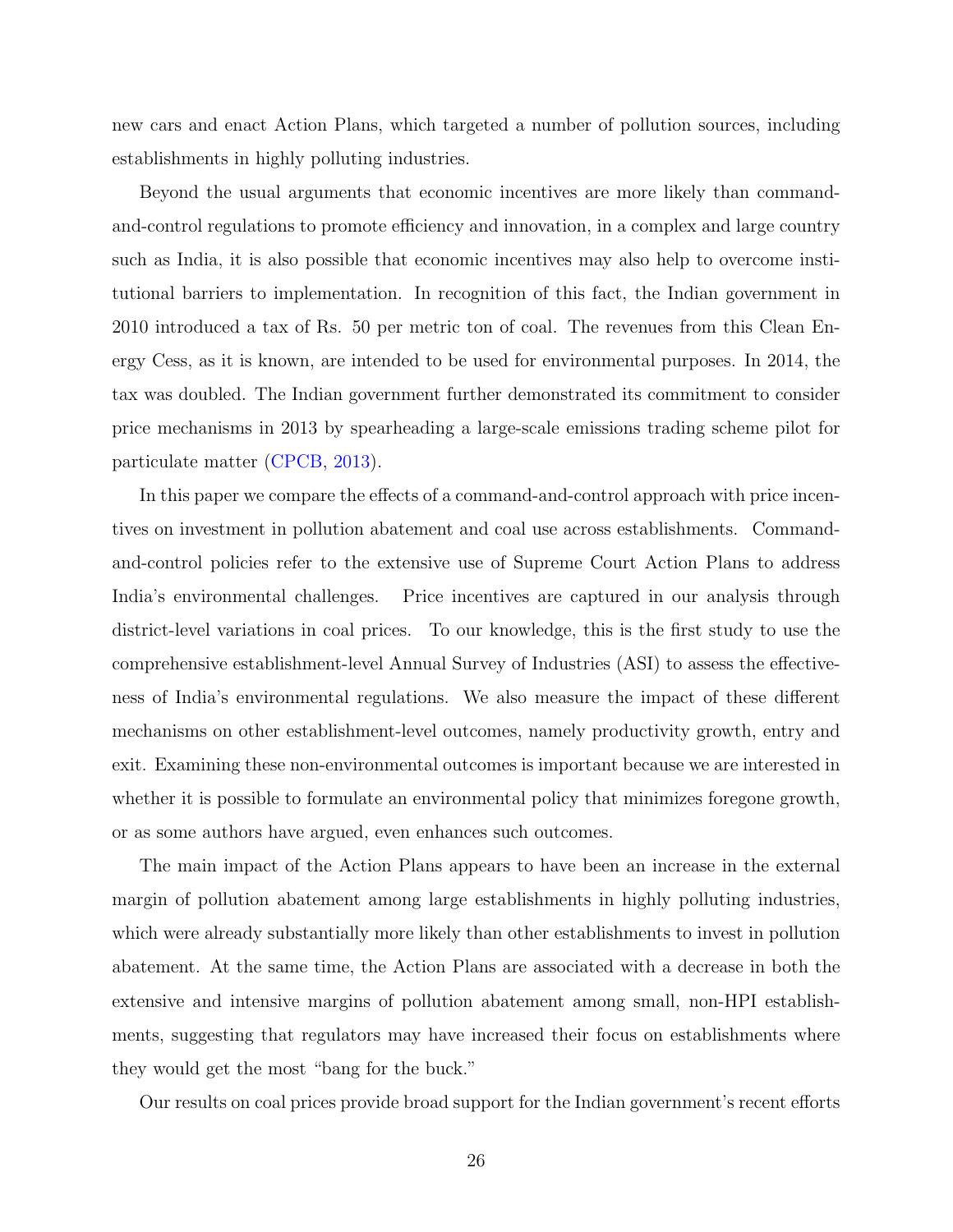to address pollution problems through fuel taxes. Higher coal prices significantly reduced coal consumption at the establishment level, with price elasticities consistently estimated between -0.58 and -1.02, in line with estimates reported in industrial country studies. Higher coal prices are also associated with a (small) increase in exit and a larger deterrence to entry.

The results suggest that Supreme Court Action Plans were also accompanied by partial reversals in productivity growth, and with lower entry, particularly among highly-polluting industries. The only evidence of a potential "double dividend" comes from small, non-HPI establishments, which showed an increase in productivity; however, this may be driven by disinvestment in pollution abatement equipment following the Action Plans, or by a related decline in employment from other policy changes, in particular the dismantling of the Small Scale Reservation policies [\(Martin et al.,](#page-42-9) [2014\)](#page-42-9).

In keeping with previous work, we find that the Action Plans may have reversed the previously increasing trend in NO2 concentrations, but had little or no impact on other air quality measures. However, higher coal prices are associated with lower SO2 concentrations. Taken together, our results suggest that the Action Plans focused attention even more strongly on the large, highly polluting establishments that were already most regulated. From this perspective, our results suggest that price-based policies could be a more powerful tool for broadening the scope of regulation to include smaller establishments in industries that have not been traditionally targeted, without imposing an additional burden on regulators.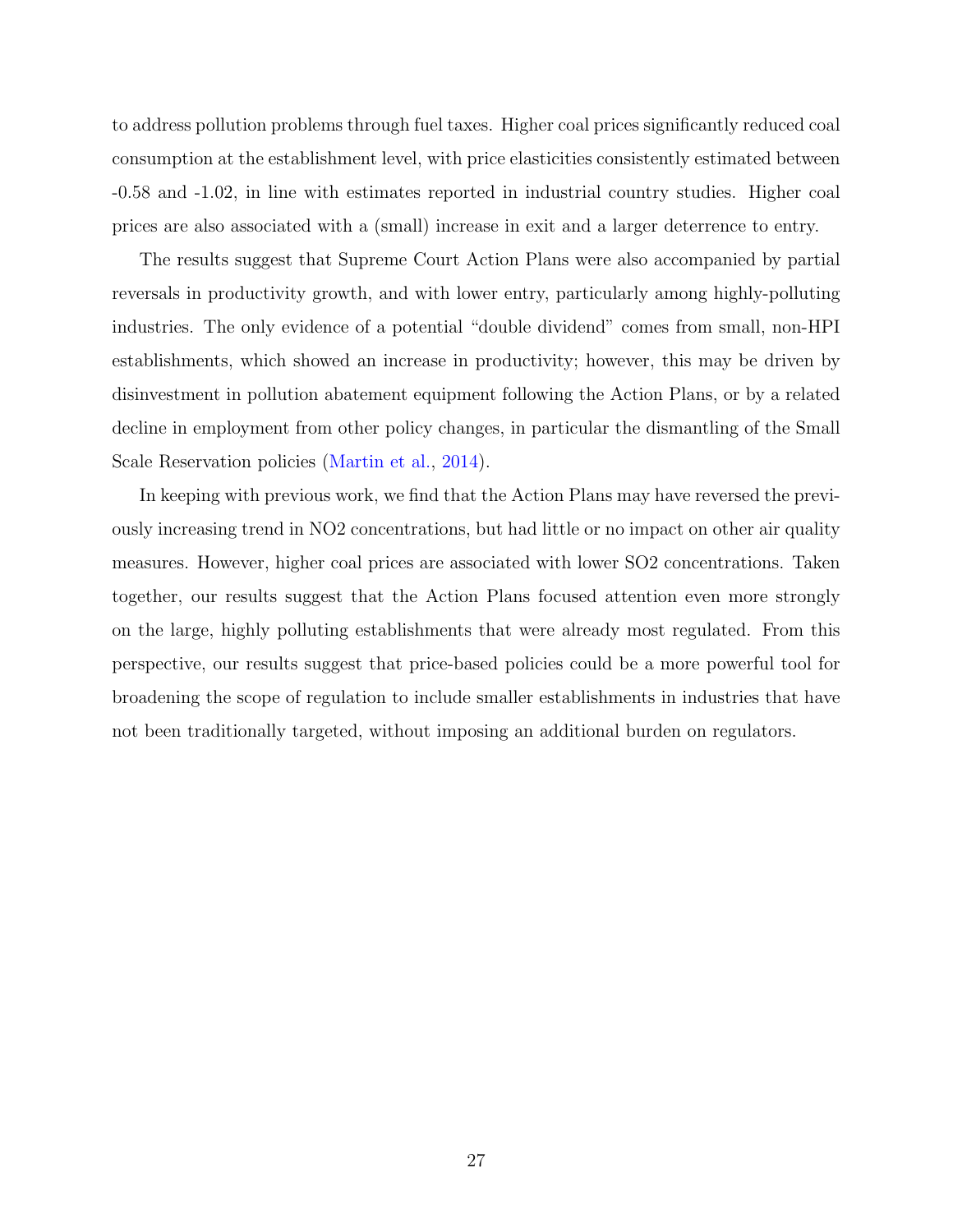<span id="page-28-0"></span>



Note: Action Plans in large cities in the South of India such as Bangalore, Hyderabad, and Chennai in fact overlap with a high density of monitors, which is not easily seen on the map given the small geographic size of these cities' surrounding districts.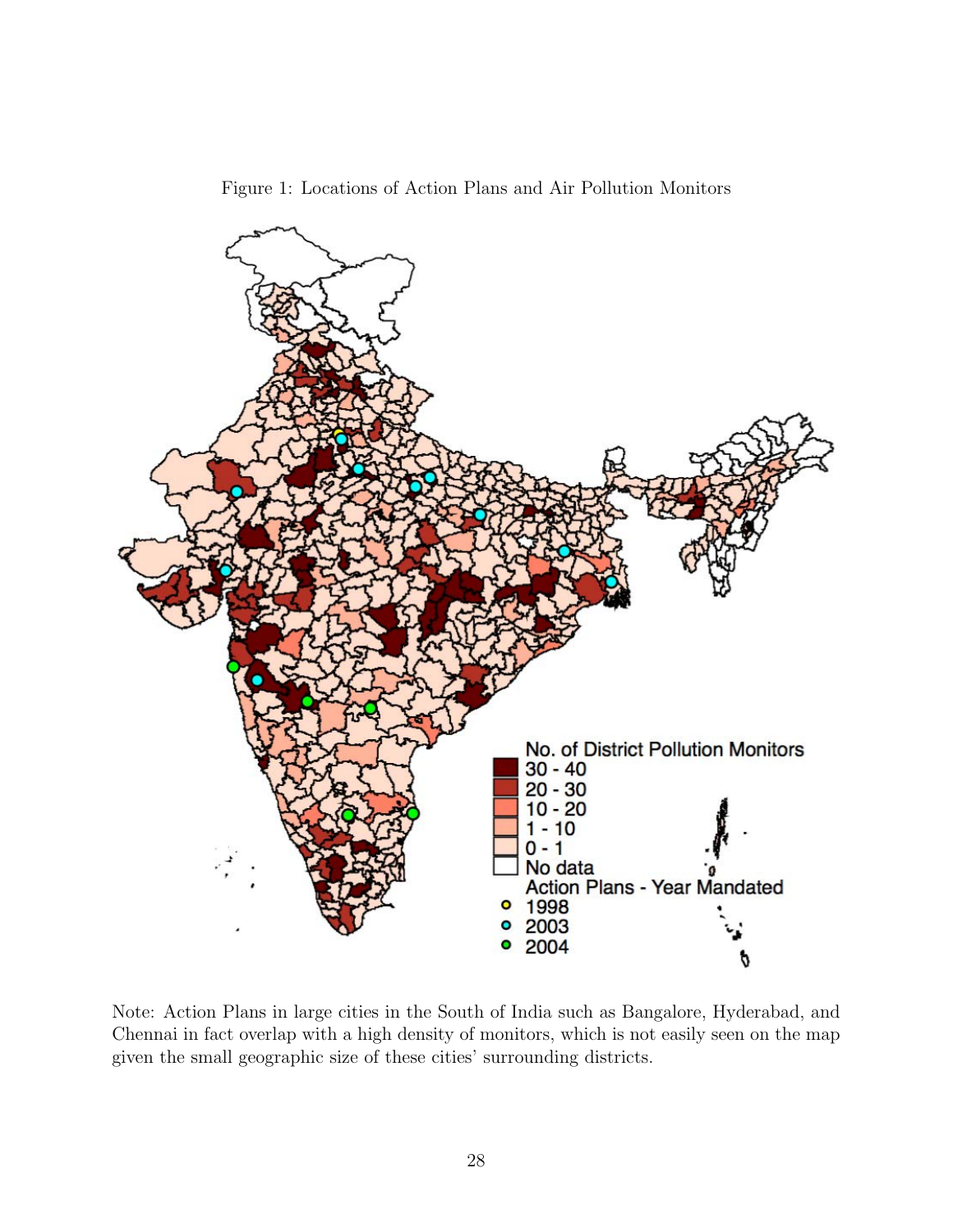<span id="page-29-0"></span>

Figure 2: Fraction of Establishments Reporting Positive Use Panel A: By HPI

Panel B: By SCAP



29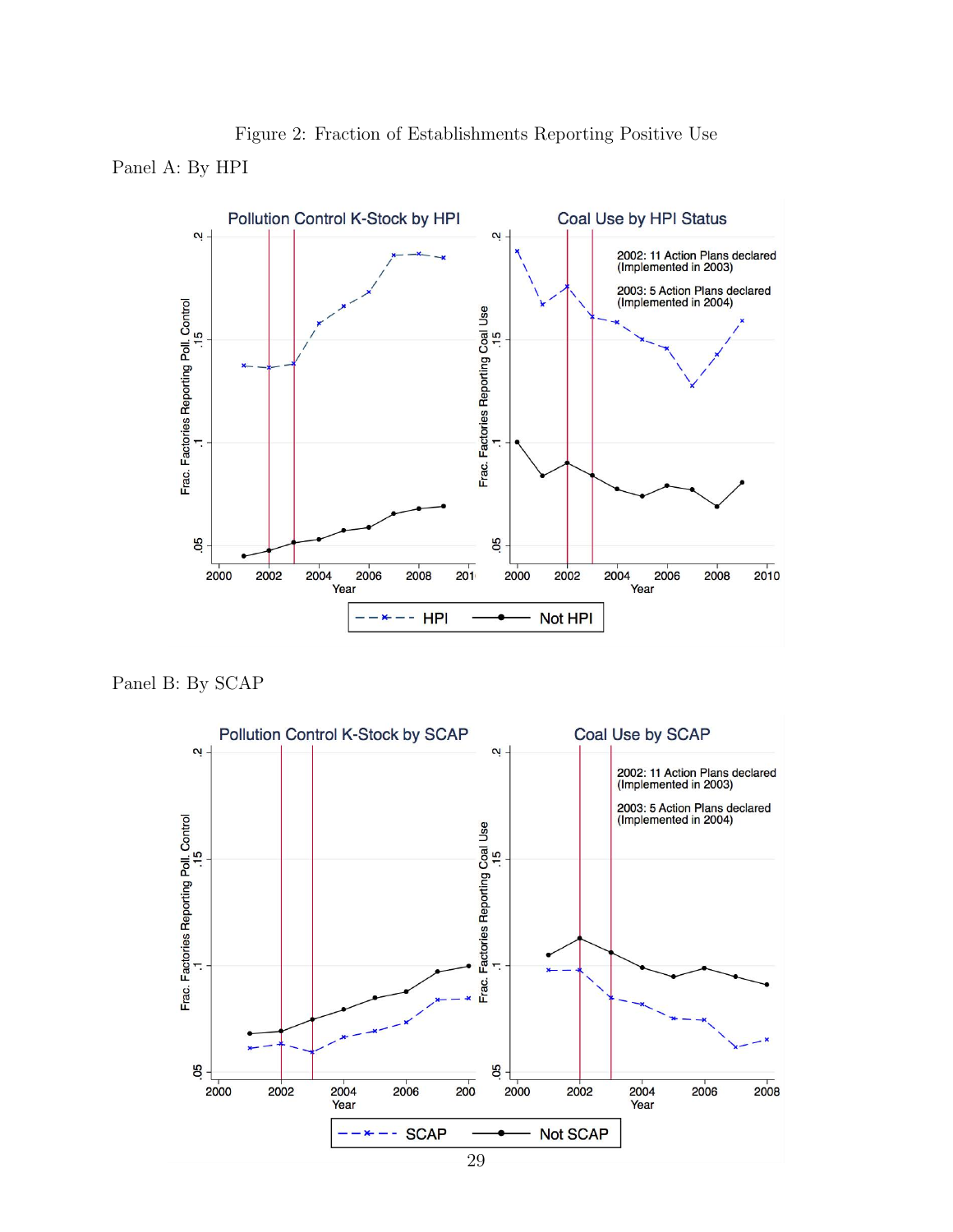<span id="page-30-0"></span>

| ᅩ |       |           |           |
|---|-------|-----------|-----------|
|   | 1998  | 2003      | 2004      |
|   | Delhi | Agra      | Bangalore |
|   |       | Ahmedabad | Chennai   |
|   |       | Calcutta  | Hyderabad |
|   |       | Dhanbad   | Mumbai    |
|   |       | Faridabad | Solapur   |
|   |       | Jodhpur   |           |
|   |       | Kanpur    |           |
|   |       | Lucknow   |           |
|   |       | Patna     |           |
|   |       | Pune      |           |
|   |       | Varanasi  |           |

Table 1: Supreme Court Action Plan (SCAP) Implementation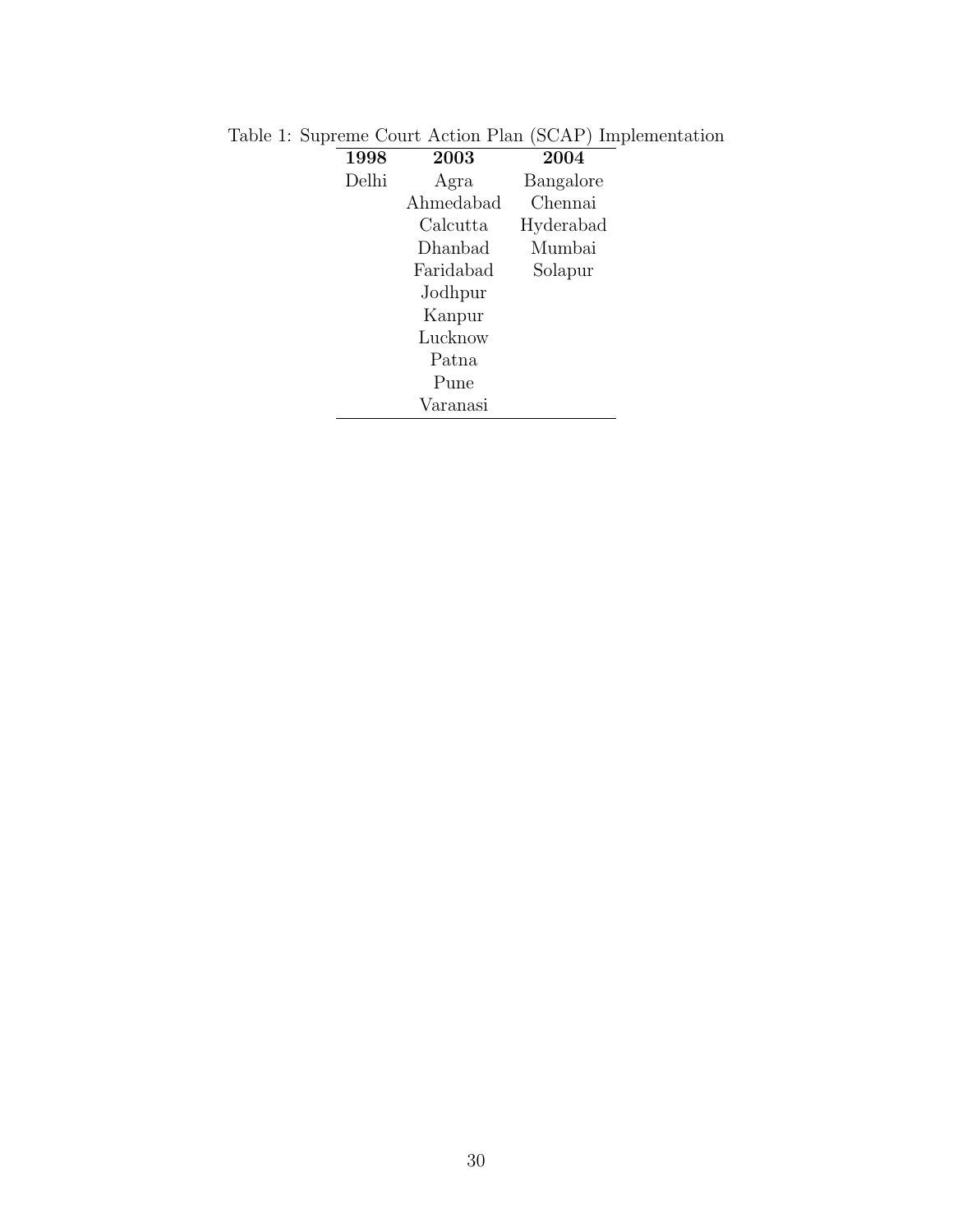|                                       | <b>SCAP</b>          | NotSCAP     | <b>HPI</b>  | NotHPI      | Large                | NotLarge    | Overall     |
|---------------------------------------|----------------------|-------------|-------------|-------------|----------------------|-------------|-------------|
| Pollution Control Stock (INR 1000s)   | 258                  | 969         | 2,970       | 145         | 2,405                | 70          | 845         |
|                                       | (3,935)              | (25,048)    | (45, 405)   | (3,404)     | (39,516)             | (1,518)     | (22,827)    |
|                                       |                      |             |             |             |                      |             |             |
| Pollution Control Stock / Capital     | $\,0.003\,$          | $0.004\,$   | 0.007       | $0.002\,$   | $\,0.005\,$          | $\,0.003\,$ | $\,0.003\,$ |
|                                       | (0.026)              | (0.027)     | (0.037)     | (0.022)     | (0.028)              | (0.026)     | (0.026)     |
|                                       |                      |             |             |             |                      |             |             |
| PollUser (Ever Use Pollution Control) | $\,0.092\,$          | $0.115\,$   | 0.221       | 0.075       | 0.218                | $0.057\,$   | 0.111       |
|                                       | (0.289)              | (0.319)     | (0.415)     | (0.263)     | (0.413)              | (0.233)     | (0.314)     |
| Coal Tons                             | 246                  | 2,174       | 6,737       | $224\,$     | 5,324                | 94          | 1,847       |
|                                       | (3,959)              | (55, 850)   | (101, 613)  | (4,060)     | (87, 858)            | (2,590)     | (50, 921)   |
|                                       |                      |             |             |             |                      |             |             |
| Coal Tons / Output                    | 0.000                | 0.000       | 0.000       | 0.000       | 0.000                | 0.000       | 0.000       |
|                                       | (0.000)              | (0.017)     | (0.022)     | (0.011)     | (0.001)              | (0.021)     | (0.016)     |
|                                       |                      |             |             |             |                      |             |             |
| CoalUser (Ever Use Coal)              | 0.088                | 0.123       | $0.162\,$   | 0.102       | 0.152                | $0.100\,$   | 0.117       |
|                                       | (0.284)              | (0.329)     | (0.369)     | (0.303)     | (0.359)              | (0.299)     | (0.322)     |
|                                       |                      |             |             |             |                      |             |             |
| Employment                            | 217                  | 181         | $218\,$     | 177         | 470                  | $44\,$      | 187         |
|                                       | (851)                | (746)       | (830)       | (742)       | (1,261)              | (107)       | (765)       |
|                                       |                      |             |             |             |                      |             |             |
| Mean District Coal Price (excl. own)  | 2,712                | 2,593       | 2,558       | 2,632       | 2,615                | 2,611       | 2,613       |
|                                       | (797)                | (862)       | (875)       | (844)       | (824)                | (867)       | (853)       |
| TFP (OLS)                             | $-0.090$             | $-0.040$    | $-0.086$    | $-0.036$    | $-0.199$             | 0.028       | $-0.049$    |
|                                       | (0.428)              | (0.433)     | (0.421)     | (0.436)     | (0.480)              | (0.384)     | (0.433)     |
|                                       |                      |             |             |             |                      |             |             |
| TFP (Olley-Pakes)                     | 2.246                | 2.216       | 2.173       | 2.237       | 2.260                | 2.201       | 2.221       |
|                                       | (0.427)              | (0.457)     | (0.404)     | (0.466)     | (0.508)              | (0.419)     | (0.452)     |
|                                       |                      |             |             |             |                      |             |             |
| TFP (Levinsohn-Petrin)                | $\boldsymbol{9.991}$ | 10.221      | 9.276       | 10.491      | $\boldsymbol{9.915}$ | 10.315      | 10.181      |
|                                       | (9.476)              | (12.567)    | (8.020)     | (13.179)    | (12.447)             | (11.908)    | (12.087)    |
|                                       |                      |             |             |             |                      |             |             |
| TFP (ACR Revenue Share)               | $-0.021$             | $-0.055$    | $-0.036$    | $-0.053$    | $-0.053$             | $-0.047$    | $-0.049$    |
|                                       | (0.424)              | (0.399)     | (0.399)     | (0.405)     | (0.426)              | (0.391)     | (0.404)     |
|                                       |                      |             |             |             |                      |             |             |
| TFP (ACR Cost Share)                  | $-0.015$             | $-0.035$    | $-0.007$    | $-0.040$    | $-0.019$             | $-0.038$    | $-0.031$    |
|                                       | (0.412)              | (0.396)     | (0.419)     | (0.391)     | (0.445)              | (0.371)     | (0.399)     |
| Entry                                 | $0.112\,$            | $0.137\,$   | $0.143\,$   | $0.130\,$   | $0.103\,$            | $0.147\,$   | 0.133       |
|                                       | (0.315)              | (0.344)     | (0.350)     | (0.336)     | (0.304)              | (0.354)     | (0.340)     |
|                                       |                      |             |             |             |                      |             |             |
| $\operatorname{Exit}$                 | $\,0.073\,$          | $\,0.055\,$ | $\,0.052\,$ | $\,0.059\,$ | $\,0.044\,$          | $0.064\,$   | 0.058       |
|                                       | (0.260)              | (0.227)     | (0.222)     | (0.236)     | (0.205)              | (0.246)     | (0.233)     |
|                                       |                      |             |             |             |                      |             |             |
| $\overline{N}$                        | 51966                | 254084      | 76216       | 229834      | 102235               | 202179      | 306050      |

<span id="page-31-0"></span>Table 2: Summary Statistics by SCAP, HPI, and Large Sub-Groups

Note: 1 USD = Approximately 50 INR over sample period. Nominal variables are rounded to whole numbers.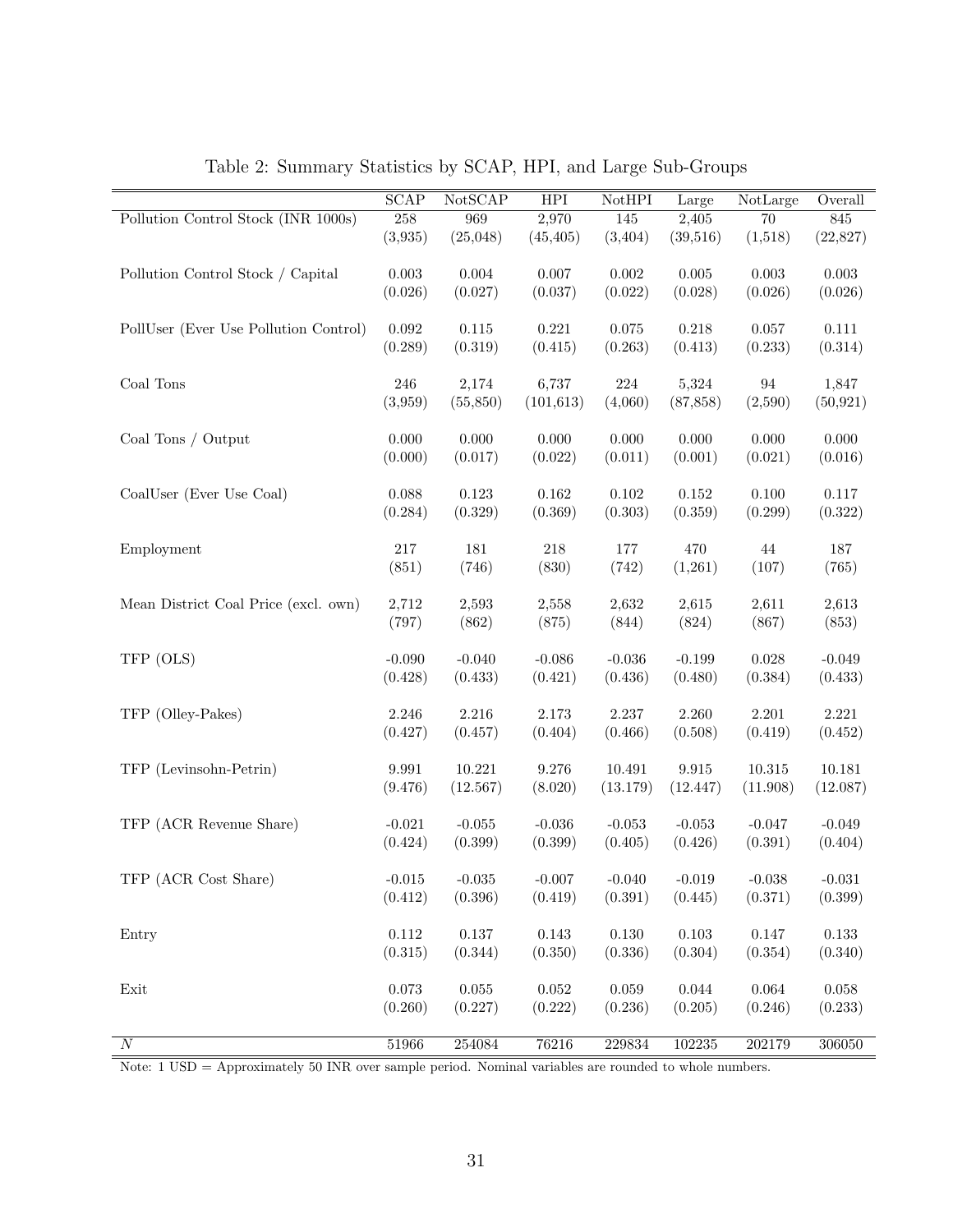|                                              | (1)          | (2)          | (3)         | (4)         |
|----------------------------------------------|--------------|--------------|-------------|-------------|
|                                              | P(Poll.      | P(Poll.      | P(Coal)     | P(Coal)     |
|                                              | Control Use) | Control Use  | Use)        | Use)        |
| <b>VARIABLES</b>                             |              |              |             |             |
|                                              |              |              |             |             |
| Stacked SCAP                                 | $-0.00369$   | 0.00272      | $-0.00705$  | $-0.00245$  |
|                                              | (0.00357)    | (0.00225)    | (0.00672)   | (0.00388)   |
| Stacked Time Trend                           |              | $-0.00390**$ |             | $-0.00524*$ |
|                                              |              | (0.00161)    |             | (0.00303)   |
| SCAP X Trend                                 |              | 0.00252      |             | 0.00522     |
|                                              |              | (0.00167)    |             | (0.00319)   |
| Log mean district coal price (excluding own) | 0.00133      | 0.00156      | $-0.00507$  | $-0.00456$  |
|                                              | (0.00271)    | (0.00275)    | (0.00495)   | (0.00500)   |
|                                              |              |              |             |             |
| Observations                                 | 282,552      | 282,552      | 305,190     | 305,190     |
| $R^2$                                        | 0.029        | 0.029        | 0.003       | 0.004       |
| Number of firmid                             | 88,282       | 88,282       | 89,911      | 89,911      |
| Establishment FE                             | Yes          | Yes          | Yes         | Yes         |
| Year FE                                      | Yes          | Yes          | ${\rm Yes}$ | Yes         |

<span id="page-32-0"></span>Table 3: Effect of Action Plans on Extensive Margin of Pollution Control and Coal Use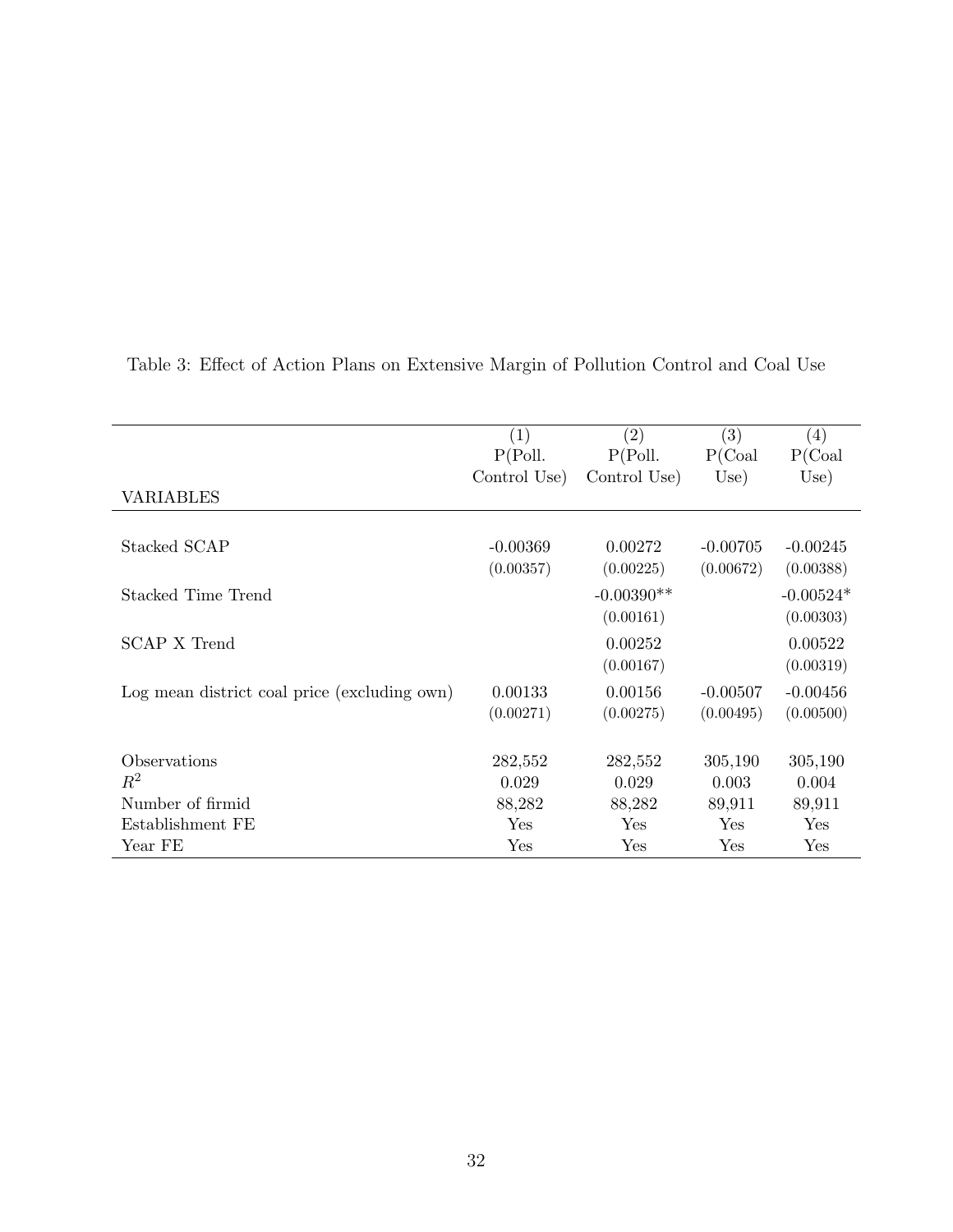|                                              | (1)          | (2)           | (3)        | (4)         |
|----------------------------------------------|--------------|---------------|------------|-------------|
|                                              | P(Poll.      | P(Poll.       | P(Coal)    | P(Coal)     |
|                                              | Control Use) | Control Use)  | Use)       | Use)        |
| <b>VARIABLES</b>                             |              |               |            |             |
|                                              |              |               |            |             |
| SCAP X HPI X Large                           | $0.0877***$  | $0.0946***$   | $-0.0208$  | $-0.0164$   |
|                                              | (0.0246)     | (0.0231)      | (0.0185)   | (0.0161)    |
| SCAP X HPI X Not large                       | $-0.00675$   | $-0.000150$   | $-0.0165$  | $-0.0122$   |
|                                              | (0.00564)    | (0.00562)     | (0.0183)   | (0.0137)    |
| SCAP X Not HPI X Large                       | $0.0132*$    | $0.0202***$   | $6.60e-05$ | 0.00449     |
|                                              | (0.00681)    | (0.00683)     | (0.00752)  | (0.00548)   |
| SCAP X Not HPI X Not large                   | $-0.0149***$ | $-0.00821***$ | $-0.00496$ | $-0.000460$ |
|                                              | (0.00314)    | (0.00300)     | (0.00470)  | (0.00554)   |
| <b>Stacked Time Trend</b>                    |              | $-0.00377**$  |            | $-0.00518*$ |
|                                              |              | (0.00160)     |            | (0.00308)   |
| <b>SCAP X Trend</b>                          |              | 0.00226       |            | 0.00519     |
|                                              |              | (0.00164)     |            | (0.00322)   |
| Log mean district coal price (excluding own) | 0.00121      | 0.00143       | $-0.00510$ | $-0.00459$  |
|                                              | (0.00269)    | (0.00273)     | (0.00493)  | (0.00498)   |
|                                              |              |               |            |             |
| Observations                                 | 281,013      | 281,013       | 303,563    | 303,563     |
| $R^2$                                        | 0.031        | 0.031         | 0.004      | 0.004       |
| Number of firmid                             | 87,775       | 87,775        | 89,392     | 89,392      |
| Establishment FE                             | Yes          | Yes           | Yes        | Yes         |
| Year FE                                      | Yes          | Yes           | Yes        | Yes         |

<span id="page-33-0"></span>Table 4: Effect of Action Plans on Extensive Margin of Pollution Control and Coal Use, by HPI and Size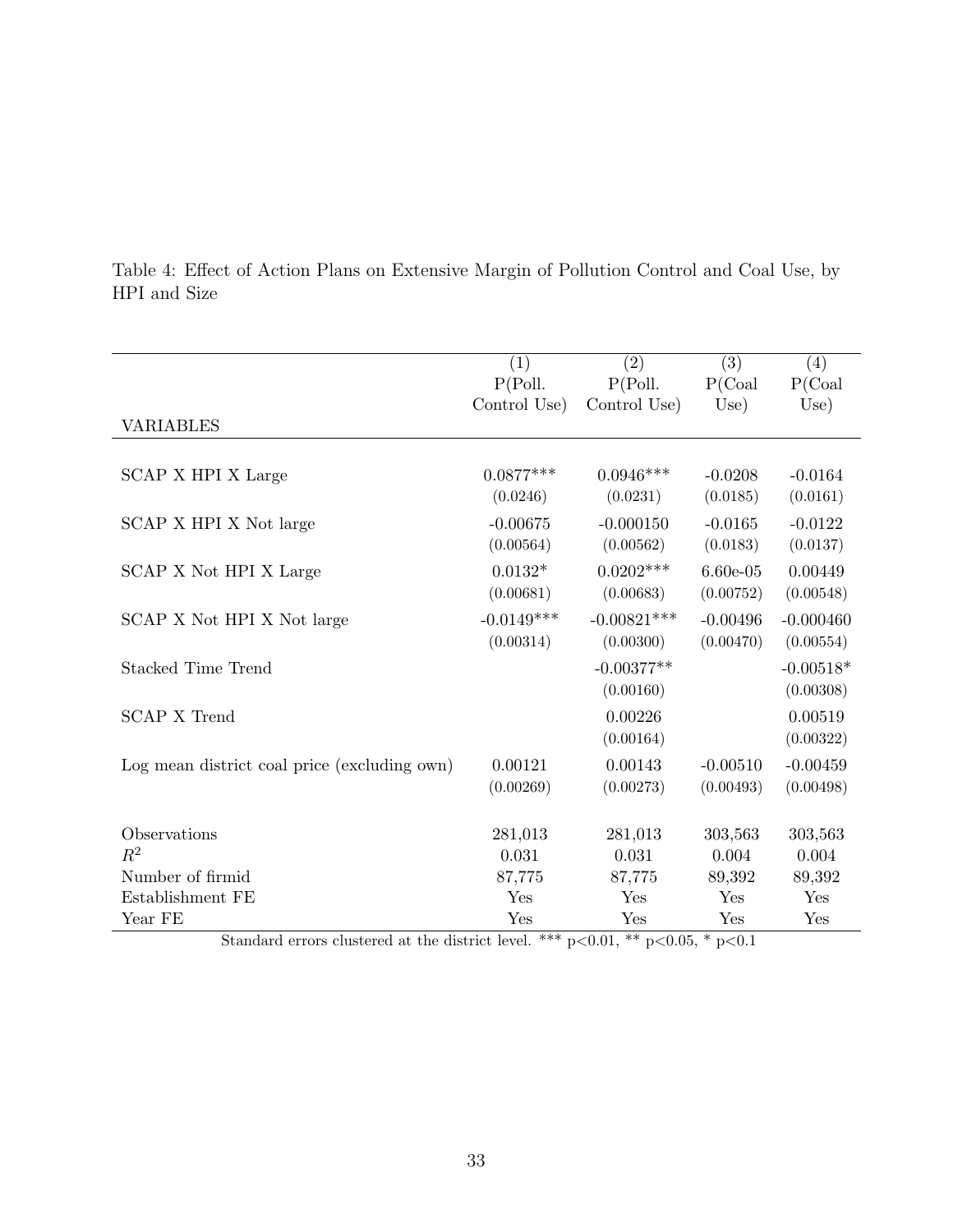|                                              | (1)       | (2)       | (3)         | (4)         | (5)         | (6)         |
|----------------------------------------------|-----------|-----------|-------------|-------------|-------------|-------------|
|                                              | Log       | Log       | Log         | Log         | Log         | Log         |
|                                              | Pollution | Pollution | Coal        | Coal        | Coal        | Coal        |
|                                              | Control   | Control   | <b>Tons</b> | <b>Tons</b> | <b>Tons</b> | <b>Tons</b> |
| <b>VARIABLES</b>                             |           | Capital   |             |             | Output      | Output      |
|                                              |           |           |             |             |             |             |
| Stacked SCAP                                 | 0.0118    | $-0.0438$ | 0.0669      | 0.0553      | 0.0267      | 0.0155      |
|                                              | (0.0658)  | (0.0877)  | (0.0815)    | (0.0875)    | (0.0768)    | (0.0845)    |
| Stacked Time Trend                           | $-0.0456$ | $-0.0240$ | $-0.103**$  | $-0.0914*$  | $-0.0411$   | $-0.0264$   |
|                                              | (0.0533)  | (0.0556)  | (0.0489)    | (0.0505)    | (0.0522)    | (0.0469)    |
| <b>SCAP X Trend</b>                          | 0.0238    | 0.00693   | $0.0914**$  | $0.0848**$  | 0.0275      | 0.0168      |
|                                              | (0.0595)  | (0.0574)  | (0.0405)    | (0.0344)    | (0.0480)    | (0.0409)    |
| Log mean district coal price (excluding own) | $-0.0709$ | $-0.100*$ | $-0.579***$ |             | $-0.552***$ |             |
|                                              | (0.0504)  | (0.0552)  | (0.104)     |             | (0.0922)    |             |
| Log coal price (own) - Hausman IV 2nd Stage  |           |           |             | $-0.991***$ |             | $-0.933***$ |
|                                              |           |           |             | (0.233)     |             | (0.192)     |
|                                              |           |           |             |             |             |             |
| Observations                                 | 31,366    | 31,269    | 35,891      | 31,303      | 35,874      | 31,286      |
| $R^2$                                        | 0.028     | 0.050     | 0.019       | 0.148       | 0.015       | 0.161       |
| Number of firmid                             | 8,032     | 8,033     | 12,499      | 8,379       | 12,496      | 8,376       |
| Establishment FE                             | Yes       | Yes       | Yes         | Yes         | Yes         | Yes         |
| Year FE                                      | Yes       | Yes       | Yes         | Yes         | Yes         | Yes         |
| First Stage F-Stat                           |           |           |             | 79.64       |             | 79.53       |

<span id="page-34-0"></span>Table 5: Effect of Action Plans on Intensive Margin of Pollution Control and Coal Use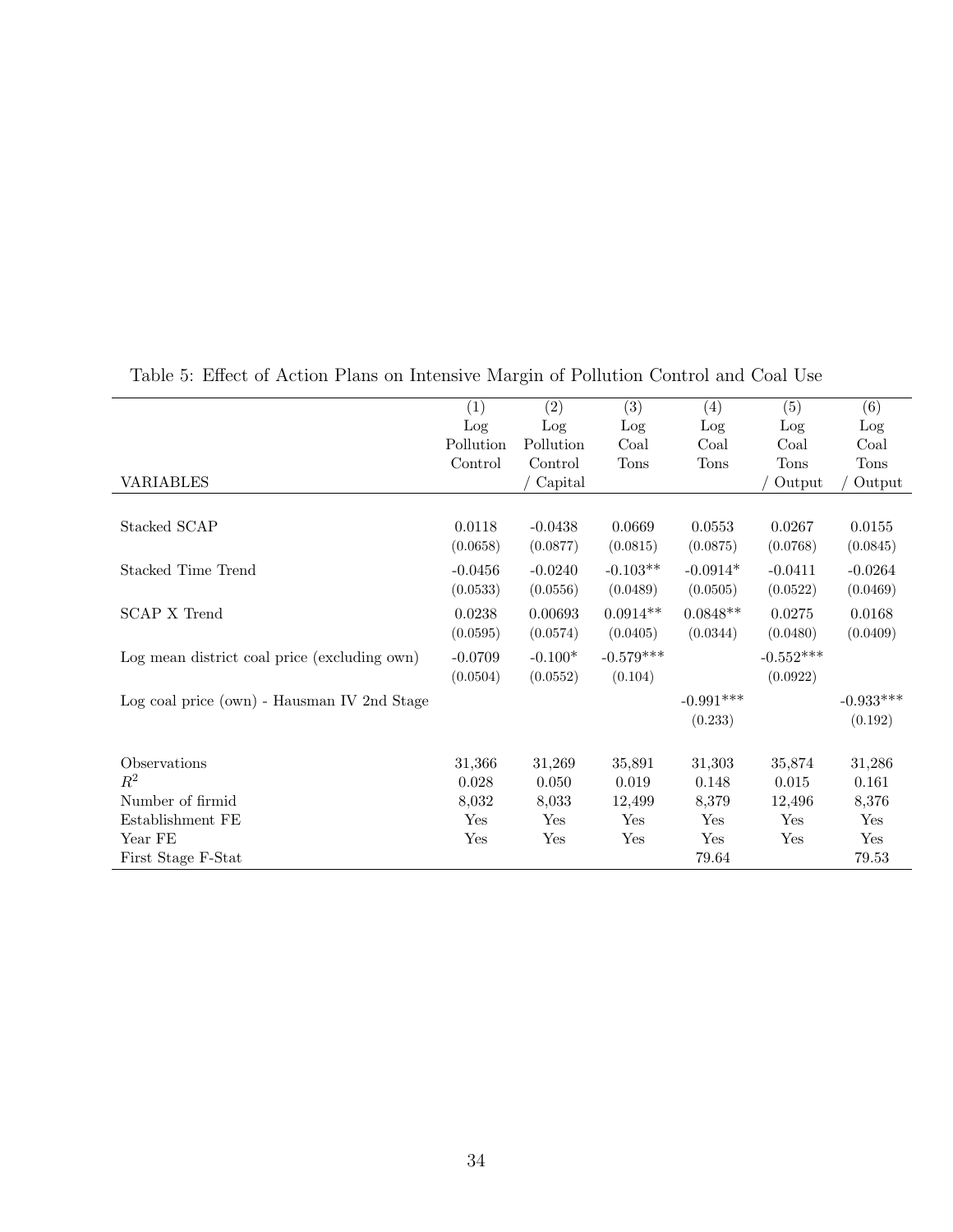|                                              | (1)         | (2)         | (3)         | (4)         | (5)         | (6)         |
|----------------------------------------------|-------------|-------------|-------------|-------------|-------------|-------------|
|                                              | Log         | Log         | Log         | Log         | Log         | Log         |
|                                              | Pollution   | Pollution   | Coal        | Coal        | Coal        | Coal        |
|                                              | Control     | Control     | <b>Tons</b> | <b>Tons</b> | <b>Tons</b> | <b>Tons</b> |
| <b>VARIABLES</b>                             |             | ' Capital   |             |             | Output      | Output      |
|                                              |             |             |             |             |             |             |
| SCAP X HPI X Large                           | $-0.0613$   | $-0.172**$  | 0.0969      | 0.0730      | 0.0890      | 0.0620      |
|                                              | (0.0823)    | (0.0791)    | (0.128)     | (0.173)     | (0.126)     | (0.134)     |
| SCAP X HPI X Not large                       | 0.175       | 0.206       | 0.0847      | 0.112       | 0.0138      | 0.0514      |
|                                              | (0.232)     | (0.220)     | (0.168)     | (0.192)     | (0.135)     | (0.147)     |
| SCAP X Not HPI X Large                       | 0.114       | 0.103       | $-0.150$    | $-0.257$    | $-0.171$    | $-0.271**$  |
|                                              | (0.0831)    | (0.104)     | (0.252)     | (0.194)     | (0.180)     | (0.129)     |
| SCAP X Not HPI X Not large                   | $-0.170***$ | $-0.303***$ | 0.106       | 0.0955      | 0.0786      | 0.0598      |
|                                              | (0.0451)    | (0.117)     | (0.111)     | (0.102)     | (0.109)     | (0.106)     |
| Stacked Time Trend                           | $-0.0507$   | $-0.0309$   | $-0.101**$  | $-0.0890*$  | $-0.0395$   | $-0.0240$   |
|                                              | (0.0536)    | (0.0598)    | (0.0481)    | (0.0485)    | (0.0520)    | (0.0459)    |
| <b>SCAP X Trend</b>                          | 0.0261      | 0.0102      | $0.0916**$  | $0.0850**$  | 0.0273      | 0.0165      |
|                                              | (0.0609)    | (0.0629)    | (0.0407)    | (0.0345)    | (0.0482)    | (0.0414)    |
| Log mean district coal price (excluding own) | $-0.0727$   | $-0.102*$   | $-0.580***$ |             | $-0.551***$ |             |
|                                              | (0.0513)    | (0.0550)    | (0.104)     |             | (0.0925)    |             |
| Log coal price (own) - Hausman IV 2nd Stage  |             |             |             | $-1.002***$ |             | $-0.943***$ |
|                                              |             |             |             | (0.234)     |             | (0.191)     |
|                                              |             |             |             |             |             |             |
| Observations                                 | 31,201      | 31,106      | 35,716      | 31,160      | 35,699      | 31,143      |
| $R^2$                                        | 0.029       | 0.052       | 0.019       | 0.148       | 0.015       | 0.161       |
| Number of firmid                             | 7,980       | 7,981       | 12,443      | 8,352       | 12,440      | 8,349       |
| Establishment FE                             | Yes         | Yes         | Yes         | Yes         | Yes         | Yes         |
| Year FE                                      | Yes         | Yes         | Yes         | Yes         | Yes         | Yes         |
| First Stage F-Stat                           |             |             |             | 78.85       |             | 78.76       |

<span id="page-35-0"></span>Table 6: Effect of Action Plans on Intensive Margin of Pollution Control and Coal Use, by HPI and Size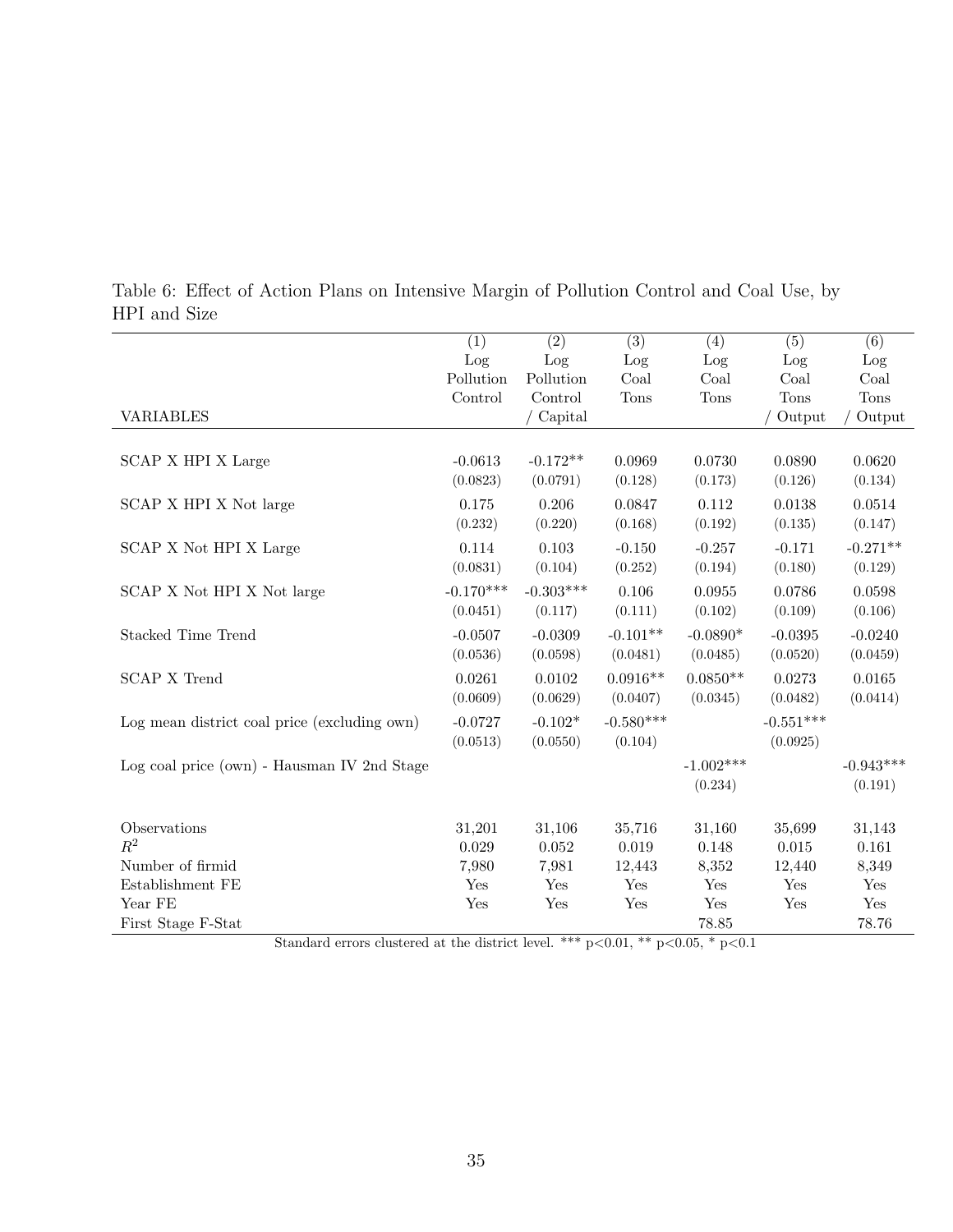|                                                | (1)          | (2)                | $\overline{(3)}$               | (4)                  | (5)                 |
|------------------------------------------------|--------------|--------------------|--------------------------------|----------------------|---------------------|
|                                                |              | $\rm{ACR}$         | ACR                            |                      |                     |
| <b>VARIABLES</b>                               | <b>OLS</b>   | (RevShare)         | (CostShare)                    | OP                   | $\operatorname{LP}$ |
|                                                |              |                    |                                |                      |                     |
| SCAP X HPI X Large                             | $-0.0324***$ | $-0.0303***$       | $-0.0282***$                   | $-0.0189*$           | $-0.141$            |
|                                                | (0.00834)    | (0.0108)           | (0.0105)                       | (0.00982)            | (0.107)             |
| SCAP X HPI X Not large                         | $-0.0128$    | $-0.00778$         | $-0.00697$                     | $-0.0104$            | $-0.182$            |
|                                                | (0.0102)     | (0.00835)          | (0.00860)                      | (0.00958)            | (0.133)             |
| SCAP X Not HPI X Large                         | 0.00710      | 6.31e-05           | 0.00111                        | 0.0131               | 0.232               |
|                                                | (0.0122)     | (0.0109)           | (0.00956)                      | (0.0156)             | (0.227)             |
| SCAP X Not HPI X Not large                     | $0.0187***$  | $0.0134**$         | $0.0171***$                    | $0.0171***$          | $0.188*$            |
|                                                | (0.00618)    | (0.00672)          | (0.00540)                      | (0.00519)            | (0.100)             |
| Stacked Time Trend                             | $0.00757**$  | 0.00644            | $0.00920**$                    | $0.0102**$           | $0.211***$          |
|                                                | (0.00294)    | (0.00417)          | (0.00373)                      | (0.00400)            | (0.0611)            |
| <b>SCAP X Trend</b>                            | $-0.00835**$ | $-0.00644$         | $-0.00983**$                   | $-0.0109**$          | $-0.212***$         |
|                                                | (0.00371)    | (0.00490)          | (0.00422)                      | (0.00449)            | (0.0572)            |
| Log mean district coal price (excluding own)   | $-0.0182**$  | $-0.00226$         | $-0.00753$                     | $-0.0166**$          | $-0.182$            |
|                                                | (0.00734)    | (0.00605)          | (0.00624)                      | (0.00715)            | (0.112)             |
|                                                |              |                    |                                |                      |                     |
| Observations                                   | 291,472      | 296,196            | 296,196                        | 296,089              | 286,271             |
| $\mathbb{R}^2$                                 | 0.007        | 0.011              | 0.015                          | 0.002                | 0.005               |
| Number of firmid                               | 86,547       | 88,201             | 88,201                         | 88,140               | 86,581              |
| Establishment FE                               | Yes          | Yes                | Yes                            | Yes                  | Yes                 |
| Year FE<br>$\sim$<br>$\mathbf{1}$ $\mathbf{1}$ | Yes          | Yes<br>ナナナ<br>0.01 | Yes<br>0.05 <sup>4</sup><br>ッケ | Yes<br>$\sim$ $\sim$ | Yes                 |

### <span id="page-36-0"></span>Table 7: Effect of Action Plans on TFP, by HPI and Size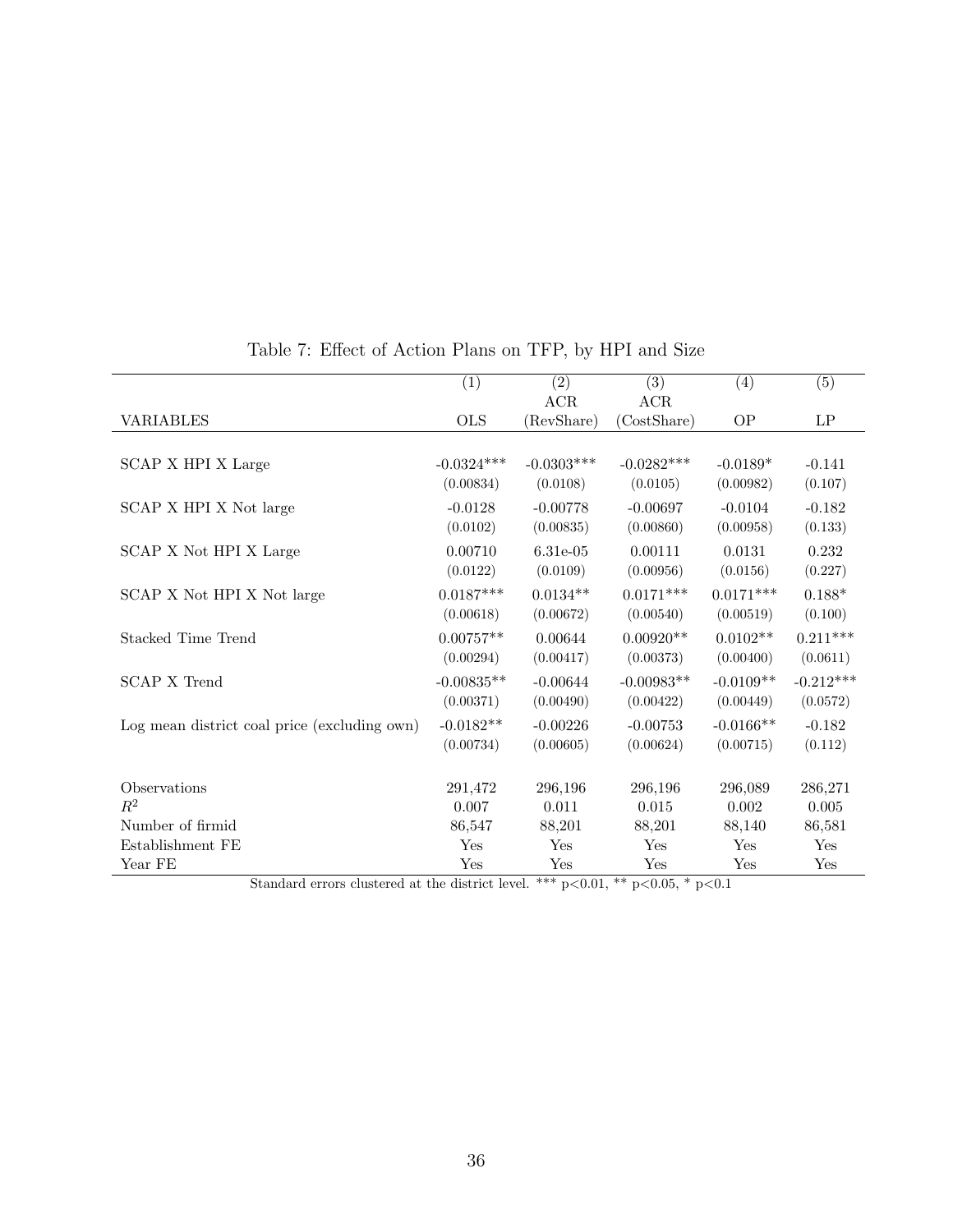<span id="page-37-0"></span>

|                                              |                                |                                                | Table 8: Effect of Action Plans on Exit                                                 |                            |                             |                                    |                            |                            |                                      |
|----------------------------------------------|--------------------------------|------------------------------------------------|-----------------------------------------------------------------------------------------|----------------------------|-----------------------------|------------------------------------|----------------------------|----------------------------|--------------------------------------|
| VARIABLES                                    | Pr(Exit)                       | Pr(Exit)<br>$\widehat{\mathfrak{D}}$           | Pr(Exit)<br>$\widehat{\mathbb{C}}$                                                      | Pr(Exit)<br>$\bigoplus$    | Pr(Exit)<br>$\widetilde{E}$ | Pr(Exit)<br>$\widehat{\mathbf{e}}$ | Pr(Exit)<br>E              | Pr(Exit)<br>$\circledast$  | Pr(Exit)<br>$\widehat{\mathrm{e}}$   |
| Stacked SCAP                                 | 0.00540<br>(0.00747)           | 0.00703<br>(0.00727)                           | (0.0136)<br>0.0121                                                                      | (0.0129)<br>0.0103         | 12600.0<br>(0.0157)         | (0.0129)<br>$\,0.0103\,$           | 0.00956<br>(0.0159)        |                            |                                      |
| Stacked Time Trend                           |                                |                                                | $-0.00773**$<br>(0.00344)                                                               | $-0.00835**$<br>(0.00379)  | $-0.00748$<br>(0.0105)      | $-0.00830**$<br>(0.00380)          | $-0.00722$<br>(0.0106)     | $-0.00835**$<br>(0.00379)  | $-0.00728$<br>(0.0105)               |
| SCAP X Trend                                 |                                |                                                | (0.00530)<br>0.00546                                                                    | (0.00556)<br>0.00623       | 0.00620<br>(0.0140)         | (0.00558)<br>0.00620               | 0.00585<br>(0.0141)        | (0.00558)<br>0.00629       | 0.00619<br>(0.0138)                  |
| Stacked SCAP X HPI                           |                                |                                                |                                                                                         |                            |                             |                                    |                            | $-0.00192$<br>(0.0121)     | $-0.00194$<br>$\left( 0.0148\right)$ |
| Stacked SCAP X Not HPI                       |                                |                                                |                                                                                         |                            |                             |                                    |                            | (0.0131)<br>0.0138         | (0.0175)<br>0.0177                   |
| НPI                                          |                                |                                                |                                                                                         |                            |                             | $-0.00412*$<br>(0.00228)           | (0.00456)<br>0.00444       | $-0.00230$<br>(0.00249)    | (0.00470)<br>0.00626                 |
| Log mean district coal price (excluding own) | (0.00938)<br>$0.0178*$         |                                                |                                                                                         | (0.00938)<br>$0.0181*$     |                             | (0.00924)<br>$0.0178^*$            |                            | (0.00927)<br>$0.0177*$     |                                      |
| Log coal price (own) - Hausman IV 2nd Stage  |                                | (0.00902)<br>0.00427                           |                                                                                         |                            | (0.00899)<br>0.00422        |                                    | (0.00884)<br>0.00311       |                            | (0.00893)<br>0.00400                 |
| Constant                                     | $-0.0772$<br>(0.0728)          | (0.0686)<br>0.0278                             | $0.0544***$<br>$\left(0.00670\right)$                                                   | $-0.0878$<br>(0.0728)      | (0.0695)<br>0.0190          | $-0.0845$<br>(0.0714)              | (0.0686)<br>0.0261         | $-0.0845$<br>(7170.0)      | (0.0694)<br>0.0184                   |
| Observations<br>$\ensuremath{R}^2$           | 305,190<br>0.016               | $\begin{array}{c} 35,188 \\ 0.014 \end{array}$ | $306,050$<br>$0.016$                                                                    | $305,190$<br>$0.016$       | $35,188$<br>$0.014$         | $305,190$<br>$0.016$               | 35,188<br>0.014            | $305,190$<br>$0.016$       | $35,188$<br>$0.014$                  |
| Establishment FE                             | $\mathop{\mathsf{S}}\nolimits$ | $\rm \stackrel{\circ}{\simeq}$                 | $\stackrel{\circ}{\simeq}$                                                              | $\stackrel{\circ}{\simeq}$ | $\stackrel{\circ}{\simeq}$  | $\rm _{No}$                        | $\stackrel{\circ}{\simeq}$ | $\stackrel{\circ}{\simeq}$ | $\stackrel{\circ}{\simeq}$           |
| Year FE                                      | Yes                            | ${\rm Yes}$                                    | ${\rm Yes}$                                                                             | ${\rm Yes}$                | $\mathbf{Yes}$              | ${\rm Yes}$                        | ${\rm Yes}$                | Yes                        | $\operatorname{Yes}$                 |
| First Stage F-Stat                           |                                | 378.6                                          |                                                                                         |                            | 374.8                       |                                    | 394.9                      |                            | 410.7                                |
|                                              |                                |                                                | Standard errors clustered at the district level. *** $p<0.01$ , ** $p<0.05$ , * $p<0.1$ |                            |                             |                                    |                            |                            |                                      |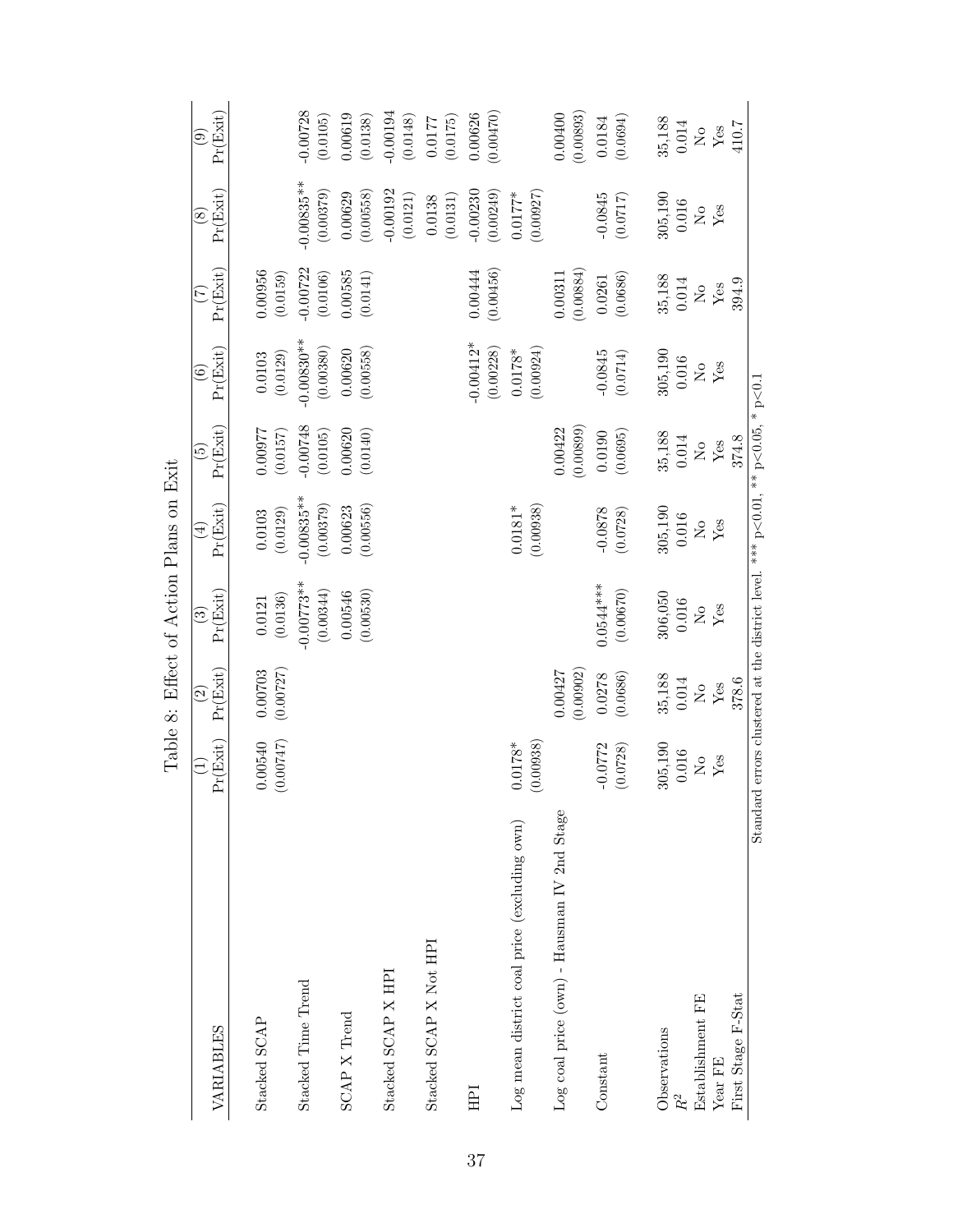| VARIABLES                                            | Pr(Entry)                                                                               | Pr(Entry)<br>$\widehat{\mathfrak{S}}$                                                                        | Pr(Entry)<br>ව                                                  | Pr(Entry)<br>$\bigoplus$  | Pr(Entry)<br>$\widetilde{\mathbb{G}}$ | Pr(Entry)<br>$\widehat{\mathbf{e}}$                                                | Pr(Entry)<br>E                                                             | Pr(Entry)<br>$\circledast$ | Pr(Entry)<br>$\odot$                                                                 |
|------------------------------------------------------|-----------------------------------------------------------------------------------------|--------------------------------------------------------------------------------------------------------------|-----------------------------------------------------------------|---------------------------|---------------------------------------|------------------------------------------------------------------------------------|----------------------------------------------------------------------------|----------------------------|--------------------------------------------------------------------------------------|
| Stacked SCAP                                         | $-0.0283***$<br>(0.00825)                                                               | $-0.0368***$<br>(0.00647)                                                                                    | $-0.0273**$<br>(0.0110)                                         | $-0.0246**$<br>(0.0114)   | $-0.0446***$<br>(0.00685)             | $-0.0246**$<br>(0.0114)                                                            | $-0.0443***$<br>(0.00682)                                                  |                            |                                                                                      |
| Stacked Time Trend                                   |                                                                                         |                                                                                                              | $0.0183***$<br>(0.00583)                                        | $0.0190***$<br>(0.00550)  | (0.0121)<br>0.00721                   | $0.0189***$<br>(0.00553)                                                           | 0.00692<br>$\left(0.0122\right)$                                           | $0.0189***$<br>(0.00553)   | (0.0122)<br>0.00691                                                                  |
| SCAP X Trend                                         |                                                                                         |                                                                                                              | $-0.0196***$<br>(0.00497)                                       | $-0.0206***$<br>(0.00470) | $-0.00358$<br>(0.0128)                | $-0.0205***$<br>(0.00472)                                                          | $-0.00319$<br>(0.0128)                                                     | $-0.0204***$<br>(0.00469)  | $-0.00317$<br>(0.0128)                                                               |
| Stacked SCAP X HPI                                   |                                                                                         |                                                                                                              |                                                                 |                           |                                       |                                                                                    |                                                                            | $-0.0451***$<br>(0.0102)   | $-0.0451***$<br>(0.00728)                                                            |
| Stacked SCAP X Not HPI                               |                                                                                         |                                                                                                              |                                                                 |                           |                                       |                                                                                    |                                                                            | $-0.0188$<br>(0.0118)      | $-0.0438***$<br>(0.00916)                                                            |
| HPI                                                  |                                                                                         |                                                                                                              |                                                                 |                           |                                       | $0.00502$<br>$(0.00411)$                                                           | $-0.00496$<br>$(0.00592)$                                                  | $0.00807*$<br>(0.00452)    | $-0.00484$<br>(0.00656)                                                              |
| Log mean district coal price (excluding own)         | $-0.0218***$<br>(0.00796)                                                               |                                                                                                              |                                                                 | $-0.0224***$<br>(0.00784) |                                       | $-0.0221***$<br>(0.00780)                                                          |                                                                            | $0.0222***$<br>(67700.0)   |                                                                                      |
| $\text{Log}$ coal price (own) - Hausman IV 2nd Stage |                                                                                         | $-0.0412***$<br>(0.00967)                                                                                    |                                                                 |                           | $-0.0411***$<br>(0.00974)             |                                                                                    | $0.0399***$<br>(0.00966)                                                   |                            | $0.0398***$<br>(0.00985)                                                             |
| Constant                                             | $0.276***$<br>(0.0635)                                                                  | $0.387***$<br>$\left(0.0751\right)$                                                                          | $0.130***$<br>(0.0110)                                          | $0.307***$<br>(0.0628)    | $0.394***$<br>(0.0740)                | $0.303***$<br>(0.0624)                                                             | $0.386***$<br>(0.0732)                                                     | $0.302***$<br>(0.0623)     | $0.385***$<br>(0.0749)                                                               |
| Observations<br>$R^2$                                | 305,190<br>$0.005\,$                                                                    | 35,188<br>$0.005\,$                                                                                          | 306,050                                                         | $305,190$<br>$0.006$      | $35,188$<br>$0.005$                   | $\begin{array}{c} 305{,}190 \\ 0{,}006 \\ \mathrm{No} \\ \mathrm{Yes} \end{array}$ | $\begin{array}{c} 35,188 \\ 0.005 \\ {\rm Ne} \\ {\rm Yes} \\ \end{array}$ | 305,190                    | $\begin{array}{c} 35{,}188 \\ 0{,}005 \\ \mathrm{No} \\ \mathrm{Yes} \\ \end{array}$ |
| Establishment FE                                     | $\mathop{\mathsf{S}}\nolimits$                                                          | $\rm \stackrel{\circ}{\rm \stackrel{\circ}{\rm \stackrel{\circ}{\rm \stackrel{\circ}{\rm \scriptstyle X}}}}$ | $\begin{array}{c} 0.005 \\ \text{No} \\ \text{Yes} \end{array}$ |                           |                                       |                                                                                    |                                                                            | $0.006$ No                 |                                                                                      |
| Year FE                                              | $\rm Yes$                                                                               | $\operatorname{Yes}$                                                                                         |                                                                 | $\overset{\circ}{X}_{es}$ | $\overset{\circ}{\mathrm{Yes}}$       |                                                                                    |                                                                            | ${\rm Yes}$                |                                                                                      |
| First Stage F-Stat                                   |                                                                                         | 378.6                                                                                                        |                                                                 |                           | 374.8                                 |                                                                                    | 394.9                                                                      |                            | 410.7                                                                                |
|                                                      | Standard errors clustered at the district level. *** $p<0.01$ , ** $p<0.05$ , * $p<0.1$ |                                                                                                              |                                                                 |                           |                                       |                                                                                    |                                                                            |                            |                                                                                      |

<span id="page-38-0"></span>Table 9: Effect of Action Plans on Entry Table 9: Effect of Action Plans on Entry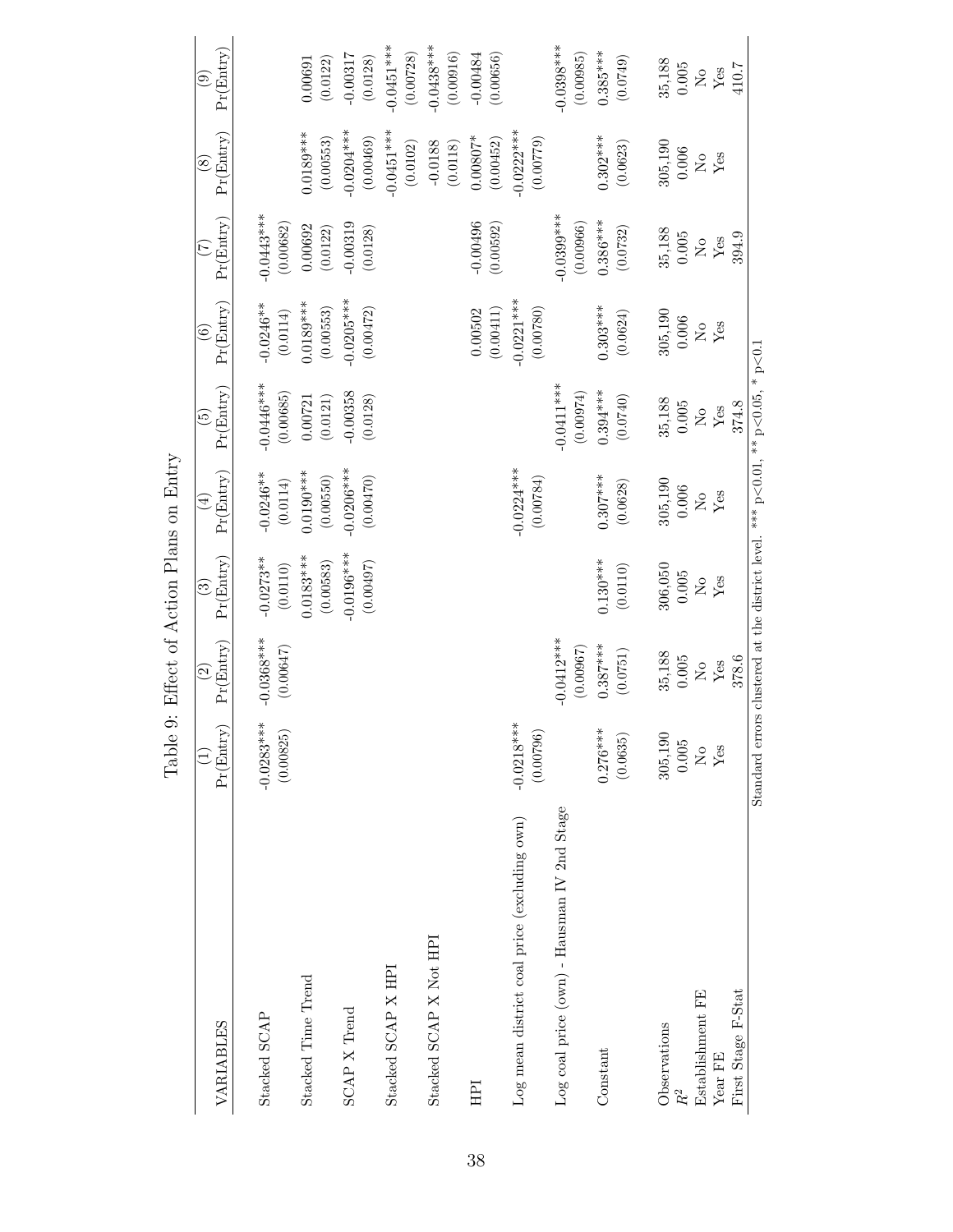<span id="page-39-0"></span>

| Table 10: Effect of Action Plans on District-Level Pollution |
|--------------------------------------------------------------|
|--------------------------------------------------------------|

Panel A: Each district equally weighted

|                              | $\left( 1\right)$ | $\left( 2\right)$ | (3)        | (4)        | (5)       | (6)        |
|------------------------------|-------------------|-------------------|------------|------------|-----------|------------|
| VARIABLES                    | log(SPM)          | log(SPM)          | log(SO2)   | log(SO2)   | log(NO2)  | log(NO2)   |
|                              |                   |                   |            |            |           |            |
| Stacked SCAP                 | $-0.185*$         | $-0.118$          | $-0.0537$  | 0.0151     | $0.178*$  | 0.00218    |
|                              | (0.0953)          | (0.141)           | (0.109)    | (0.0937)   | (0.104)   | (0.0971)   |
| Stacked Time Trend           |                   | 0.00783           |            | $-0.0729$  |           | $0.188***$ |
|                              |                   | (0.0831)          |            | (0.0630)   |           | (0.0688)   |
| SCAP X Trend                 |                   | $-0.0307$         |            | 0.0723     |           | $-0.187**$ |
|                              |                   | (0.0874)          |            | (0.0743)   |           | (0.0829)   |
| Log mean district price coal | 0.0106            | 0.00647           | $-0.118**$ | $-0.116*$  | $-0.0212$ | $-0.0267$  |
|                              | (0.0497)          | (0.0499)          | (0.0582)   | (0.0587)   | (0.0389)  | (0.0377)   |
| Coal Use, Power Plants       | 0.00705           | 0.00553           | $-0.00257$ | $-0.00313$ | 0.00452   | 0.00600    |
|                              | (0.0107)          | (0.0108)          | (0.0208)   | (0.0213)   | (0.0145)  | (0.0139)   |
|                              |                   |                   |            |            |           |            |
| Observations                 | 666               | 666               | 642        | 642        | 680       | 680        |
| $R^2$                        | 0.381             | 0.382             | 0.107      | 0.109      | 0.024     | 0.040      |
| Number of districtid         | 109               | 109               | 103        | 103        | 108       | 108        |
| District FE                  | Yes               | Yes               | Yes        | Yes        | Yes       | Yes        |
| Year FE                      | Yes               | Yes               | Yes        | Yes        | Yes       | Yes        |

Standard errors clustered at the district level. \*\*\*  $p<0.01$ , \*\*  $p<0.05$ , \*  $p<0.1$ 

Panel B: Weighted by initial number of establishments in each district

|                              | $\left( 1\right)$ | $\left( 2\right)$ | $\left( 3\right)$ | $\left(4\right)$ | (5)       | (6)       |
|------------------------------|-------------------|-------------------|-------------------|------------------|-----------|-----------|
| VARIABLES                    | log(SPM)          | log(SPM)          | log(SO2)          | log(SO2)         | log(NO2)  | log(NO2)  |
|                              |                   |                   |                   |                  |           |           |
| Stacked SCAP                 | $-0.153$          | $-0.0596$         | $-0.0575$         | $-0.0935$        | 0.0573    | $-0.0736$ |
|                              | (0.125)           | (0.101)           | (0.119)           | (0.109)          | (0.117)   | (0.110)   |
| Stacked Time Trend           |                   | $-0.0145$         |                   | $-0.0734$        |           | $0.148*$  |
|                              |                   | (0.0721)          |                   | (0.0703)         |           | (0.0805)  |
| SCAP X Trend                 |                   | $-0.0126$         |                   | 0.107            |           | $-0.147$  |
|                              |                   | (0.0881)          |                   | (0.0956)         |           | (0.107)   |
| Log mean district price coal | 0.0382            | 0.0322            | $-0.162**$        | $-0.139*$        | $-0.0552$ | $-0.0785$ |
|                              | (0.0660)          | (0.0655)          | (0.0716)          | (0.0752)         | (0.0729)  | (0.0648)  |
| Coal Use, Power Plants       | 0.0201            | 0.0168            | 0.0266            | 0.0299           | 0.00762   | 0.00945   |
|                              | (0.0284)          | (0.0296)          | (0.0270)          | (0.0264)         | (0.0205)  | (0.0203)  |
|                              |                   |                   |                   |                  |           |           |
| Observations                 | 663               | 663               | 639               | 639              | 677       | 677       |
| $R^2$                        | 0.399             | 0.401             | 0.099             | 0.108            | 0.013     | 0.033     |
| Number of districtid         | 107               | 107               | 101               | 101              | 106       | 106       |
| District FE                  | $_{\rm Yes}$      | Yes               | Yes               | $_{\rm Yes}$     | Yes       | Yes       |
| Year FE                      | Yes               | $_{\rm Yes}$      | $_{\rm Yes}$      | Yes              | Yes       | Yes       |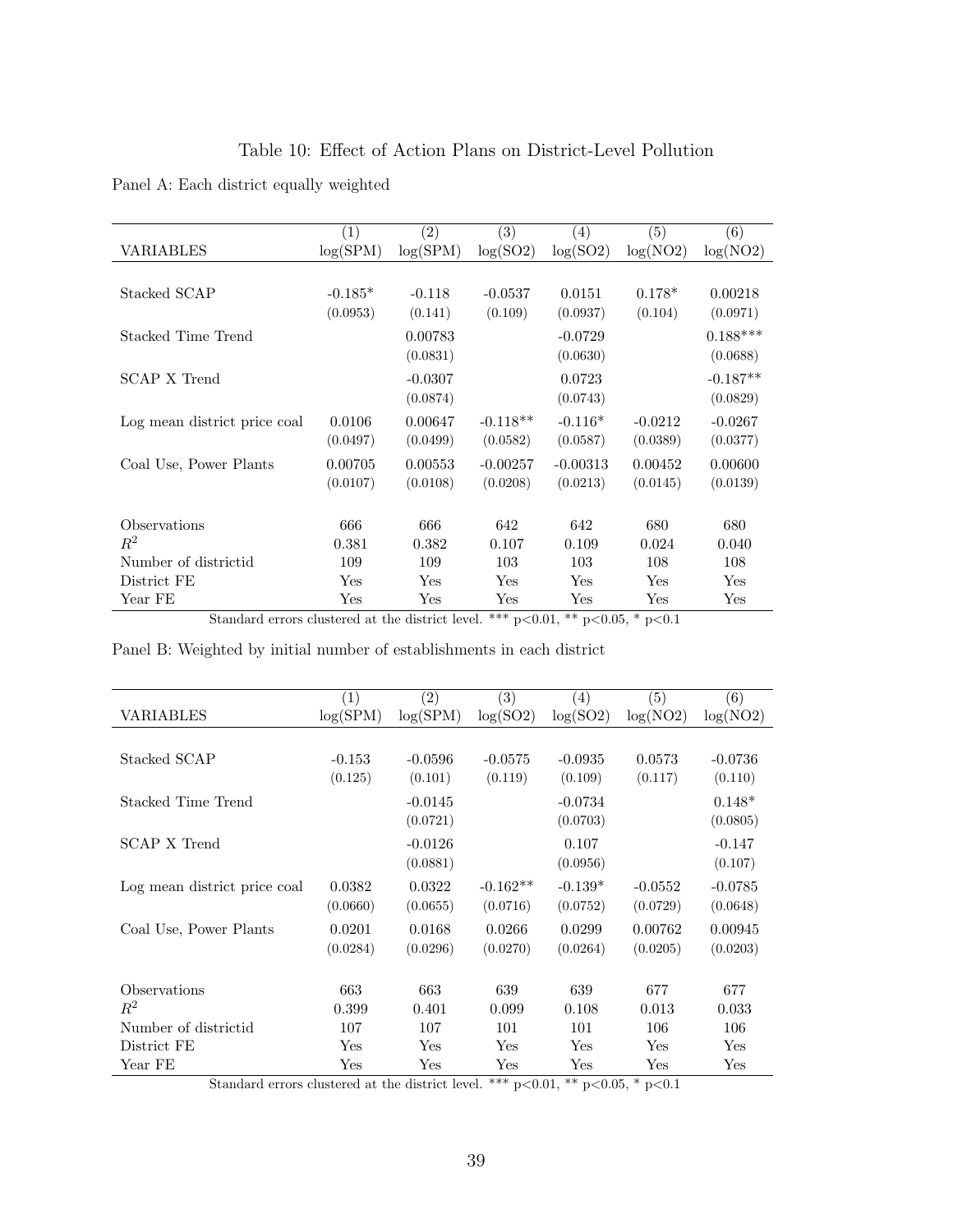## References

- <span id="page-40-7"></span>Aw, Bee Yan, Xiaomin Chen, and Mark J. Roberts. "Firm-level evidence on productivity differentials and turnover in Taiwanese manufacturing." Journal of Development Economics 66.1, 2001: 51-86.
- <span id="page-40-6"></span>Becker, Randy and Henderson, Vernon, "Effects of Air Quality Regulations on Polluting Industries". Journal of Political Economy, 108.2, 2000: 379 - 421.
- <span id="page-40-0"></span>Bertrand, Marianne, et al. "Obtaining a driver's license in India: an experimental approach to studying corruption." The Quarterly Journal of Economics 122.4, 2007: 1639-1676.
- <span id="page-40-4"></span>Blackman, Allen, and Winston Harrington. "The use of economic incentives in developing countries: Lessons from international experience with industrial air pollution." The Journal of Environment  $\mathcal B$  Development 9.1, 2000: 5-44.
- <span id="page-40-3"></span>Bohm, Peter and Russell, Clifford S. "Chapter 10: Comparative Analysis of Alternative Policy Instruments" in Handbook of Natural Resource and Energy Economics, pp. 395-460.
- <span id="page-40-8"></span>Central Pollution Control Board. Specifications and Guidelines for Continuous Emissions Monitoring Systems (CEMS) for PM Measurement with Special Reference to Emissions Trading Scheme. CPCB/e-Publication/2013-14.
- Central Electricity Authority, Thermal Performance Reviews.
- <span id="page-40-1"></span>Duflo, Esther, Michael Greenstone, Rohini Pande and Nicholas Ryan. "Truth-Telling by Third-Party Auditors and the Response of Polluting Firms: Experimental Evidence from India." The Quarterly Journal of Economics 128.4, 2013: 1499-1545.
- <span id="page-40-2"></span>Duflo, Esther, Michael Greenstone, Rohini Pande and Nicholas Ryan. "The Value of Regulatory Discretion: Estimates from Environmental Inspections in India." NBER Working Paper 20590, 2014.
- <span id="page-40-5"></span>Ellerman, A Denny, "Are Cap-and-Trade Programs More Environmentally Effective than Conventional Regulation?" Mimeo, 2003.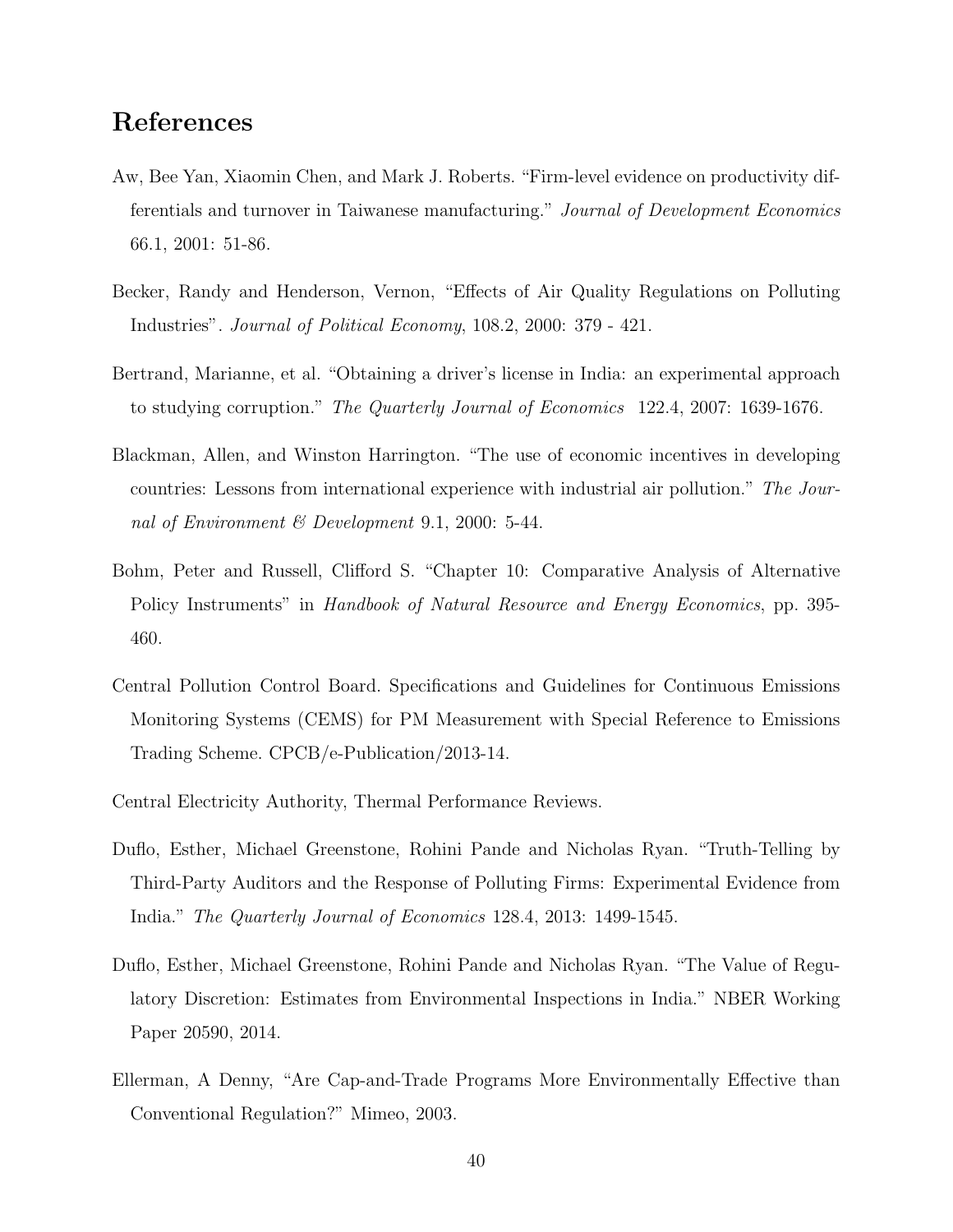- <span id="page-41-3"></span>Estache, Antonio and Wren-Lewis, Liam. "Toward a Theory of Regulation for Developing Countries: Following Jean-Jacques Laffont's Lead". Journal of Economic Literature, 47.3, 2009: 729-770.
- <span id="page-41-4"></span>Fowlie, Meredith L and Holland, Stephen P and Mansur, Erin T, "What Do Emissions Markets Deliver and to Whom? Evidence from Southern California's NOx Trading Program", American Economic Review, 102.2, 2012: 965-993.
- Greenstone, Michael, "The Impacts of Environmental Regulations on Industrial Activity: Evidence from the 1970 and 1977 Clean Air Act Amendments and the Census of Manufactures?" Journal of Political Economy, 110.6, 2002: 1175-1219.
- <span id="page-41-5"></span>Greenstone, Michael, John A. List, and Chad Syverson, "The Effects of Environmental Regulation on the Competitiveness of U.S. Manufacturing." NBER Working Paper 18392, 2012.
- <span id="page-41-1"></span>Greenstone, Michael, and Rema Hanna. "Environmental Regulations, Air and Water Pollution, and Infant Mortality in India." American Economic Review 104.10 (2014): 3038-72.
- <span id="page-41-6"></span>Harrison, Ann E., Leslie A. Martin, and Shanthi Nataraj. "Learning versus stealing: how important are market-share reallocations to India's productivity growth?" The World Bank Economic Review 27.2, 2013: 202-228.
- <span id="page-41-2"></span>Harrington, Winston and Richard D. Morgenstern, "Economic incentives versus command and control: What's the best approach for solving environmental problems?" in Acid in the Environment, Springer, 2007: 223-240.
- <span id="page-41-7"></span>Hausman, J., 1996, "Valuation of New Goods under Perfect and Imperfect Competition," in T. Bresnahan and R. Gordon, eds., The Economics of New Goods, Studies in Income and Wealth, Vol. 58, Chicago: National Bureau of Economic Research
- Hicks, John. The Theory of Wages. London, Macmillian, 2nd ed. 1963
- <span id="page-41-0"></span>International Energy Agency, World Energy Outlook 2014.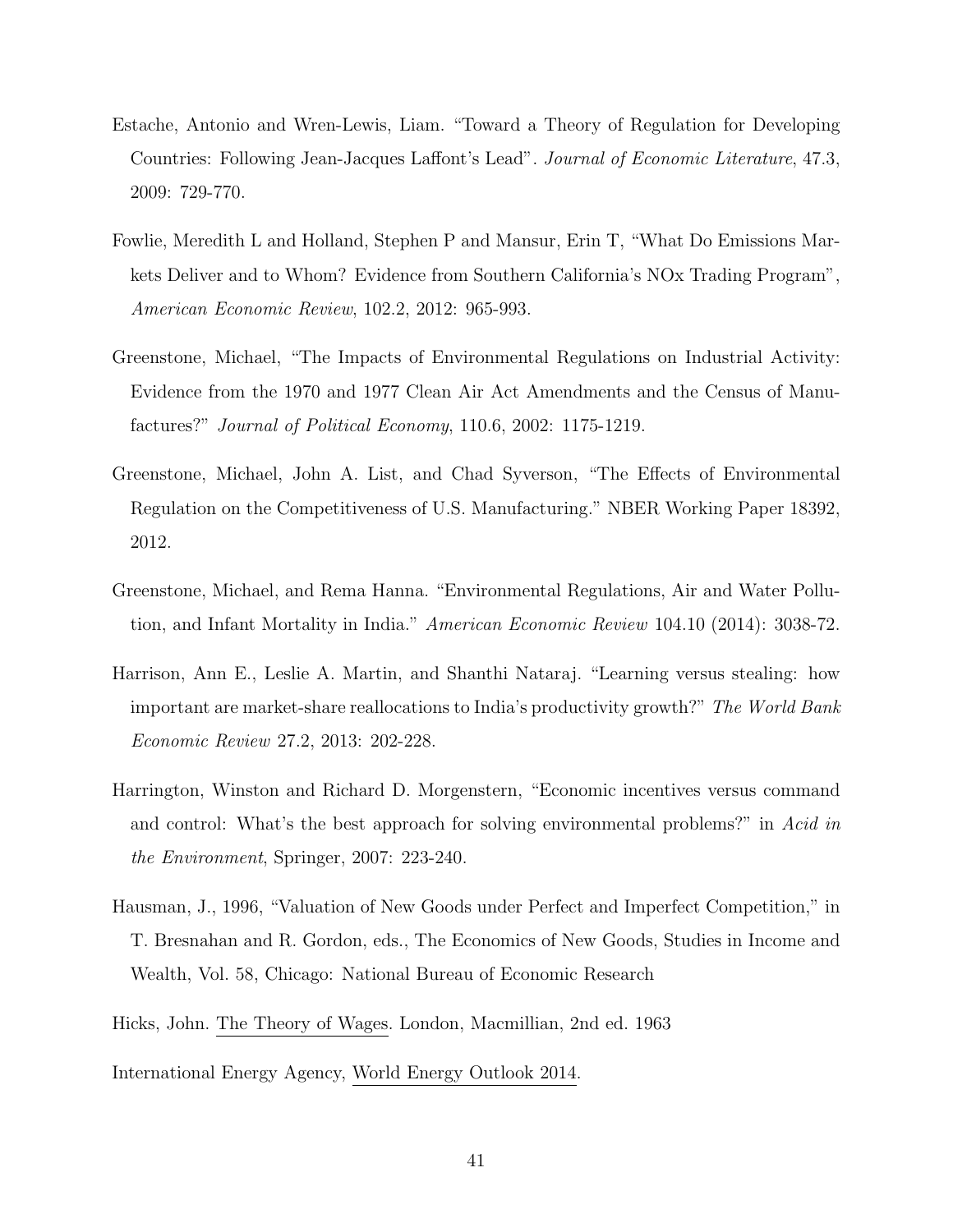- <span id="page-42-1"></span>Jaffe, Adam B and Stavins, Robert N. "Dynamic incentives of environmental regulations: The effects of alternative policy instruments on technology diffusion." Journal of Environmental Economics and Management, 29.3, 1995: 43-63.
- <span id="page-42-7"></span>Jaffe, Adam B and Palmer, Karen. "Environmental Regulation and Innovation: A Panel Data Study". Review of Economics and Statistics, 79.4, 1997: 610-619.
- <span id="page-42-2"></span>Khanna, Madhu, and Zilberman, David, "Adoption of energy efficient technologies and carbon abatement: the electricity generating sector in India" Energy Economics, 23, 2001: 637-658.
- <span id="page-42-0"></span>Laffont, Jean-Jacques. Regulation and Development Cambridge University Press, 2005.
- <span id="page-42-8"></span>Levinsohn, James, and Amil Petrin. "Estimating production functions using inputs to control for unobservables." The Review of Economic Studies 70.2, 2003: 317-341.
- <span id="page-42-3"></span>Linn, J. "Energy Prices and the Adoption of Energy-Saving Technology" Economic Journal, 118.533, 2008: 1986-2012.
- <span id="page-42-5"></span>List, John A., Daniel L. Millimet, Per G. Fredriksson, and W. Warren McHone, "Effects of Environmental Regulations on Manufacturing Plant Births: Evidence from a Propensity Score Matching Estimator" Review of Economics and Statistics 85.4, 2003: 944-952.
- <span id="page-42-6"></span>Liu, Miao and Leslie Martin. "When Giants Take Steps: The Impact of Conservation Targets on China's Largest Energy-Consuming Firms." University of Melbourne Working Paper, April 2014.
- <span id="page-42-9"></span>Martin, Leslie A., Shanthi Nataraj, and Ann Harrison, "In With the Big, Out With the Small: Removing Small-Scale Reservations in India," NBER Working Paper 19942, September 2014.
- <span id="page-42-4"></span>Newell, Richard G and Jaffe, Adam B and Stavins, Robert N, "The Induced Innovation Hypothesis and Energy-Saving Technological Change", Quarterly Journal of Economics, 114, 1999: 941 - 975.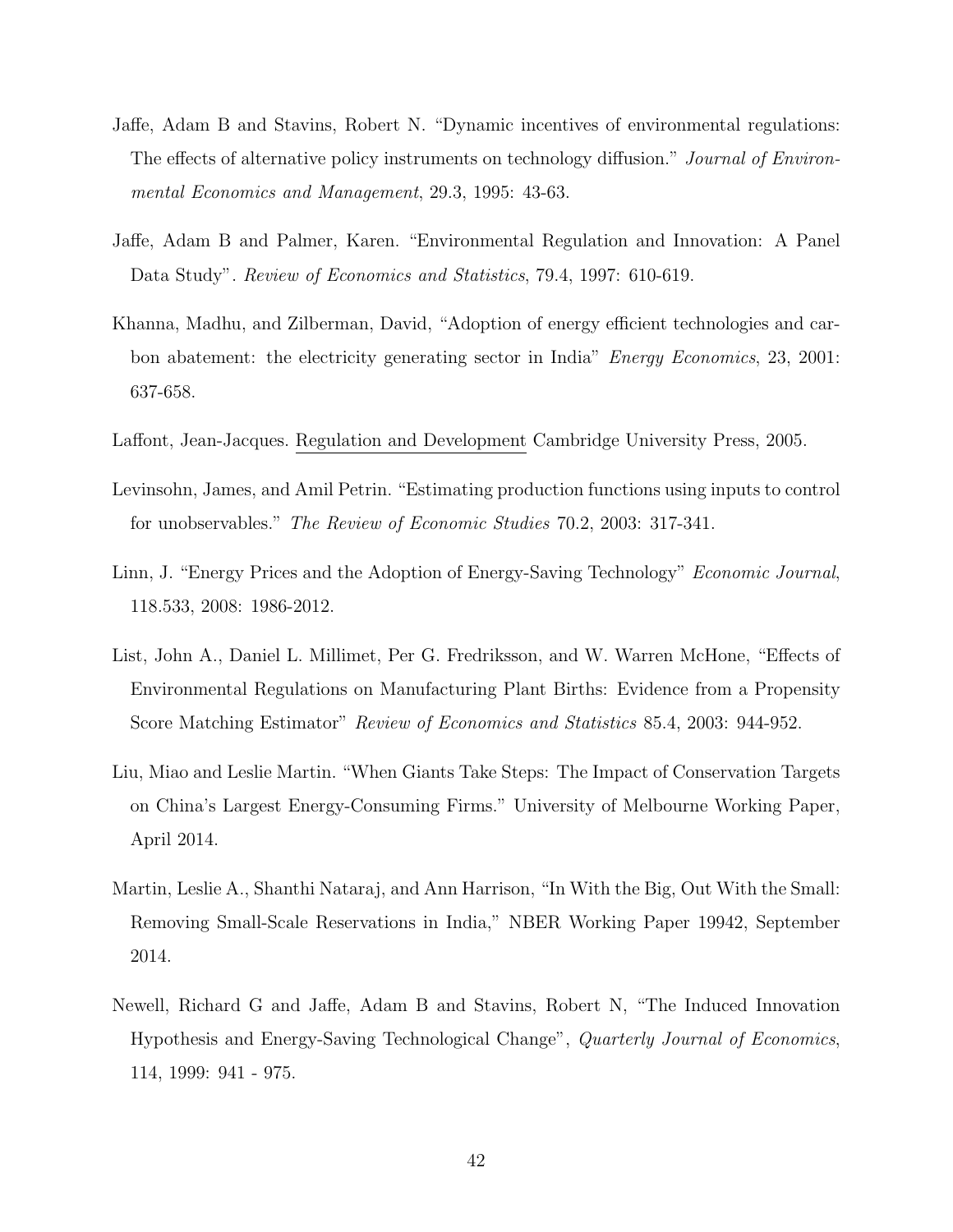- <span id="page-43-3"></span>Olley S., and Pakes, A., 1996. The Dynamics of Productivity in the Telecommunications Equipment Industry. Econometrica, 64.6, 1996: 1263-1297.
- <span id="page-43-0"></span>Popp, David. "Induced Innovation and Energy Prices". American Economic Review, 92.1, 2002: 160-180.
- <span id="page-43-2"></span>Tanaka, Shinsuke and Yin, Wesley and Jefferson, Gary H. "Environmental Regulation and Industrial Performance: Evidence from China" Mimeo, 2014.
- <span id="page-43-1"></span>Walker, W. Reed, "The Transitional Costs of Sectoral Reallocation: Evidence from the Clean Air Act and the Workforce." Quarterly Journal of Economics 128.4, 2013: 1787-1835.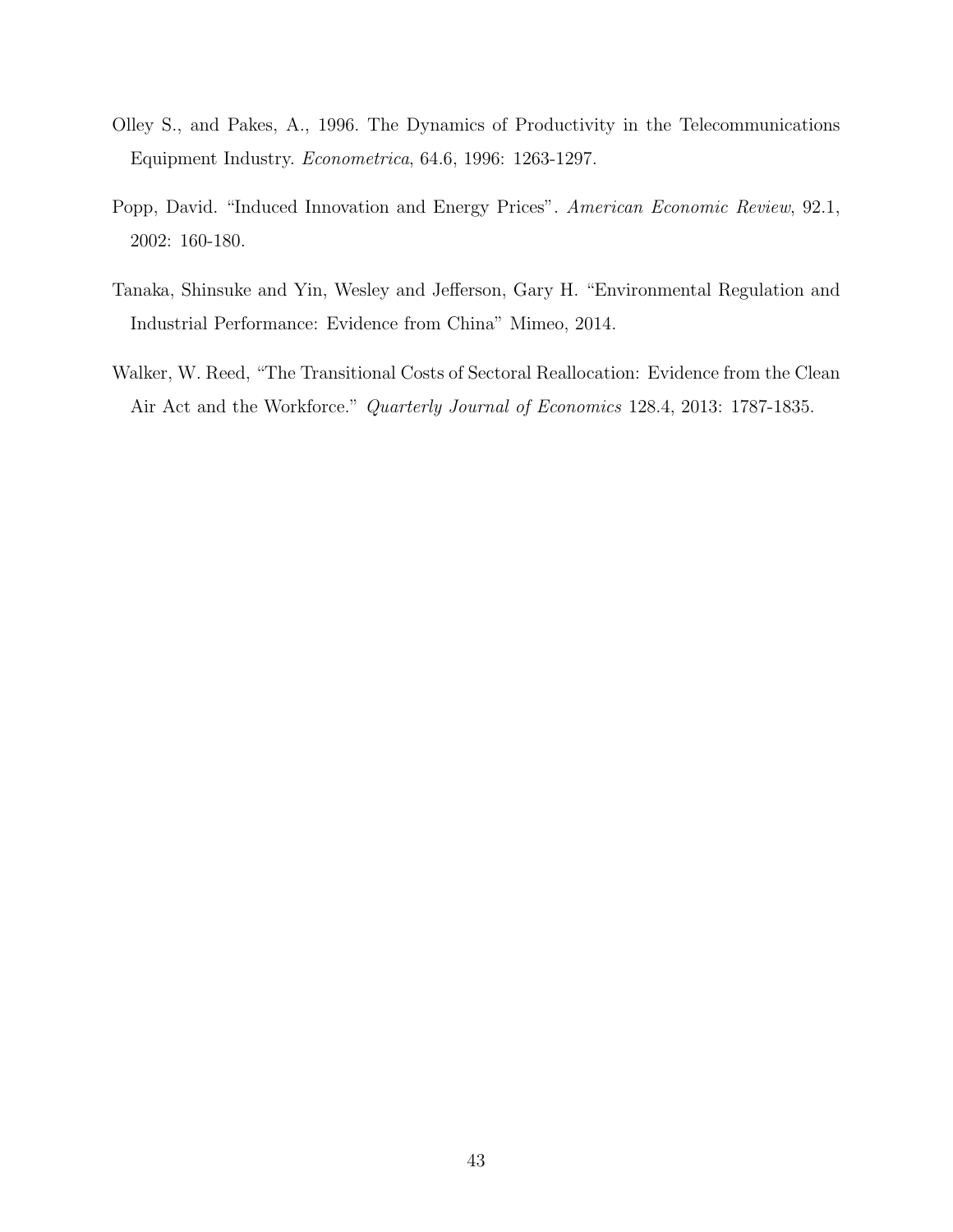# 7 Appendix A

|  |  |  |  |  | Panel A: Each district equally weighted |
|--|--|--|--|--|-----------------------------------------|
|--|--|--|--|--|-----------------------------------------|

|                      | $\left( 1\right)$ | $\left( 2\right)$ | (3)       | $\left( 4\right)$ | $\left( 5\right)$ | (6)        |
|----------------------|-------------------|-------------------|-----------|-------------------|-------------------|------------|
| VARIABLES            | log(SPM)          | log(SPM)          | log(SO2)  | log(SO2)          | log(NO2)          | log(NO2)   |
|                      |                   |                   |           |                   |                   |            |
| Stacked SCAP         | $-0.197**$        | $-0.129$          | $-0.0761$ | $-0.00461$        | 0.168             | 0.00430    |
|                      | (0.0949)          | (0.140)           | (0.108)   | (0.0977)          | (0.104)           | (0.0959)   |
| Stacked Time Trend   |                   | 0.00747           |           | $-0.0825$         |                   | $0.173***$ |
|                      |                   | (0.0814)          |           | (0.0582)          |                   | (0.0619)   |
| SCAP X Trend         |                   | $-0.0303$         |           | 0.0847            |                   | $-0.173**$ |
|                      |                   | (0.0860)          |           | (0.0699)          |                   | (0.0784)   |
|                      |                   |                   |           |                   |                   |            |
| Observations         | 701               | 701               | 666       | 666               | 712               | 712        |
| $R^2$                | 0.383             | 0.384             | 0.097     | 0.099             | 0.024             | 0.038      |
| Number of districtid | 110               | 110               | 104       | 104               | 109               | 109        |
| District FE          | Yes               | Yes               | Yes       | Yes               | Yes               | Yes        |
| Year FE              | Yes               | Yes               | Yes       | Yes               | Yes               | Yes        |

Standard errors clustered at the district level. \*\*\*  $p<0.01$ , \*\*  $p<0.05$ , \*  $p<0.1$ 

Panel B: Weighted by initial number of establishments in each district

|                      | $\left(1\right)$ | $\left( 2\right)$ | $\left( 3\right)$ | (4)      | (5)      | (6)       |
|----------------------|------------------|-------------------|-------------------|----------|----------|-----------|
| VARIABLES            | log(SPM)         | log(SPM)          | log(SO2)          | log(SO2) | log(NO2) | log(NO2)  |
|                      |                  |                   |                   |          |          |           |
| Stacked SCAP         | $-0.156$         | $-0.0599$         | $-0.103$          | $-0.108$ | 0.0505   | $-0.0709$ |
|                      | (0.127)          | (0.105)           | (0.117)           | (0.120)  | (0.111)  | (0.103)   |
| Stacked Time Trend   |                  | $-0.00539$        |                   | $-0.102$ |          | 0.127     |
|                      |                  | (0.0730)          |                   | (0.0633) |          | (0.0767)  |
|                      |                  |                   |                   |          |          |           |
| SCAP X Trend         |                  | $-0.0249$         |                   | 0.135    |          | $-0.124$  |
|                      |                  | (0.0876)          |                   | (0.0900) |          | (0.106)   |
|                      |                  |                   |                   |          |          |           |
| Observations         | 694              | 694               | 659               | 659      | 705      | 705       |
| $R^2$                | 0.400            | 0.403             | 0.077             | 0.090    | 0.009    | 0.024     |
| Number of districtid | 108              | 108               | 102               | 102      | 107      | 107       |
| District FE          | Yes              | Yes               | Yes               | Yes      | Yes      | Yes       |
| Year FE              | $_{\rm Yes}$     | Yes               | Yes               | Yes      | Yes      | Yes       |